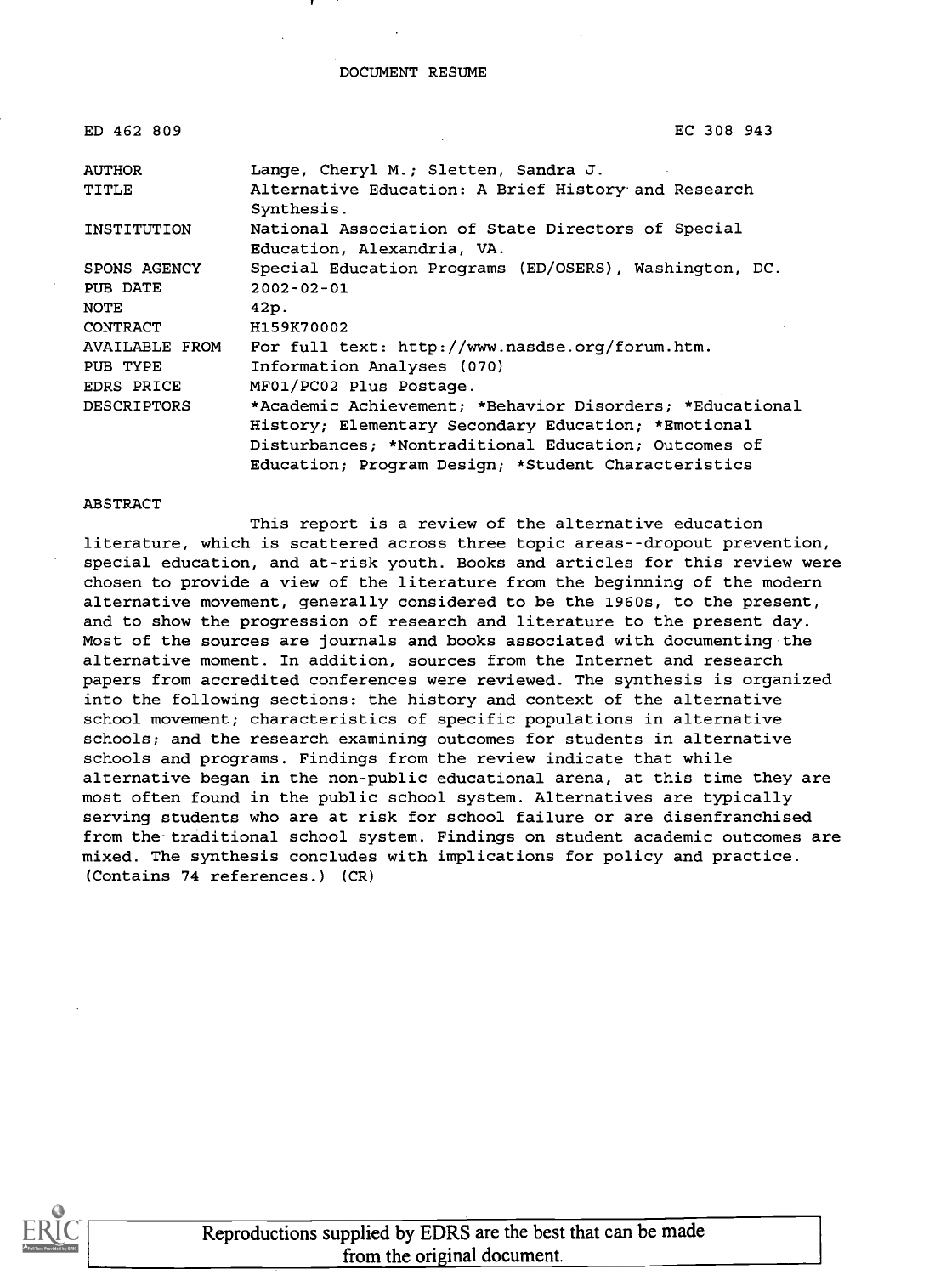| 809                                                                                                                                                                                                                                                                              |                                     |  |
|----------------------------------------------------------------------------------------------------------------------------------------------------------------------------------------------------------------------------------------------------------------------------------|-------------------------------------|--|
| ED 462                                                                                                                                                                                                                                                                           |                                     |  |
|                                                                                                                                                                                                                                                                                  | Alternative                         |  |
| U.S. DEPARTMENT OF EDUCATION<br>Office of Educational Research and Improvement<br>EDUCATIONAL RESOURCES INFORMATION<br>CENTER (ERIC)<br>This document has been reproduced as<br>received from the person or organization<br>originating it.<br>□ Minor changes have been made to | Education:                          |  |
| improve reproduction quality.<br>Points of view or opinions stated in this<br>$\mathbb{A}$<br>document do not necessarily represent<br>official OERI position or policy.                                                                                                         | Brief History                       |  |
|                                                                                                                                                                                                                                                                                  | an                                  |  |
|                                                                                                                                                                                                                                                                                  | Research Synthesis                  |  |
|                                                                                                                                                                                                                                                                                  | lby                                 |  |
|                                                                                                                                                                                                                                                                                  | Cheryl M. Lange & Sandra J. Sletten |  |
|                                                                                                                                                                                                                                                                                  | ₽<br>February 1, 2002               |  |
|                                                                                                                                                                                                                                                                                  |                                     |  |
|                                                                                                                                                                                                                                                                                  |                                     |  |
|                                                                                                                                                                                                                                                                                  |                                     |  |
|                                                                                                                                                                                                                                                                                  |                                     |  |

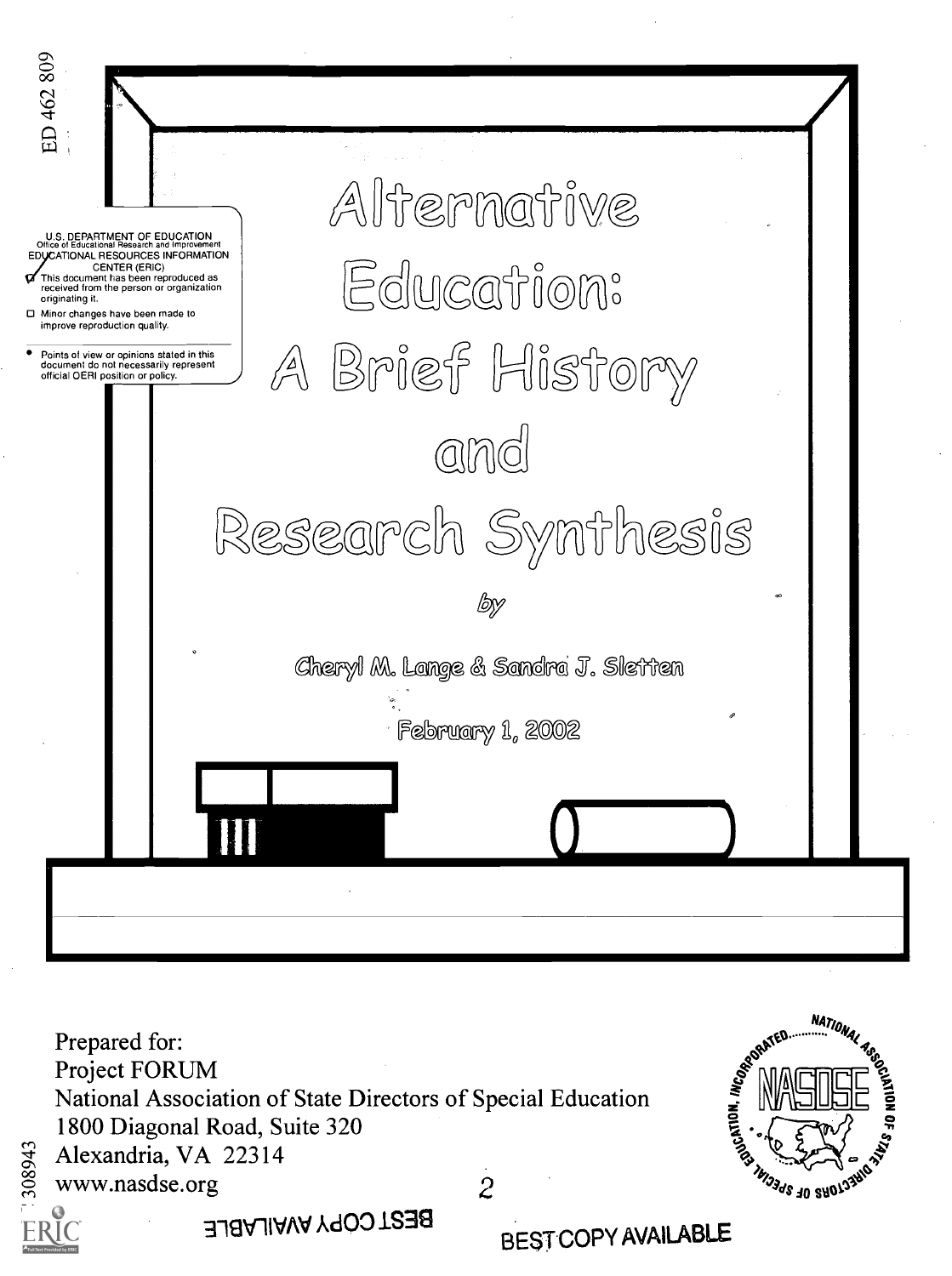## Alternative Education: A Brief History and Research Synthesis

by

Cheryl M. Lange & Sandra J. Sletten



## February 1, 2002

Prepared for:

Project FORUM National Association of State Directors of Special Education 1800 Diagonal Road, Suite 320 Alexandria, VA 22314 www.nasdse.org

> Deliverable - Task  $3-2.2b$ Cooperative Agreement No. H159K70002 Office of Special Education Programs U.S. Department of Education



3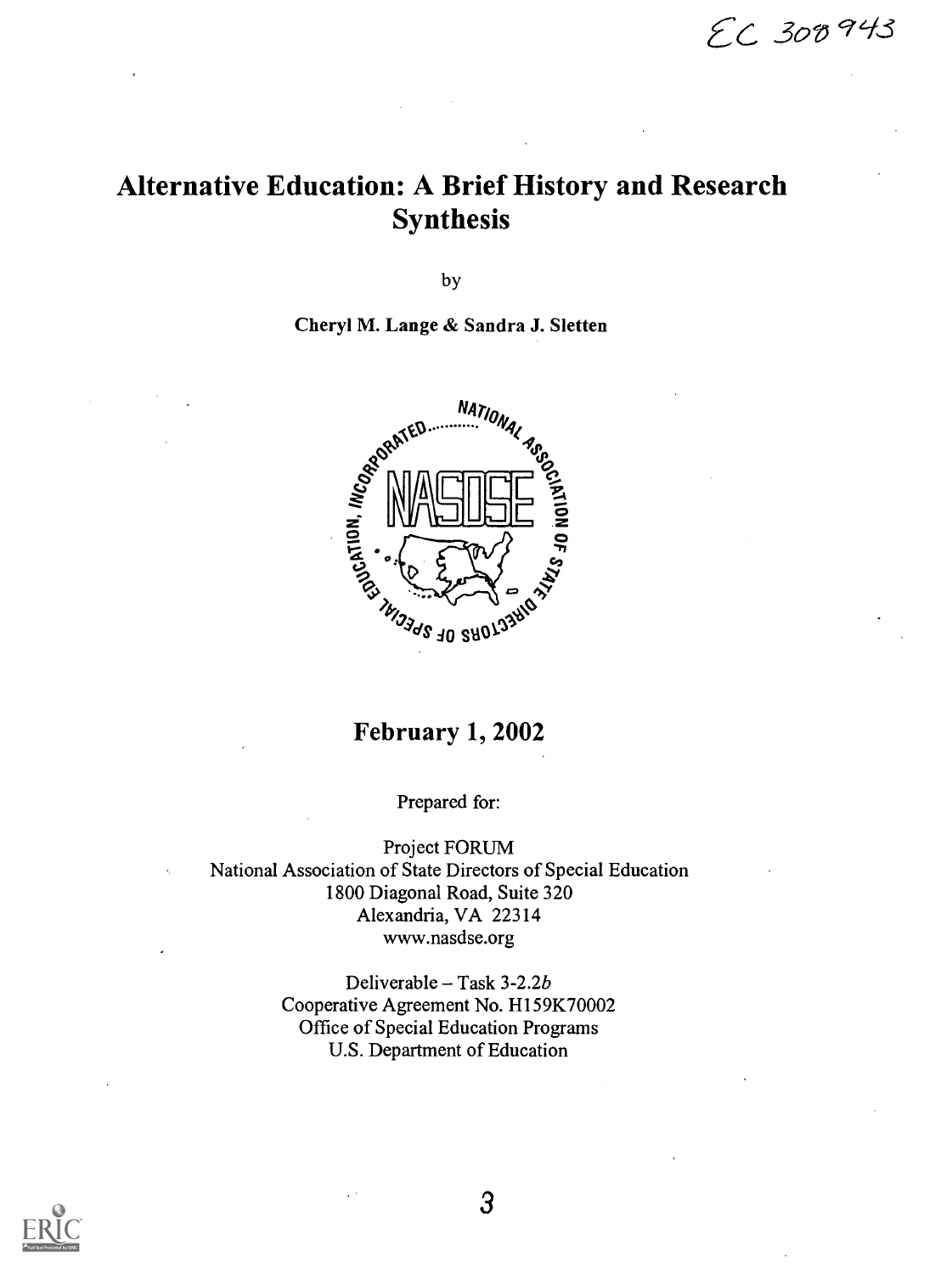Project FORUM at National Association of State Directors of Special Education (NASDSE) is a cooperative agreement funded by the Office of Special Education Programs of the U.S. Department of Education. The project carries out a variety of activities that provide information needed for program improvement, and promote the utilization of research data and other information for improving outcomes for students with disabilities. The project also provides technical assistance and information on emerging issues, and convenes small work groups to gather expert input, obtain feedback and develop conceptual frameworks related to critical topics in special education.

This report was supported by the U.S. Department of Education (Cooperative Agreement No. H159K70002). However, the opinions expressed herein do not necessarily reflect the position of the U.S. Department of Education, and no official endorsement by the Department should be inferred.

Note: There are no copyright restrictions on this document: however, please credit the source and support<br>of federal funds when copying all or part of this material of federal funds when copying all or part of this material.





4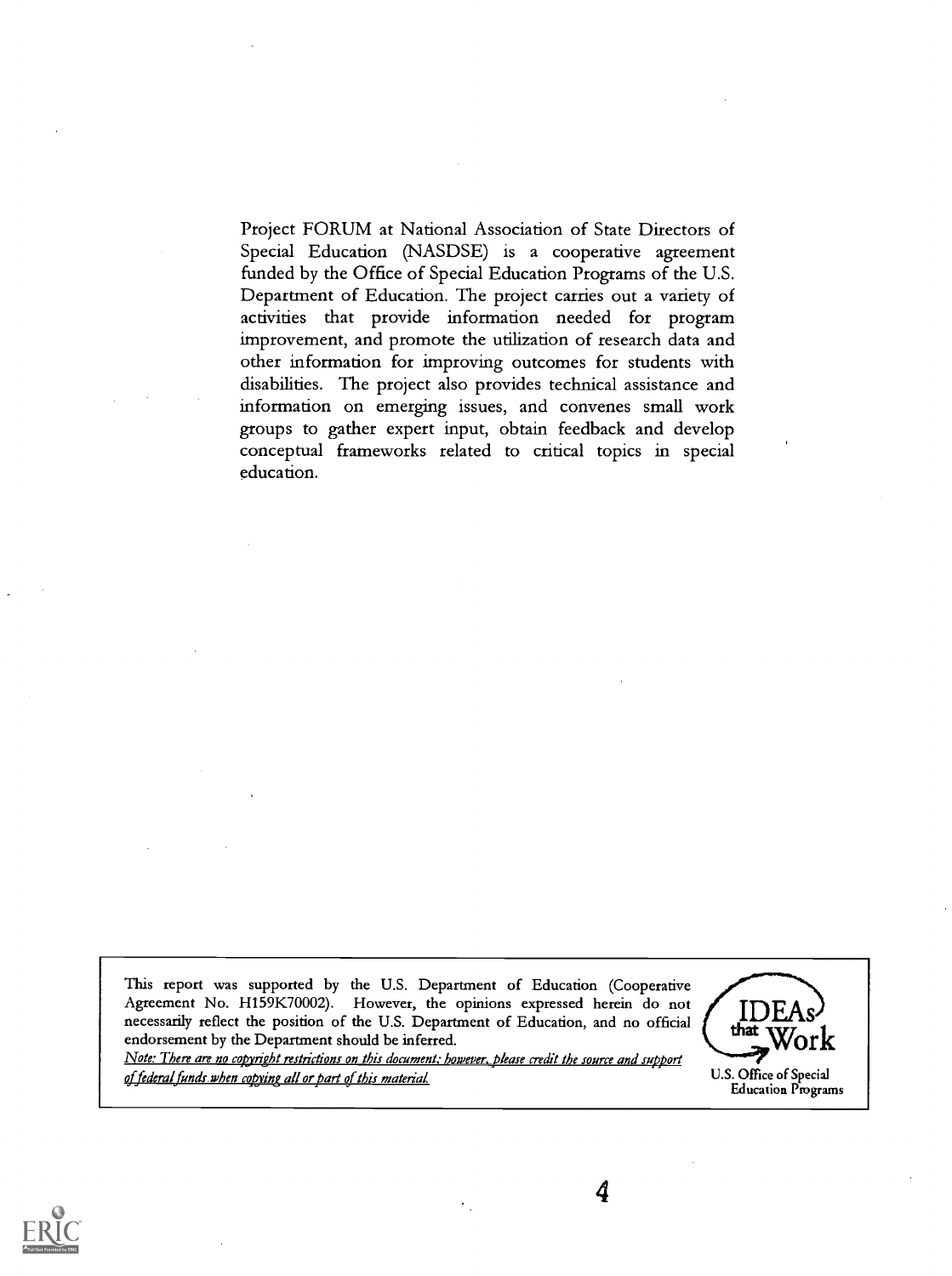#### Acknowledgements

Project FORUM extends its sincere appreciation to the individuals listed below who constituted a Quality Review Panel for this document. This panel reviewed and commented on an earlier draft of this document, and their efforts have served to enrich the quality and accuracy of the information. Our acknowledgement of their involvement does not necessarily indicate their endorsement of this final document.

Jo Anne Grunbaum Division of Adolescent and School Health U. S. Centers for Disease Control and Prevention Atlanta, Georgia

Joe Nathan Humphrey Institute University of Minnesota Minneapolis, Minnesota

Leon Swarts Division of Student, Family and Community Support Services Kentucky Department of Education Frankfort, Kentucky

Jacquelyn Thompson Office of Special Education and Early Intervention Services Michigan Department of Education Lansing, Michigan

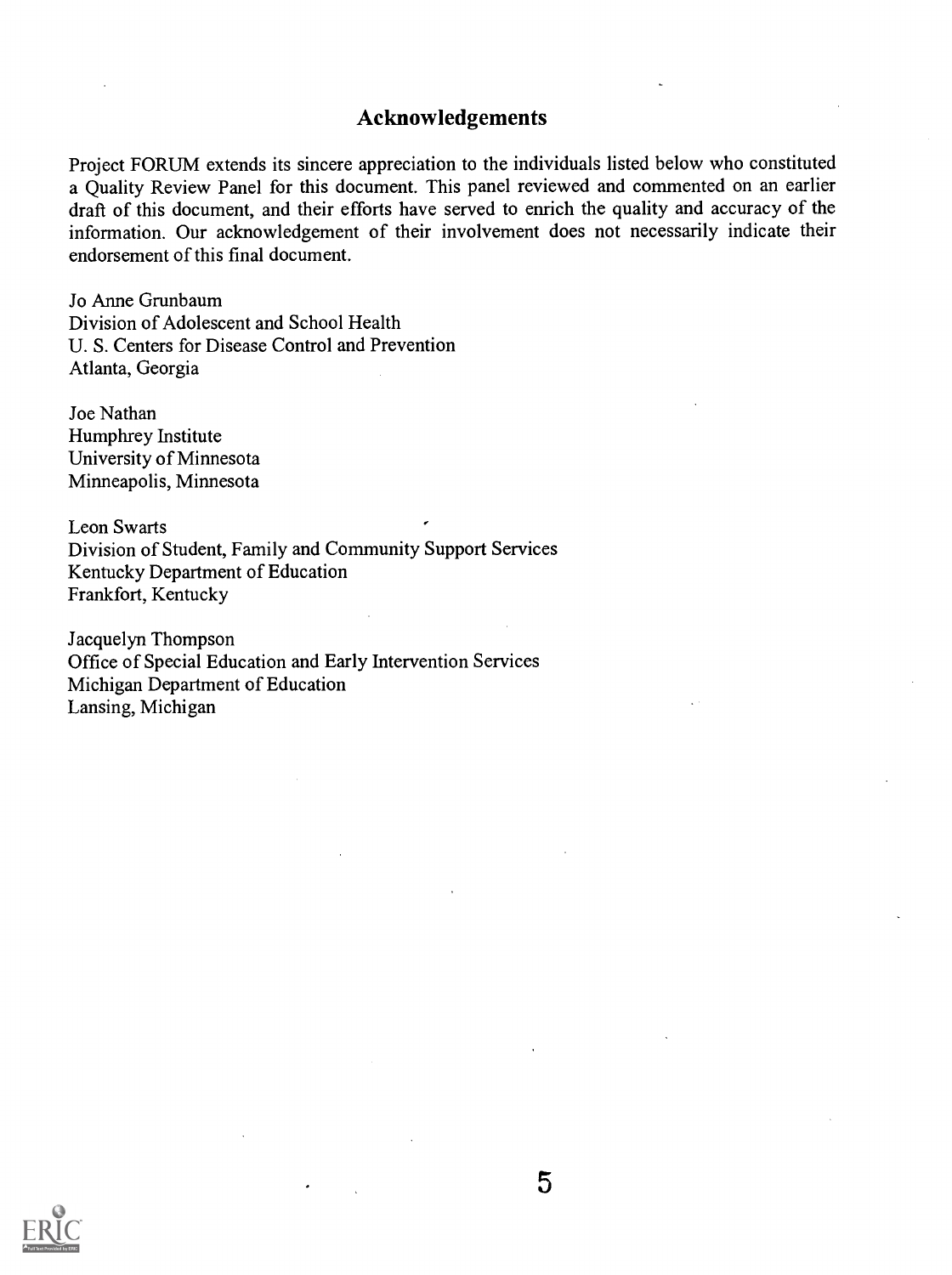## Table of Contents

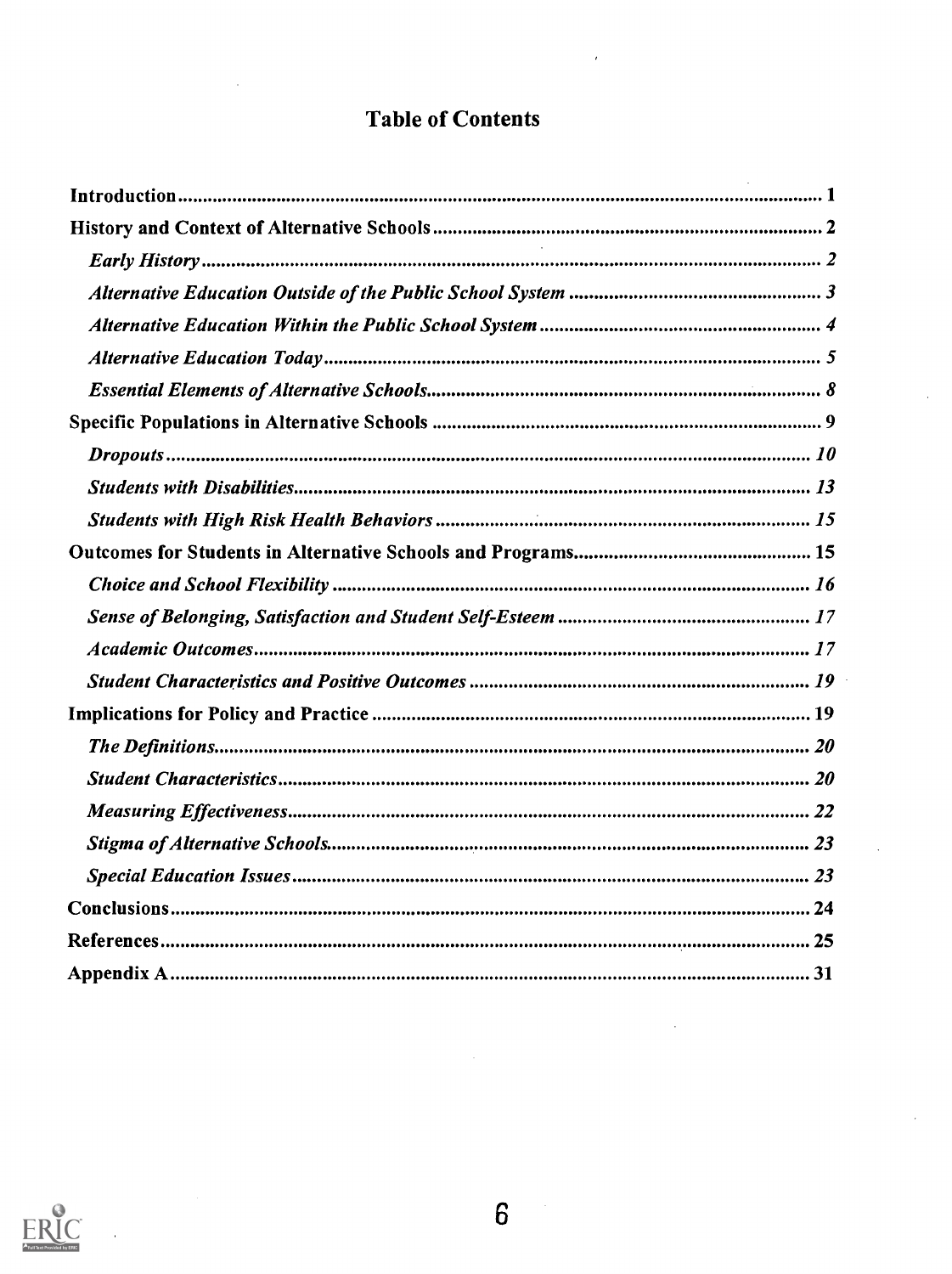## Alternative Education: A Brief History and Research Synthesis

By Cheryl M. Lange & Sandra J. Sletten

#### Introduction

The question of how to provide the best education for all of America's school children has compelled a vast array of educational research and experimentation throughout the second half of the twentieth century. As questions are debated, new policies and practices have been implemented and yet more questions emerge, resulting in new approaches to education. During the past two decades, in particular, reforms have flourished as the nation has called for high levels of accountability within the educational system. Public school choice, teacher preparation tests, graduation standards are among the many reforms or policies that have been implemented to enable students to reach their academic potential. Even with these changes, some students are not reaching the academic goals desired by parents, educators, and the public. The most recent evidence is provided by the National Center for Education Statistics and illustrates the continuing problem. "Five out of every 100 young adults enrolled in high school in October 1998 left school before October 1999 without successfully completing a high school program. This estimate was similar to those reported over the last 10 years, but lower than those reported in the early 1970s" (National Center for Education Statistics, 2000).

Through the past few decades, some educators and policymakers have contended that, if an' alternate educational option is provided for students at risk of school failure, they will be able to succeed. Advocates argue that alternatives to the traditional school model are imperative to meeting the needs of all students (Barr & Parrett, 2001; Natriello, McDill & Pallas, 1990; Raywid, 1989; Wehlage & Rutter, 1987; Wehlage, Rutter, Smith, Lesko & Fernadez, 1989; Young, 1990). Charter schools and other public school choice models have been implemented in recent years to address the issue. However, alternative programs<sup>1</sup> have been in place for many years. They have evolved since the 1960s to the present day and currently are a popular educational alternative for many students across the country.

Raywid (1994) views alternative schools as a "cutting-edge" educational reform, even though they have been in the educational arena for decades.

Amid all the current talk of school restructuring, alternatives are the clearest example we have of what a restructured school might look like. They represent our most definitive departure from the programmatic, organizational and behavioral regularities that inhibit school reform. Moreover, many of the reforms currently pursued in traditional schools—downsizing the high school, pursuing a focus or theme, students and teacher choice, making the school a community, empowering staff, active learner engagement, authentic assessment—are practices that alternative schools pioneered  $(p. 26)$ .

<sup>&</sup>lt;sup>1</sup> The terms "alternative school" and "alternative program" are used interchangeably throughout the literature and within this research synthesis.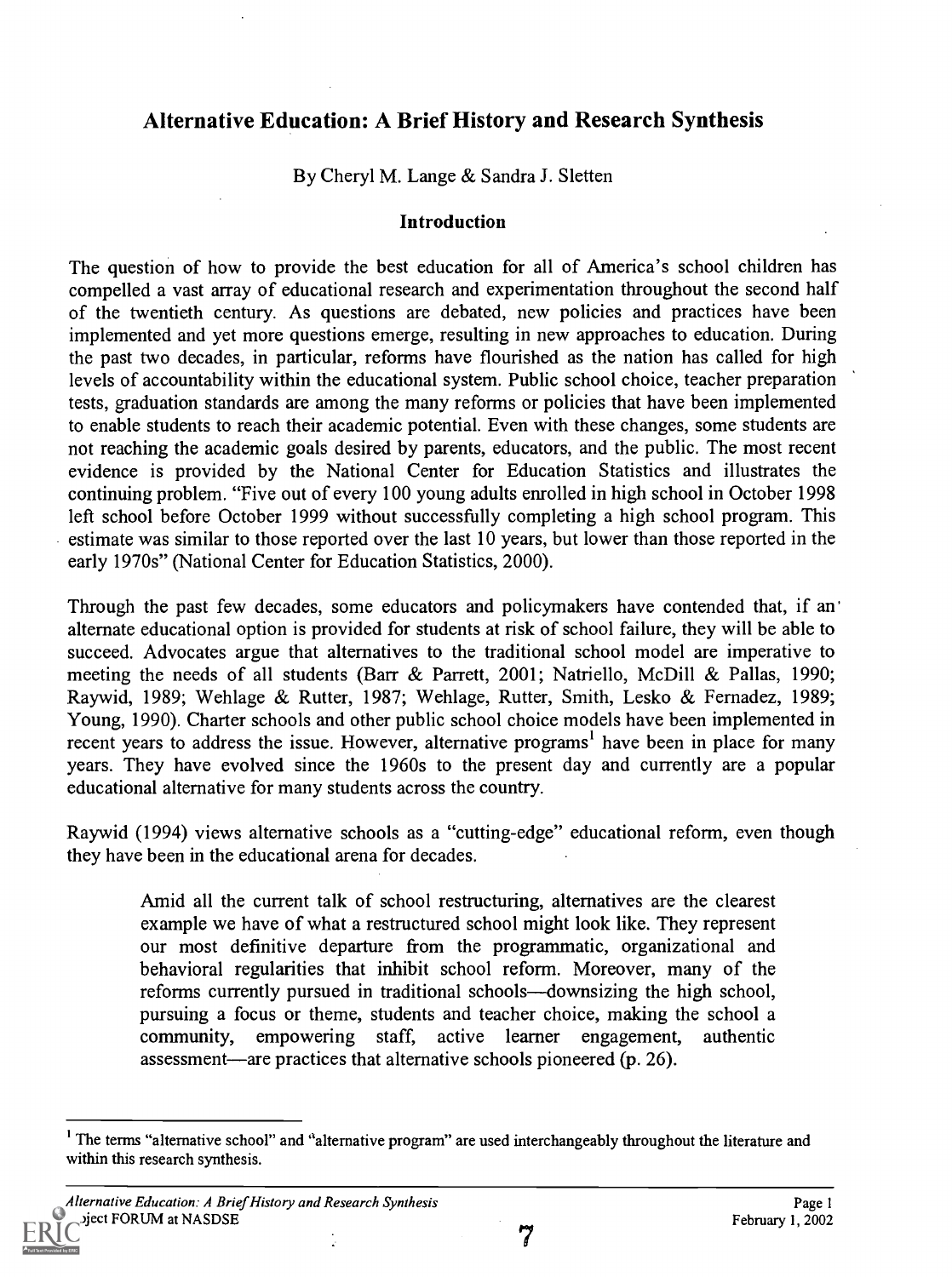While there is no precise accounting of alternative programs in the United States, some estimate that there are over 20,000 alternative schools and programs currently in operation (Barr  $\&$ Parrett, 2001), most designed to reach students at risk for school failure. However, estimates vary depending upon the how alternative schools are defined. One reason for the widely varying estimates in the number of alternative schools is that there is not agreement across the educational community as to what constitutes an alternative school or program. The term may refer to schools of choice or schools where students are assigned. The various types of alternative schools are discussed in greater detail later in this document.

Though alternative programs and schools have been in existence for many years, there is still very little consistent, wide-ranging evidence of their effectiveness or even an understanding of ,their characteristics; yet, many educators believe that alternative education is one important answer to meeting the needs of disenfranchised youth. Given the broad statements associated with alternative schools and the confusion around their definition and characteristics, it is important to examine the literature to determine what is known currently about this educational entity.

This report is a review of the alternative education literature, which is scattered across three topic areas—dropout prevention, special education and at-risk youth. Each of these areas provides insight into alternative education. Books and articles for this review were chosen to provide a view of the literature from the beginning of the modern alternative movement, generally considered to be the 1960s, to the present, and to show the progression of research and literature to the preserit day. Most of the sources are refereed journals and books associated with documenting the alternative movement. In addition, some sources from the Internet and research papers from accredited conferences were reviewed. Documents were chosen to represent both historical and current perspectives and research on the alternative school movement. In order to provide context for discussion of alternative education, the dropout, special education, and atrisk youth literature was chosen using similar criteria.

This research synthesis is organized into the following sections: the history and context of the alternative school movement; characteristics of specific populations in alternative schools; and the research examining outcomes for students in alternative schools and programs. The synthesis concludes with implications for policy and practice, and recommendations for further examination.

## History and Context of Alternative Schools

## Early History

Timothy Young (1990), in his description of the history of alternative schools, asserts that alternatives in public education have existed since the very birth of American education. He describes educational opportunities that differed based on race, gender and social class that set the stage for the constantly evolving nature of the educational system in America. Despite their origins in the earliest days of our country, alternatives, as we know them in the most modern sense, find their roots in the civil rights movement.

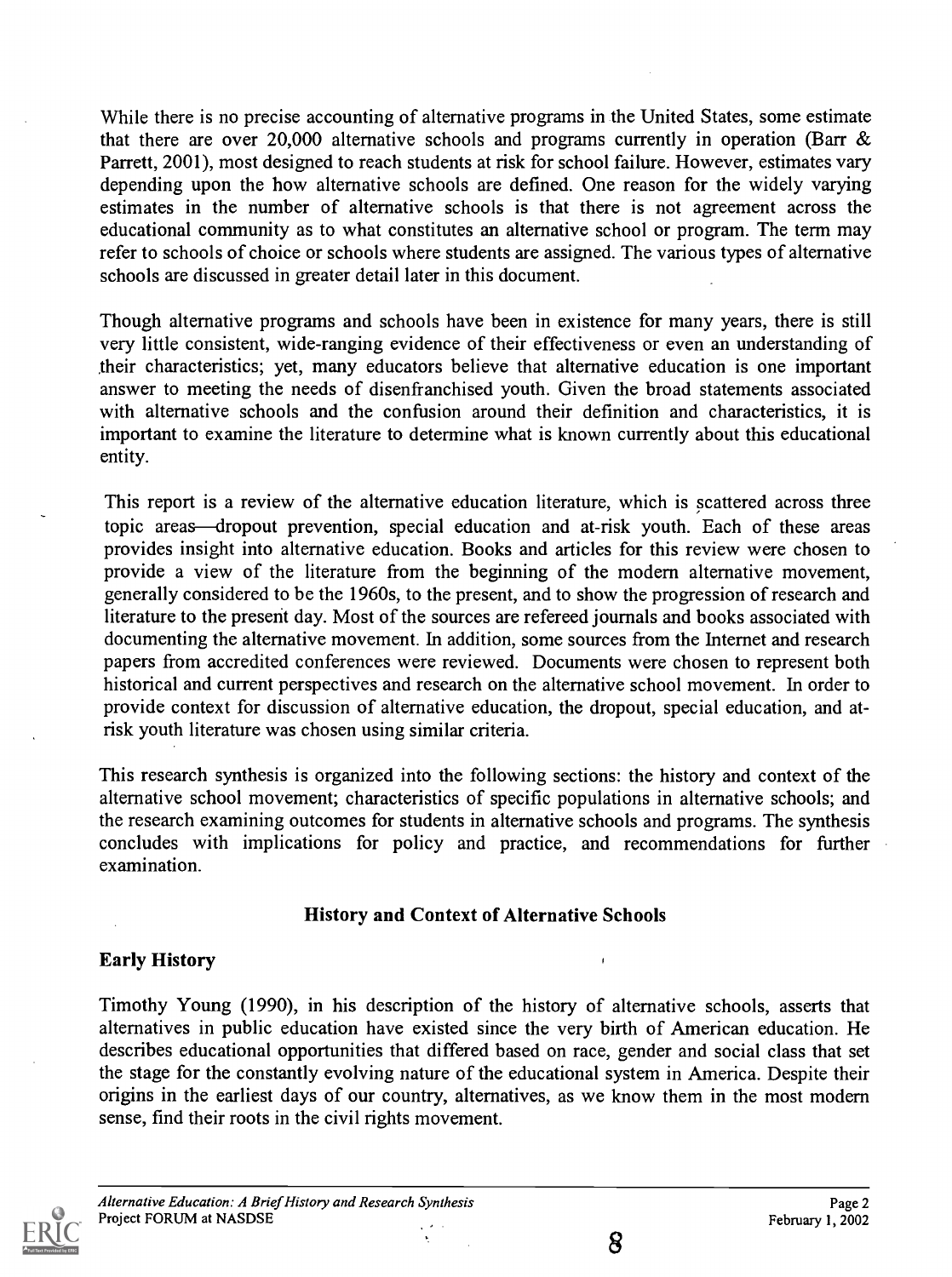The mainstream public educational system of the late 1950s and early 1960s was highly criticized for being racist and exclusively designed for the success of the few. As Raywid (1981) describes it, these schools were "cold, dehumanizing, irrelevant institutions, largely indifferent to the humanity and the 'personhood' of those within them" (p. 551). Critics of the public school system argued that the system defined excellence "solely in narrow cognitive terms at the expense of equity" (Young, 1990, p. 9). At the same time, America was declaring a war on poverty, and in the Elementary and Secondary Education Act of 1965, President Johnson named the public school system as the front line of attack. The emphasis on excellence, Young says, was at this point replaced by the humanistic goal of equity. With government backing and funding, a new wave of alternatives was spawned that was meant to offer equal and meaningful education to disadvantaged and minority students. By the late sixties, the alternative movement had arguably split into two broad categories: alternatives outside of public education and those within the public school system.

## Alternative Education Outside of the Public School System

Within the first category, alternatives outside of public education, two veins of reform typify the movement. One vein produced schools intended to provide high quality education to minorities in response to the substandard education they were afforded in the public system. These schools were generally referred to as Freedom Schools. They were developed as a community-school model and were run outside of the public education system in settings ranging from church basements to store fronts. Graubard (1972) describes the Freedom School movement as one where "groups of people sought control of the oppressive educational processes to which they and their children were being subjected" (p. 353). It was during this time that community control of education came to the forefront.

During this period, a second vein within the non-public education arena also defined itself in opposition to the existing educational system. Referred to as the Free School Movement, it was based on *individual* achievement and fulfillment, instead of emphasizing community. These schools were founded on the notion that mainstream public education was inhibiting and alienating to many students and that schools should be structured to allow students to freely explore their natural intellect and curiosity. A.S. Neill, the founder of Summerhill, a private alternative school and one of the most widely recognized of the Free Schools, was quoted as saying, "My view is that a child is innately wise and realistic, if left to himself without adult suggestion of any kind, he will develop as far as he is capable of developing" (quoted in Young, 1990, p.10). Free Schools were intended to give children the freedom to learn and the freedom from restrictions. Several characteristics set Free Schools apart for this purpose.

- There was no required learning and no set discipline or controls imposed on students (natural consequences were assumed to prevail).
- The only moral value taught was that "everyone has an equal right to self-determined  $\blacksquare$ fulfillment."
- Evaluation did not consist of assessing progress toward learning goals, but of the "learning ø environment in its ability to facilitate the investigations the students desire and find rewarding" (Hopkins 1979, p. 48).

٦

9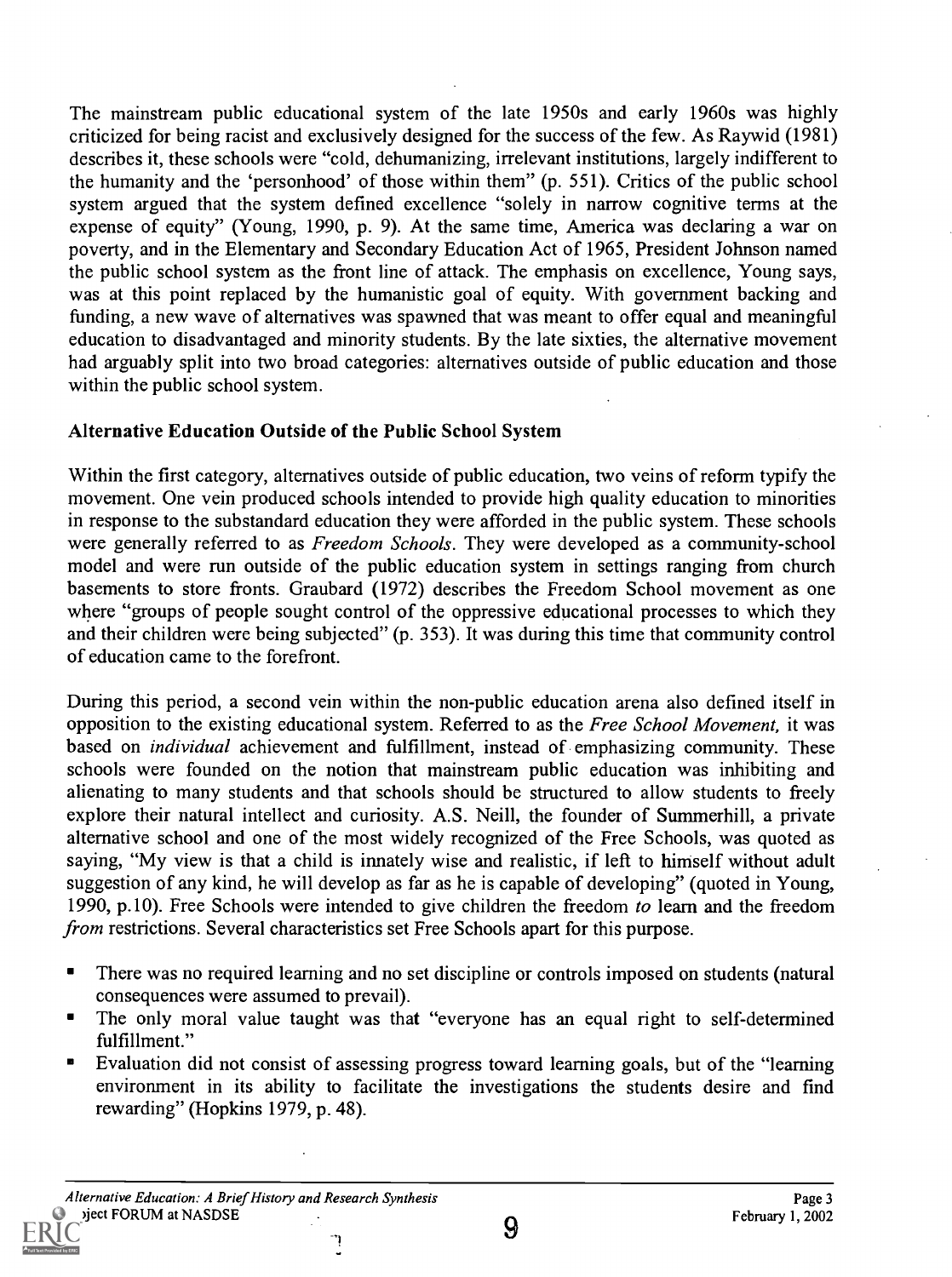In contrast to education based almost exclusively on academic excellence, Free Schools shunned formalized teaching. While academic achievement was important, it was generally seen as secondary to individual happiness and valuable only insofar as it helped one achieve the goal of self-fulfillment.

The 1960s were a time of great innovation and movement in the educational system with lasting implications for public school schools with respect to curriculum, delivery and structure. However, most early non-public alternatives had a relatively short lifespan (Raywid, 1981; Young, 1990). Whether this was a result of the struggle to balance the characteristically individualized structure of many of these schools with the formalization necessary for their survival (Deal, 1975), or an indicator suggesting that no one factor could be isolated that would consistently contribute to educational success (Raywid, 1981) is unknown. In any case, this time of experimentation laid the foundation for the present-day alternative movement.

Alternatives of this period, including Freedom Schools and Free Schools, advanced the notion that a singular, inflexible system of education that alienated or excluded major sectors of the population would no longer be tolerated. To this point, Raywid (1994) remarks: "despite the ambiguities and the emergence of multiple alternatives, two enduring consistencies have characterized alternative schools from the start: they have been designed to respond to a group that appears not to be optimally served by the regular program, and, consequently have represented varying degrees of departure from standard school organization, programs and environments" (p. 26). Another overarching contribution of this early part of the movement was the highlighting of educational choice and the notion that not all students learn best in the same educational context. While these alternatives *outside* of the public education system were seen as among the first alternative options to the traditional system, their emergence inspired a movement of reform within the public schools beginning in the latter half of the 1960s.

## Alternative Education Within the Public School System

Using characteristics of the alternatives offered outside of public education, educators within the public school system designed their own alternatives to conventional education with the advent of Open Schools. These schools were characterized by parent, student and teacher choice; autonomy in learning and pace; non-competitive evaluation; and a child-centered approach. The Murray Road Annex in Massachusetts, The John Adams High School in Oregon, and the St. Paul Open School in Minnesota were among the first open public high schools in America. The existence of the Open Schools greatly influenced the creation of public alternatives at all levels of education, including the following (Young, 1990):

- $\blacksquare$ Schools without Walls  $-$  emphasized community-based learning; individuals within the community were brought in to teach students.
- Schools within a School intended to make large high schools into smaller communities of belonging; individual groups were designed to meet educational needs and interests of students.
- Multicultural Schools designed to integrate culture and ethnicity into the curriculum; some  $\blacksquare$ had a diverse student body and some catered to a specific ethnic group.

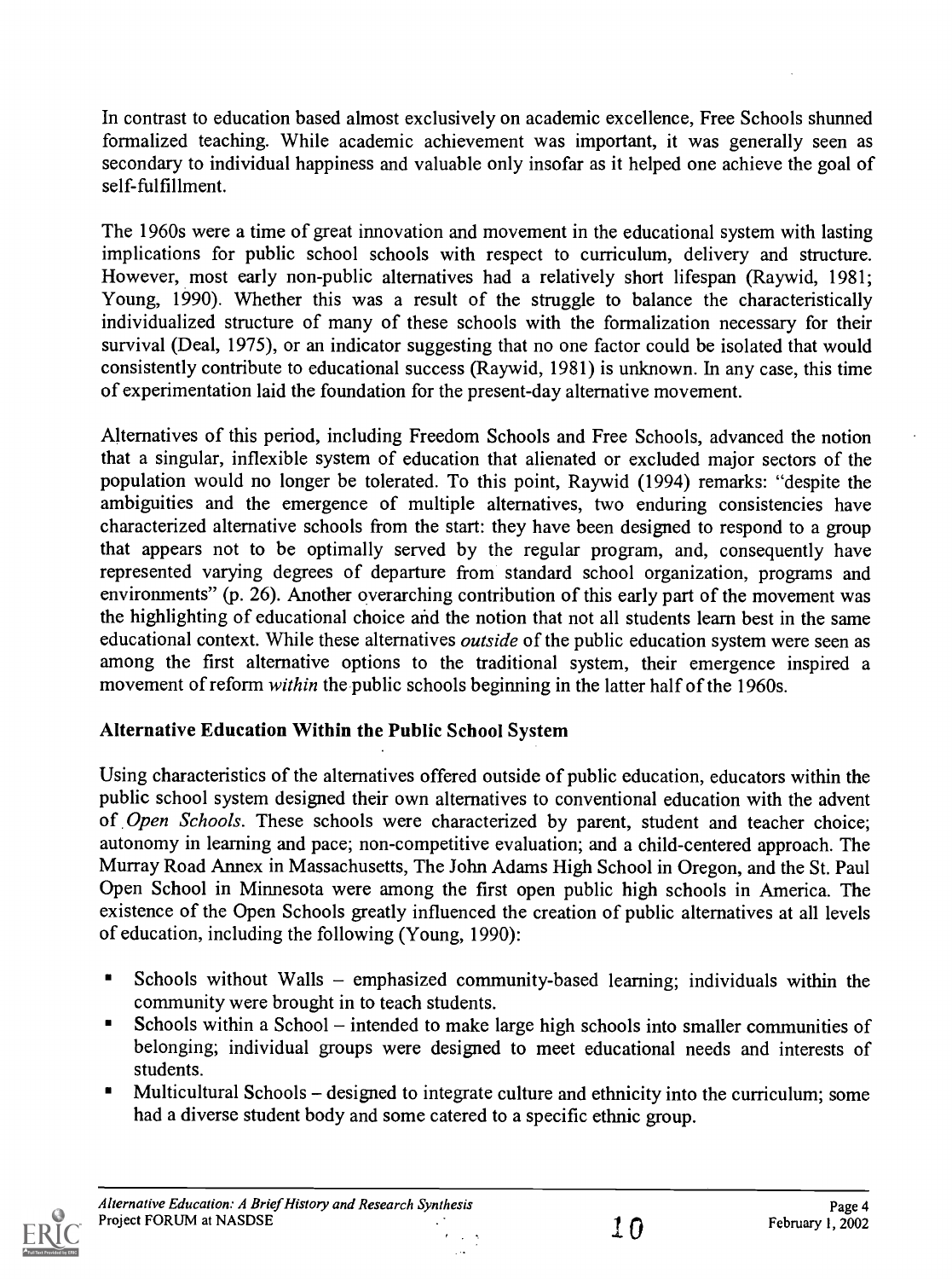- $\blacksquare$ Learning Centers  $-$  intended to meet particular student needs by including special resources, such as vocational education, in the school setting.
- Fundamental Schools emphasized a *back to basics* approach in reaction to the lack of  $\blacksquare$ academic rigor perceived in the Free Schools.
- Magnet Schools  $-$  developed in response to the need for racial integration; offered a  $\blacksquare$ curriculum that emphasized themes meant to attract diverse groups of students from a range of racial and cultural backgrounds.

Authors such as Barr, Colston, and Parrett (1977), Raywid (1989), and Fantini (1973), wrote extensively about the promise and relevance of alternative options for students within public education, not only as a natural extension of national democracy, but as a necessary tool for renewal within the schools. In the 1970s, the International Consortium on Options in Public Education under the leadership of Robert Barr, Daniel Burke, and Vernon Smith "became a major voice for alternatives and options systems" in the public sector (Raywid, 1981, p. 552). According to Raywid, within their first decade of existence, public alternatives exploded from 100 to more than 10,000.

Through the 1980s, the definition of alternative schools began to narrow in scope. Many of the first open schools did not survive and options seemed to change "from the more progressive and open orientation in the 1970s to a more conservative and remedial one in the 1980s" (Young, 1990 p. 20). In his book, Young attributes the rise of continuation schools and fundamental schools and the apparent decline of innovations, such as open schools, to the conservative climate of the 1980s and to the increasing number of children who were functioning at belowaverage achievement levels. He notes that, throughout the 1980s, a growing number of alternatives were geared toward students who were disruptive or failing in their home school and that the character and variety of options was greatly shaped by this change. Raywid (1981) supports this account and suggests that during this time, alternative schools became increasingly interested in teaching basics while decreasing their emphasis on collective decision-making (decision-making that included both students and teachers in the process).

It should be noted that magnet schools originated during this same time period as a way to integrate the school system and, as noted above, are sometimes included in the list of educational alternatives within the public school system. However, a comprehensive review of the magnet school literature is beyond the scope of this paper.

## Alternative Education Today

Alternative schools and programs have evolved over the years to mean different things to different audiences. However, while succinct, entirely inclusive definitions of current alternative schools and programs are elusive, several characteristics are common among the options currently in existence. Alternative schools are generally described as:

1 1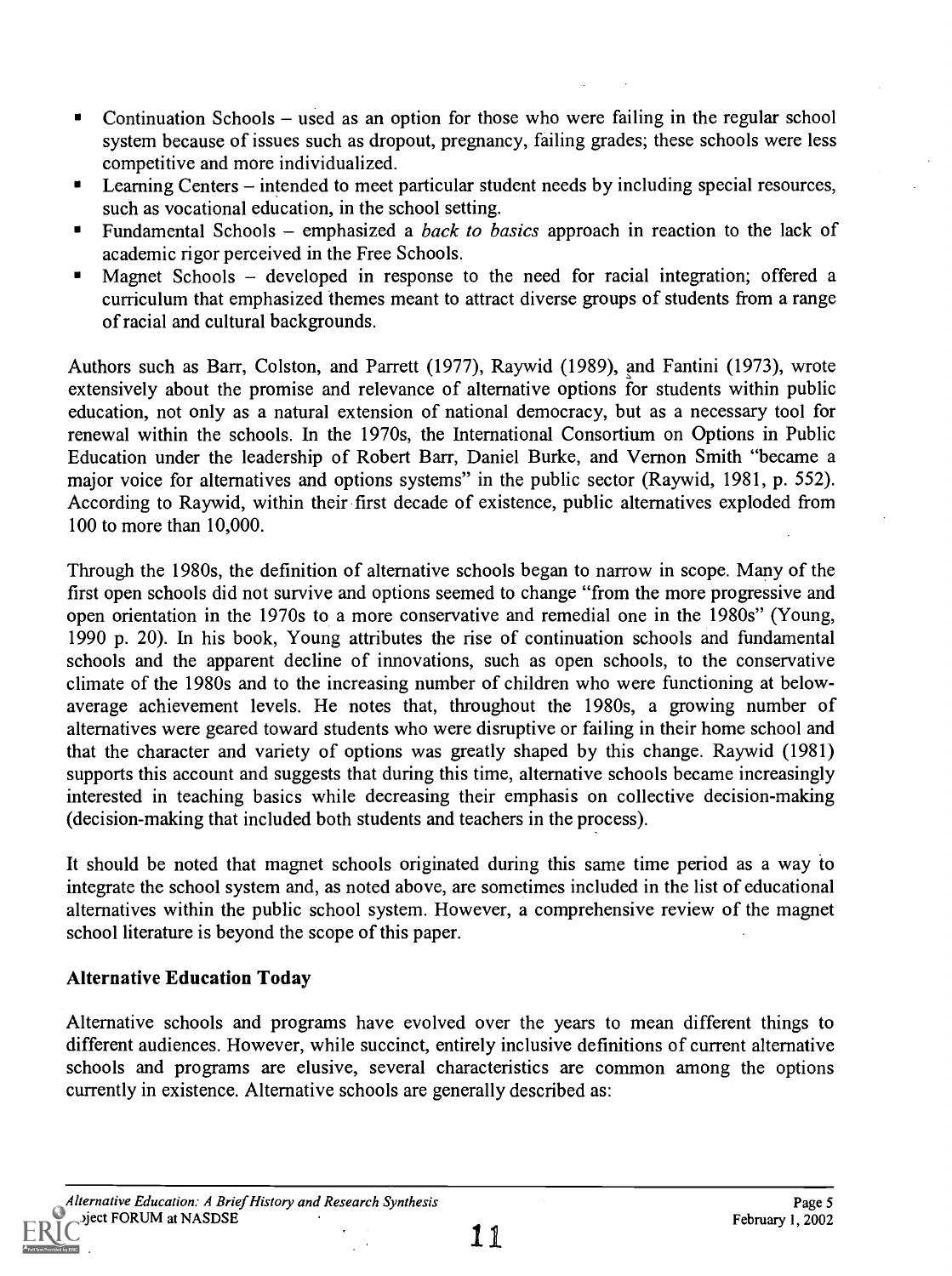- maintaining a small size (Arnove & Strout, 1980; Barr, 1981; Bryk & Thum, 1989; Morley,  $\blacksquare$ 1991; Natriello et al., 1990; Tobin & Sprague, 1999; Young, 1990);
- emphasizing one-on-one interaction between teachers and students (Arnove & Strout, 1980; Barr, 1981; Tobin & Sprague, 1999);
- creating a supportive environment (Arnove & Strout, 1980; Bryk & Thum, 1989; Case, 1981; Tobin & Sprague, 1999; Young, 1990);
- allowing opportunities for student success relevant to the students' future (Arnove & Strout, 1980; Barr, 1981; Natriello et al., 1990); and
- allowing flexibility in structure and emphasis on student decision-making (Barr, 1981; Gold & Mann, 1984; Natriello et al., 1990).

Though these characteristics are generally agreed upon as present in alternative programs, the emphasis of alternative programs in any particular state or local community may vary. The emphasis may even be different within a state, complicating how the term is used within educational circles. In an effort to capture the various definitions being used in the early 1990's, Raywid (1994) grouped alternatives into three types:

- Type I alternatives are schools of choice, sometimes resembling magnet schools, based on themes with an emphasis on innovative programs or strategies to attract students.
- Type II alternatives are "last chance" schools where students are sentenced as a last step before expulsion. These are not schools of choice and their emphasis is typically on behavior modification or remediation.
- Type III alternatives are designed with a remedial focus on academic and/or social emotional issues.

Type I programs tend to focus on the match between program and student, not simply on correction of a problem within the student. Raywid notes that alternative schools most often fall into one of these categories, but may also be a mix among the three. As a result of extensive research on alternative programs in Minnesota, Lange & Sletten (1995) proposed that a fourth type, a hybrid, exists that combines school choice, remediation, and innovation to form a "second chance" program that provides another opportunity for success within the educational system following some problem or failure.

For many of the same reasons that static, all-inclusive definitions of alternatives are difficult to supply, a single comprehensive listing of the types of alternative schools is not easily obtained. The constantly evolving nature of alternative programs and the rules that govern them have made them something of a moving target and difficult to describe. With estimates of over 20,000 alternatives currently operating within the public education system, it is difficult to provide a succinct description that would apply across the country. Organizations such as the Alternative Educational Resource Organization (AERO) and the Alternative Network Journal have put considerable effort into compiling or maintaining running lists of existing alternative programs (T. Vatter, personal communication, January, 2001; J. Mintz, personal communication, February 15, 2001). However, the many and varied definitions of alternative programming used across the country (e.g., home-schools, correctional institutions, public and private alternative programs) and the varying degrees of data collection have complicated this effort.

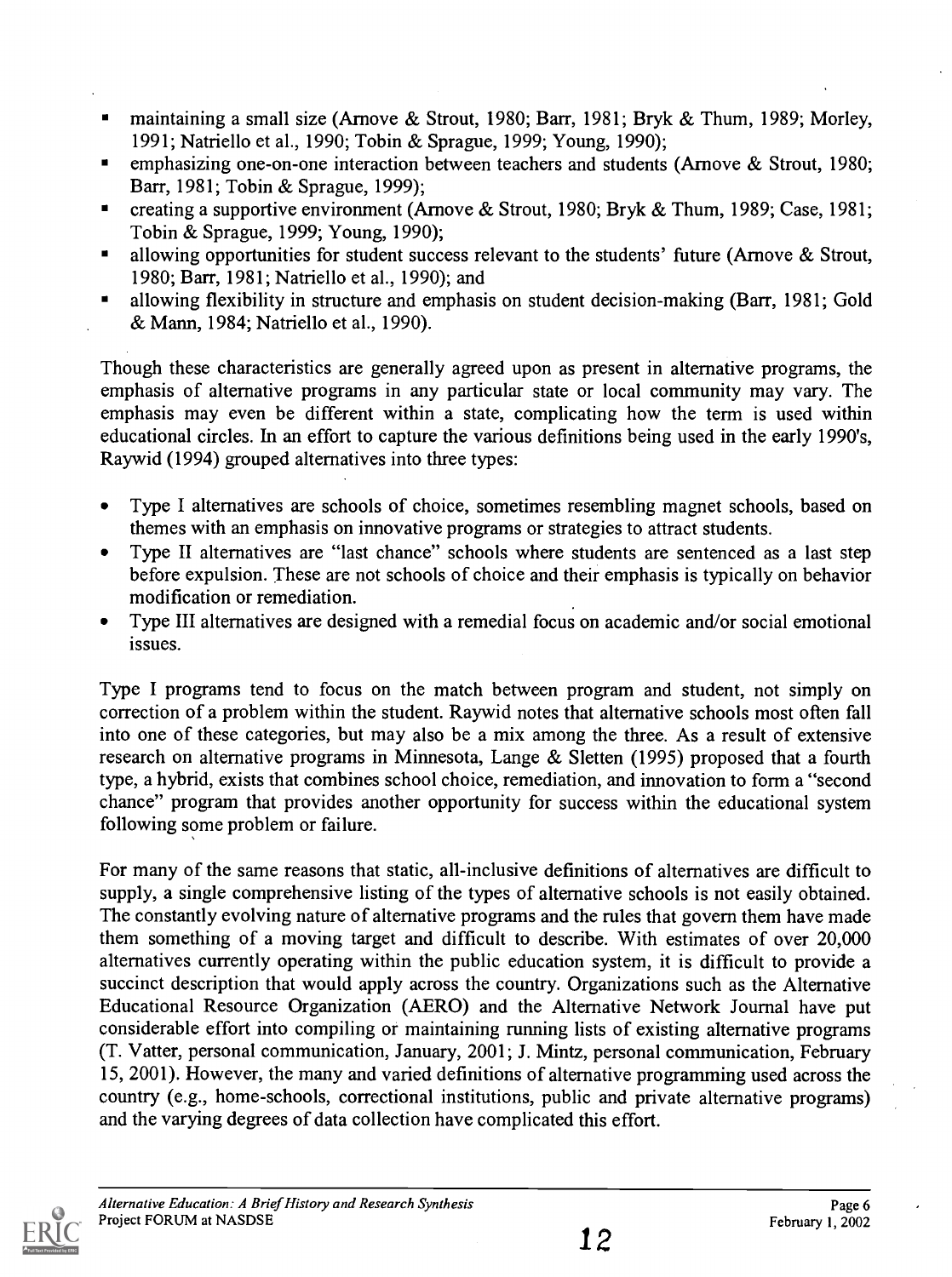The literature does suggest that states often have a category of service called "alternative" within the state education agency. Though the types of alternatives may vary even within a specific state, there seems to be a central focus that often guides alternative programming within each state. Examples of alternative programs from various states across the country give a glimpse of the variety and scope of the alternative educational options available today.

## Michigan

The Michigan Alternative Education Organization web site reports that approximately 369 alternative education programs exist in 270 of the state's more than 700 school districts. These alternatives serve approximately 25,000 students (5 percent of Michigan's secondary education population) and are designed to meet the needs of students at risk. The state has a clear policy of choice for the alternative programs and a goal of maintaining populations in the alternative schools that reflect the racial/ethnic make up of the communities in which they operate (Michigan Alternative Education Association website, http://www.maeo.org).

## Minnesota

Currently, there are approximately 150 alternative programs at over 600 sites are in operation in Minnesota. These programs are available by choice and are geared toward helping students who are at risk of not graduating from their regular school. Students, kindergarten through adult, may enroll in the programs, many of which are offered year round. The programs range from public alternative programs and area learning centers (ALCs) to privately contracted alternatives. Among other reasons, students may qualify for the programs if they are performing substantially below level on achievement tests, speak English as a second language, are pregnant or parenting, are chronically truant, or are one year behind their age group in school. Programs maintain a small size and are staffed with teachers who specialize in educating at-risk students (Minnesota Department of Children Families and Learning website, http://cfl.state.nm.us).

## New York

The guide to alternatives in the state of New York reports that approximately 100,000 students from the state are in some sort of alternative educational entity (i.e., alternative education programs or detention facilities). Included in this estimation are students with behavioral or academic difficulties, high performing students, newly immigrated students, and students who may be pregnant or parenting (New York State Education Department, 1997).

## North Carolina

A 1996 statewide survey of North Carolina's alternative learning programs found 185 programs in existence across the state. Of those programs, the largest percentage existed as separate classrooms within an existing high school (41%) or in a separate school away from the campus (31%). According to the report, the alternatives were developed to meet the needs of students experiencing discipline or behavior problems, attendance issues and academic difficulties in the regular school setting (Brewer, 1998).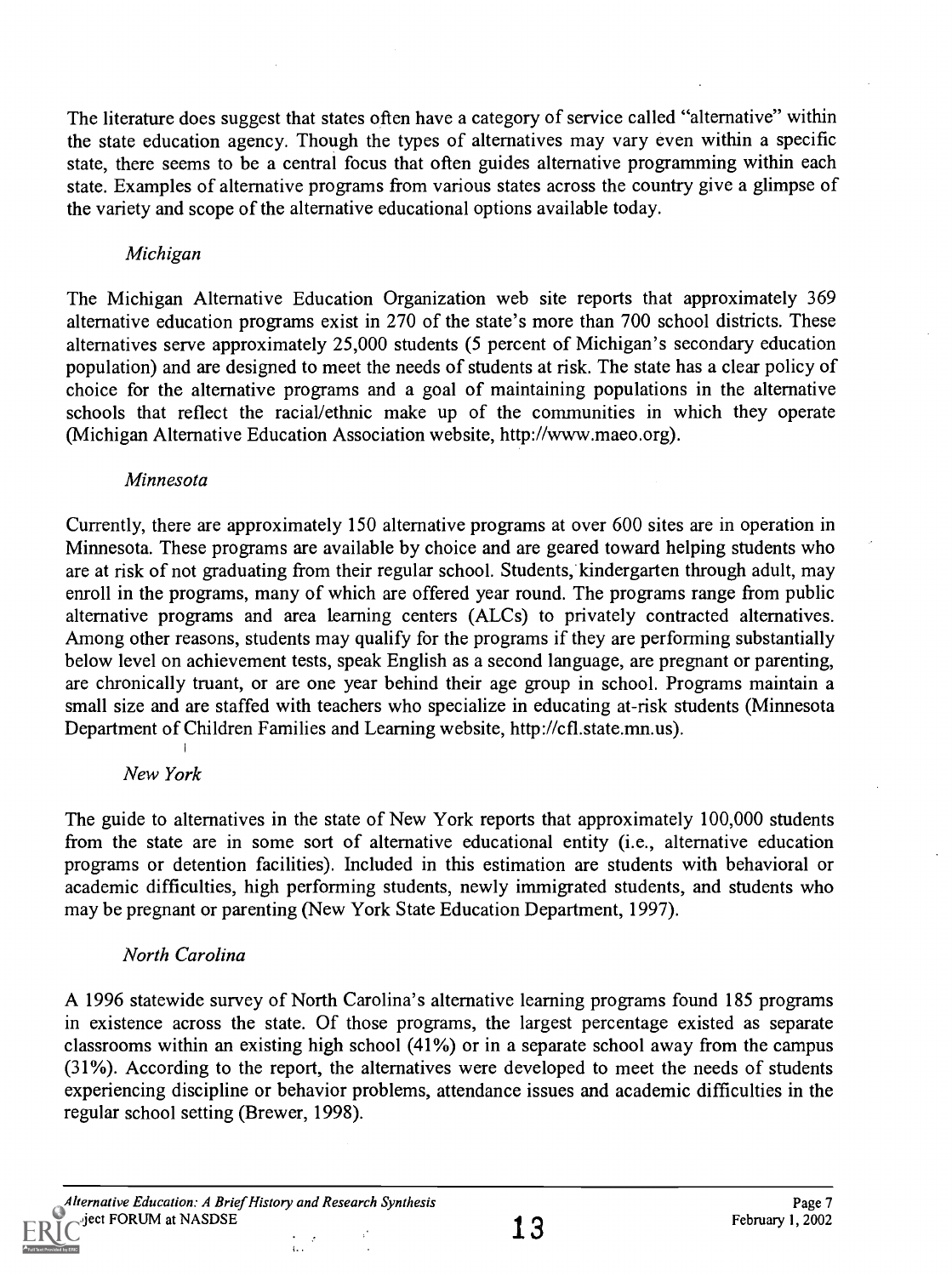#### Ohio

According to records gathered for this review, there are at least 126 alternative programs throughout the state of Ohio. The programs provide a range of short- and long-term options for students and may include social skills building, health behavior training, career development, GED completion, day suspension, and correctional programming. The programs appear to be almost exclusively designed for students who are having academic difficulty or who have dropped out of their assigned public school (Ohio Department of Education, 2000).

## South Carolina

In its 2000 Report, the South Carolina State Board of Education reported that approximately 100 alternative schools existed in the state. The schools have a median size of 35 students and vary by age served, size and hours of operation. Many of the programs are considered "last chance" and the five most utilized instruction formats are self-paced, computer assisted, whole group, traditional and tutorial. Ninth graders make up the largest proportion of students attending South Carolina's alternative programs. The report stated that although nine out of ten schools collected evaluation information on their students and programs, there was little evidence of a formalized evaluation process (Tenenbaum, 2000).

#### Washington

The State of Washington has over 400 alternative options ranging from Internet schools to schools for incarcerated youth. According to the director of the Washington Association for Learning Alternatives, the state has maintained alternative schools as schools of choice rather than schools of remediation or "last chance" placement. One of the fastest growing alternatives in the state, Parent Partnered Programs, combines home schooling and public education components for students (R. Wiley, personal communication, January, 2001).

Although the scope of this review did not lend itself to extensive research and follow up into the alternatives offered in all fifty states, the sample of states reviewed suggests a wide range of accessibility and programming in alternative schools across the country. The variability in how each state approaches alternative education illustrates the difficulty of using one definition for this educational delivery model. However, the limited review does suggest that current alternative programs are often designed primarily for secondary students who are at risk for school failure. Though programs and schools for elementary students can be found, it appears most are geared for older students.

## Essential Elements of Alternative Schools

A great deal of the literature on alternative education and programs for at-risk students focuses on determining "essential" elements of programs that will help these students. The research contains numerous lists of essential elements of alternative schools. Depending on the focus of the research or evaluation, the lists may vary slightly to accommodate the specific needs of dropouts, students with disabilities or other populations. However, commonalties among the lists suggest attributes of most well-run alternatives. Whether these points of best practice are, indeed,

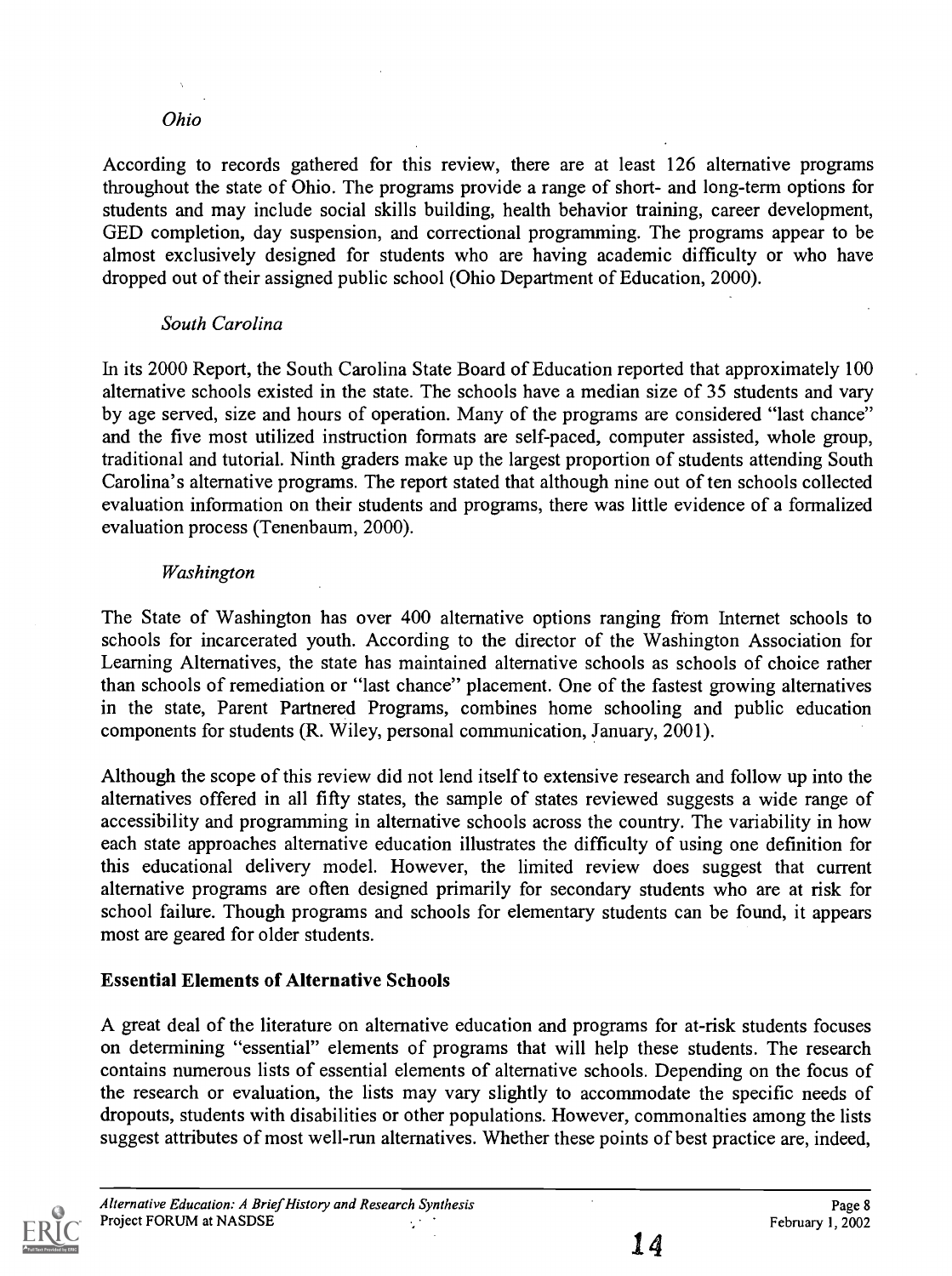"practice" for most existing alternatives is a matter yet to be thoroughly documented. However, the lists do provide a glimpse of elements many researchers and advocates see as important descriptors of effective alternative schools. A summary of the points made in a few of these lists follows below:

- clearly identified goals to inform both evaluation and enrollment (Gregg, 1999);  $\bullet$
- wholehearted implementation without a piecemeal approach to structuring programs (Raywid, 1993);
- autonomy (Gregg, 1999);  $\bullet$
- student-centered atmosphere (Frymier, 1987);  $\bullet$
- integration of research and practice in areas such as assessment, curriculum, teacher  $\bullet$ competencies, and integration of special education services (Geurin & Denti, 1999);
- training and support for teachers who work with at-risk populations with or without  $\bullet$ disabilities (Ashcroft, 1999; Krovetz, 1999); and
- links to multiple agencies, an element that may become increasingly important as alternatives  $\bullet$ are required to serve students with special education needs (Dynarski & Gleason, 1998; Leone & Drakeford, 1999).

## Specific Populations in Alternative Schools

Historically, alternatives have served a wide variety of students with varying interests, backgrounds and abilities. As previously noted, however, the movement has grown increasingly specialized in scope in recent decades. The concentration of alternatives for at-risk children and the potential for the marginalization of students who attend the various alternatives have invited comment throughout the history of the movement. Arnove and Strout (1978), for example, warned that alternatives, even by 1974, were increasingly geared toward disadvantaged and disruptive students who were sent there without choice (in the manner of Raywid's Type II programs). A natural trend, they argued, was that there would be alternatives for "good" students and alternatives for "bad" students who challenged educators.

Robert Barr (1981), although very optimistic about the potential of alternatives for educational innovation, cautioned that "at their best, alternative schools have functioned as an exciting laboratory where unique and often daring experiments are conducted and evaluated. At their worst, alternative schools represent some of the most unfortunate tendencies toward social tracking, political manipulation, and educational hucksterism" (p.571). While these issues remain in the perpetual conversation surrounding alternatives (Sagor, 1999), the use of alternatives to help those most disenfranchised from the school system has also garnered support.

The literature includes research on several specific student populations that are expected to benefit from alternative education. The most investigated among these populations are students who have dropped out of their regular schools or who are at risk of dropping out because of failure in a conventional school setting. There has been less examination of the population comprised of students with identified disabilities who access alternative education. To understand the impact of alternative schools on these students, it is important to examine the literature exploring their experiences and reasons for leaving the traditional school system.

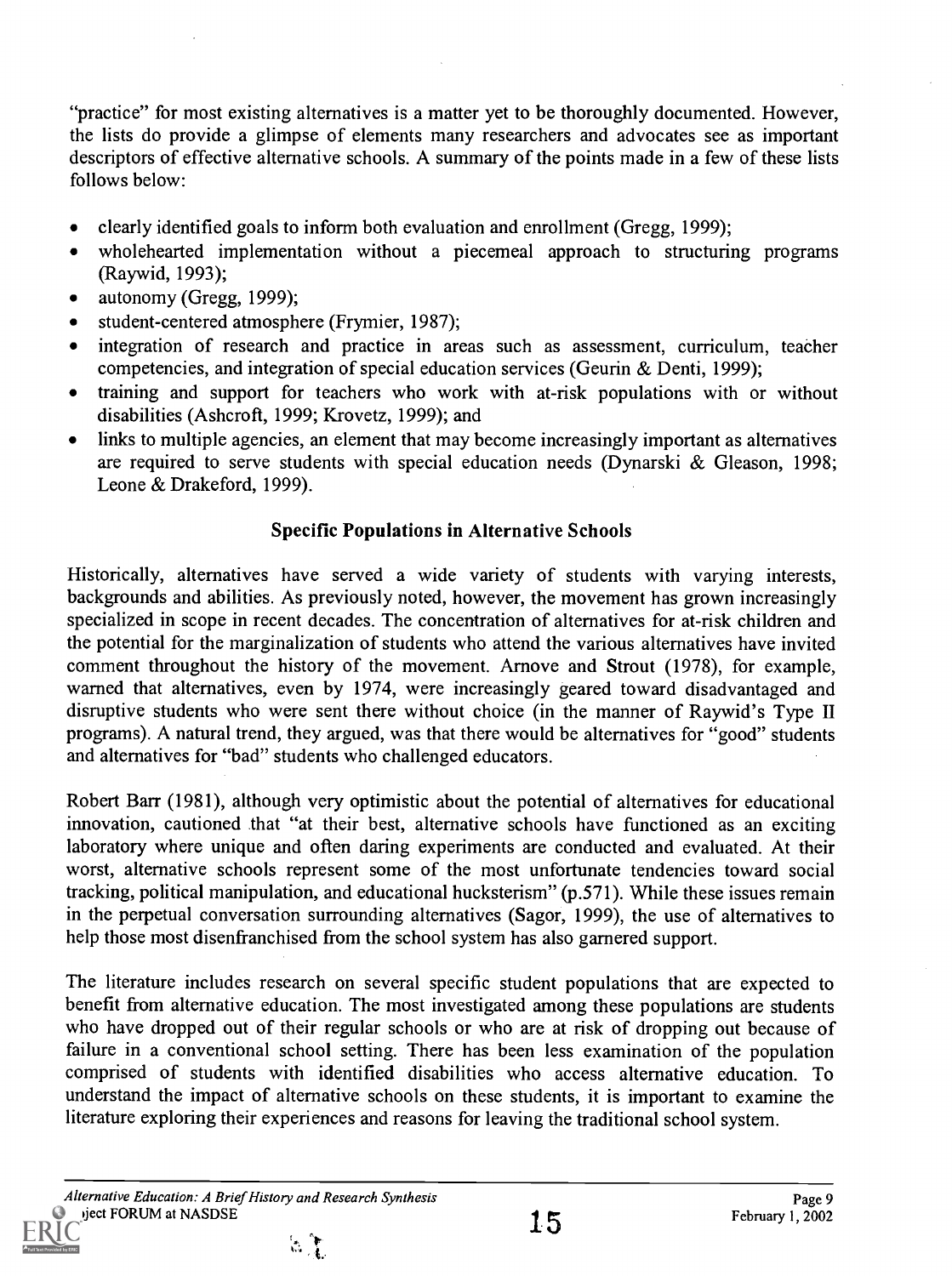## **Dropouts**

The connection between alternative programs and dropout prevention, in its most positive sense, has been made intuitively since early in the alternative school movement.<sup>2</sup> Many students originally served by the Free Schools were alienated from the traditional schools of the time (Deal, 1975). However, major research on effective progxams for dropout prevention that linked to characteristics of alternative programs did not begin until the 1980s (Duttweiler, 1995; Dynarski & Wood, 1997; Natriello et al., 1990; Newmann, 1981; Pitman & Haughwout, 1987; Wehlage et al., 1989).

An understanding of, and interest in, the predictors and educational trajectory of dropouts has flourished throughout the past two decades. Initiatives such as Goal  $2<sup>3</sup>$  of the National Education Goals (developed in 1990) illustrated the growing national interest in increasing the country's graduation rate and understanding the problems of school dropouts (Office of Educational Research and Improvement [GERI], 1993). The OERI document called for research to identify educational practices and policies that might play a role in school dropout prevention. In particular, the document highlighted the need to understand more about school organizations and student-adult relationships that might bear on a student's decision to leave school. Formative work by the National Dropout Prevention Center (2001) and authors Wehlage et al. (1989), Natriello et al. (1990) and others have helped identify patterns and perspectives on the dropout problem in our country. Most important, perhaps, is the understanding educators have gained about the complexity of dropout predictors and the diverse reasons for students dropping out. Recent education research examines these education issues through a multi-faceted lens, considering elements of home, school and community together to understand outcomes. Wehlage et al. (1989) have explored the diverse characteristics of students who drop out and the many variables that may affect that decision:

It is essential that educators realize that a wide range of students can become at risk of school failure, that students at risk of dropping out are not necessarily those with the least intellectual ability, and that standard labels for student characteristics do not capture the nature of the interaction between at-risk students and the school (p. 73).

Alternatives are highlighted in the dropout literature because of the presence of several key characteristics commonly associated with alternative schools that "answer" the call for schools to attend to the needs of students at risk. Characteristics such as individualized flexible programs with high expectations, an emphasis on care and concern, and small school size are considered to be key dropout prevention strategies (Duttweiler, 1995; Marder, 1992; Natriello et al., 1990, Wehlage & Rutter, 1987; Wehlage et al., 1989). For example, the National Dropout Prevention Center identifies the small size, emphasis on caring relationships, and clear rules and expectations of alternative schools as key elements of effective strategies for reaching students at risk of dropping out of school (Duttweiler, 1995; National Dropout Prevention Center web site, 2001). In their discussion of school reform, Wehlage and Rutter (1987) reflect that "evidence

 $3$  Goal 2: By the year 2000, the high school graduation rate will increase to at least 90 percent.



<sup>&</sup>lt;sup>2</sup> While a substantial base of literature exists on dropout prevention and the attendant issues, a detailed review of that literature is not within the scope of this document.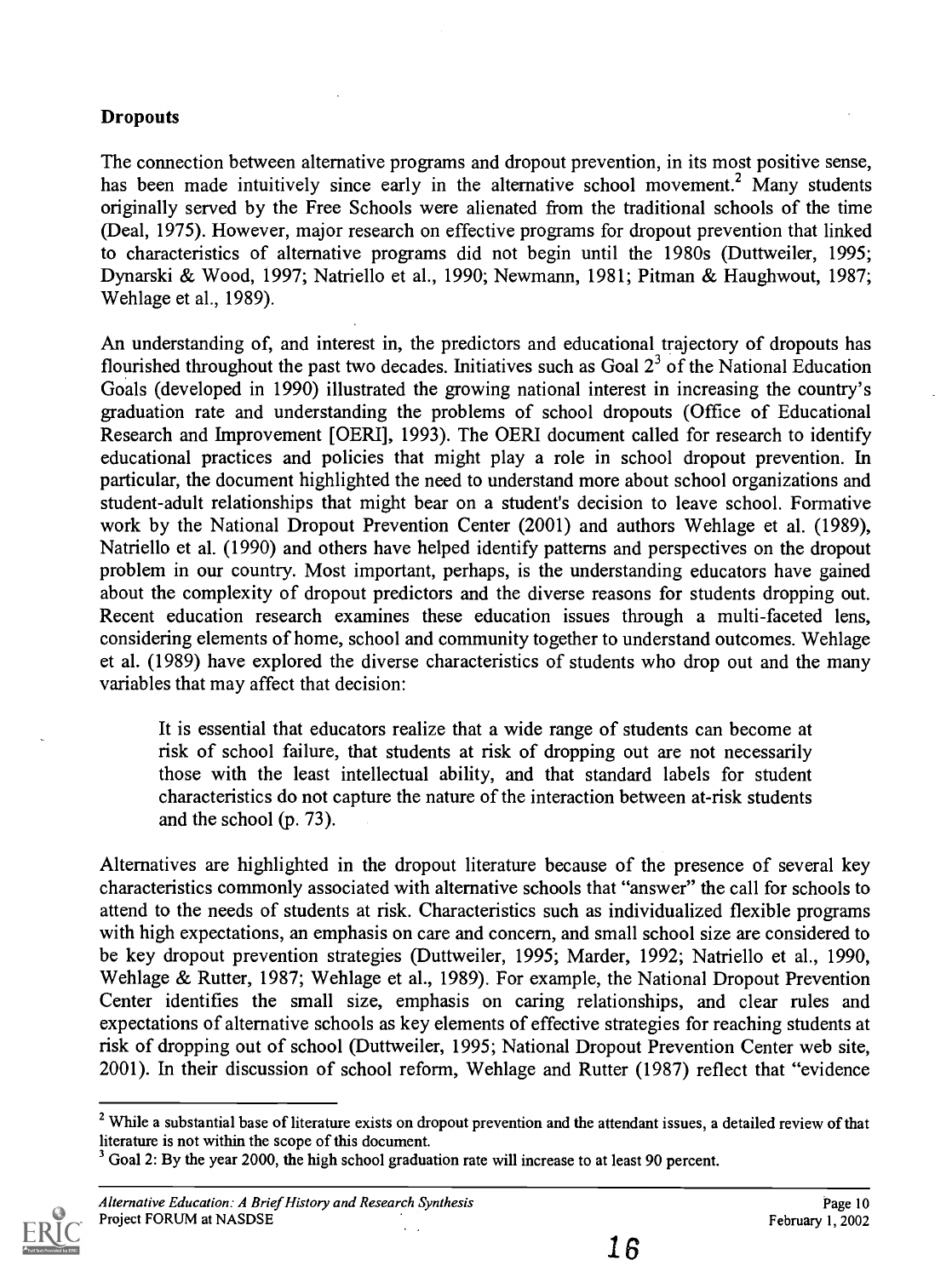from case studies of effective alternative programs for marginal students indicates that such students respond positively to an environment that combines a caring relationship and personalized teaching with a high degree of program structure characterized by clear, demanding, but attainable expectations" (p. 86-87).

Key areas where alternative school settings are strongly associated with addressing the needs of students at risk of dropping out are highlighted bellow. These include: academics; relationships at school with teachers and peers; and school size. Though this list does not exhaust the list of characteristics cited in the dropout literature, it gives a sense of the links authors have made between dropout prevention and alternative programs.

#### Academics

There is strong support in the literature that school failure impacts many students' decisions to leave school (Battin-Pearson, et al., 2000; Natriello et al., 1990; Wehlage & Rutter, 1987). In fact, recent research on dropout prevention (Battin-Pearson, et al., 2000) suggests that dropout before the  $10<sup>th</sup>$  grade is most strongly predicted by poor academic achievement. A series of suspensions, missed classes, disciplinary actions and academic failures leave this group of students weary of the school experience and distrustful that the education system can be a tool for their success. In an investigation into the effects of institutional structure on dropout (based on the National Longitudinal Transition High School and Beyond data set), Wehlage and Rutter (1987) conclude the following:

The picture of high school that emerges for most [dropouts] is a place where teachers are not particularly interested in students, and the discipline system is perceived as neither effective nor fair. Dropouts are not satisfied with their schooling. For the dropout, school is a place where one gets into trouble; suspension, probation, and cutting classes are much more frequent for this group (p. 81).

Their investigation is noteworthy because of the researchers' emphasis on the interaction between school and student that results in the student being disenfranchised from the system.

Another facet of this interplay between school environment and student is often referred to as the "fit" between the academic program and the individual (Arnove & Strout, 1980, Hendrick, MacMillan, & Balow, 1989). In a review of the literature, Natriello et al., (1990) suggest that one of the main factors associated with school failure is a mismatch between student skills and interests and the academic program of the school. They suggest that programs, particularly those for at-risk students, should be tailored to fit students' needs and interests. The most recent work of Barr and Parrett (2001) supports this thesis. They recommend that students who are failing be placed in multi-grade level classrooms that emphasize accelerated curriculum for mastery and attention to individual needs. Based on this type of recommendation, findings concerning academic fit and dropout have been used to support the formation and design of alternative schools and programs.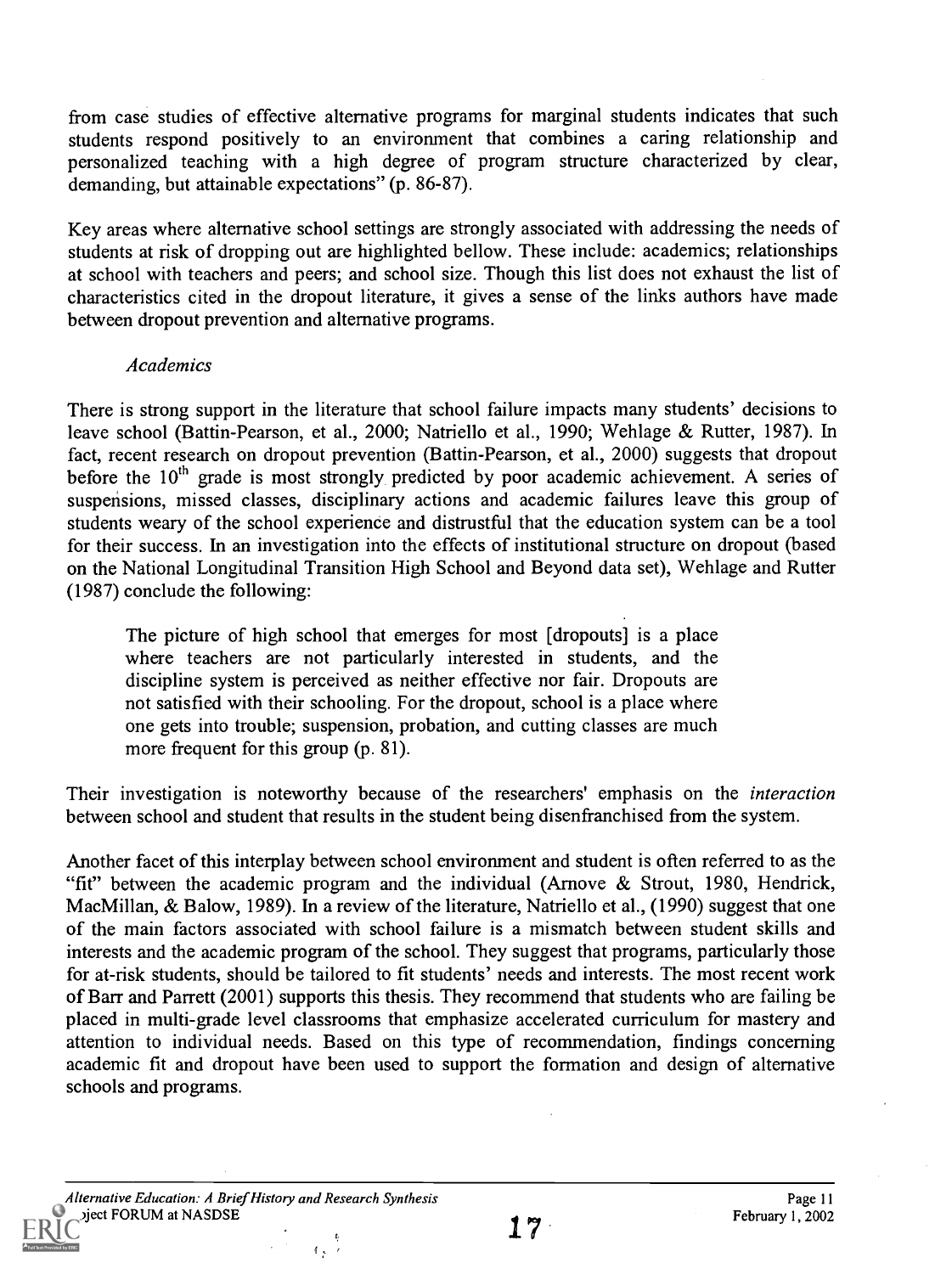## Relationships at School with Teachers and Peers

Throughout the literature on school dropouts there is evidence that a school climate of rejection by teachers or peers has a strongly negative effect on the prospect for students at risk (Natriello et al., 1990, Wehlage & Rutter, 1987; Wehlage et al., 1989). In a review of the literature on school dropouts, Natriello et al. (1990) suggest that poor student-student and student-teacher relationships could play as large a role in students' decisions to leave school as academic failure. They recommend that programs for at-risk students work to strengthen student connections to peers, to adults in school and to the school as an institution. Alternative schools are cited as an example of programs well suited to facilitate these relationships.

Other research findings highlight the teacher's role and suggest that an atmosphere of high teacher expectation and support has a positive effect on the behavior and academic investment and success of at-risk students (Duttweiler, 1995; Sprague, Walker, Nishioka, & Steiber, 2000; Wehlage & Rutter, 1987). These relationships also contribute to a sense of school membershipthe reciprocal relationship that encourages a student's attachment and commitment to the culture and goals of the school (Wehlage et al., 1989).

Another way of understanding the relationship between peer/teacher connections and educational persistence is to examine the type of students who have dropped out of regular school settings and their level of awareness of relational issues. In a 1988 study, Dona Kagan performed a discriminant analysis on surveys of students in both regular and alternative settings. She found that the students who had dropped out of the regular high school and attended the alternative school were more highly sensitive to social aspects of the school climate such as an atmosphere of "friction or cliqueness" than their counterparts attending a regular high school (Kagan, 1988).

An emphasis on an inviting school climate and individual relationships with teachers is often associated with the mission of alternative schools. This emphasis is based on the theory that a sense of caring will encourage students to persist in their school experience and, together with a sense of academic success, will increase self-esteem (Arnove & Strout, 1980). Factors related to encouraging student success at alternative schools, as investigated by Wehlage et al. (1989), include teacher accountability for student success, extended teacher role, persistence with students and optimism about student potential. Their study of alternative programs led them to conclude that these elements, together with a sense of school ownership and enabling school structures (such as small size, one-on-one relationships, autonomy, flexibility and control), worked together to create "a culture of care and support" (p.147).

## School Size

School size may also have an effect on school dropout. Research consistently shows that large school size is an important dimension contributing to student alienation from the educational system (Bryk & Thum, 1989; Newmann, 1981; Pittman & Haughwout, 1987; Wehlage et al., 1989). An analysis of the High School and Beyond Study conducted in the 1980s revealed that larger schools had a tendency to have higher dropout rates. The authors conclude that the benefits of bigger schools, in terms of diversity of programs, may not be outweighed by the deleterious effect on dropout rates (Pittman & Haughwout, 1987). In other studies and reviews,

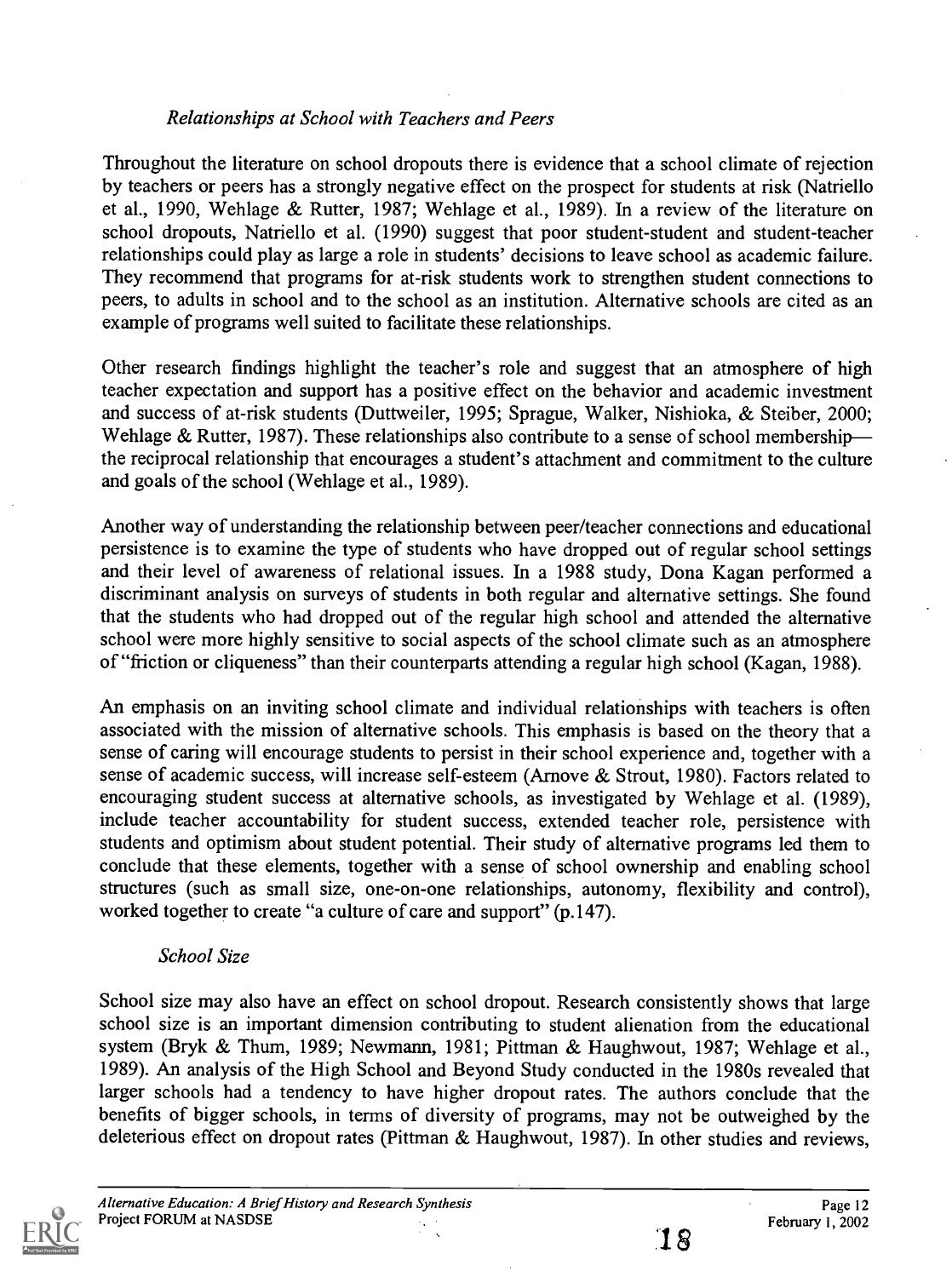small school size is linked to reduction of violence because smaller size allows for higher teacher engagement that may decrease levels of discipline problems (Bryk & Thum, 1989). Small school size is also considered a safeguard for students because of the higher level of student-adult contact, which increases the potential for meeting students' needs and promoting a sense of community (Arnove & Strout, 1980; Natriello et al., 1990; Newmann, 1981).

Small school size is a defining characteristic of most alternative schools and has been associated with promoting social interaction among students and teachers and with reduction in school violence (Arnove & Strout, 1980; Natriello et al., 1990). The small size of alternatives may allow a greater sense of school membership and engagement (Bryk & Thum, 1989; Natriello et al., 1990; Wehlage et al., 1989). For example, in their study of 14 alternative schools, Wehlage et al. (1989) found that students regularly reported that one of the reasons they were willing to participate in their alternative school program was the sense of membership that they felt in the community as a result of the warm, caring environment. Other studies report that students who transferred to alternative programs did so because they had experienced poor relationships or lack of support in their previous school settings (Gorney, 1995; Lehr, 1999). A picture emerges from the literature that suggests links between attendance at alternative programs and reduction of dropout rates for students at risk.

## Students with Disabilities

Students who require special education and related services are another specific population thought to benefit from alternative education. Though generally alternative schools are not specifically designed to serve students with disabilities, many students who have been identified as requiring special education or related services attend alternative schools and programs. For example, some students with emotional behavioral issues choose to attend an alternative school Or program.

Students with emotional behavioral issues or learning disabilities often struggle in the conventional school system, and they may become disenfranchised and drop out for many of the same reasons as their non-disabled peers (Butler-Nalin & Padilla, 1989; Office of Special Education Programs, 1994; Wolman, Bruininks, & Thurlow, 1989). In fact, students with disabilities drop out at a higher rate than those without disabilities. Research in the early 1990s indicated that the dropout rate for students with disabilities was as much as 20 percent higher than for students in the general school population. Among students with disabilities, students with emotional-behavioral disorders were found to be the most likely of students with disabilities to drop out (Butler-Nalin & Padilla, 1989; Marder, 1992).

In 1994, the high dropout rate for students with serious emotional disturbance prompted the release of a National Agenda from the U.S. Department of Education's Office of Special Education Programs (OSEP) to draw attention to the need for research to address the problem. A review of the data painted a dismal picture for these students. OSEP's recommendations included the promotion of learning environments that "respond to the needs of all students, teach both academic and social skills, and build on each student's strengths and interests" (OSEP, 1994, p.7). Although these recommendations were applied to all educational settings, many alternative programs fit the description by their very nature.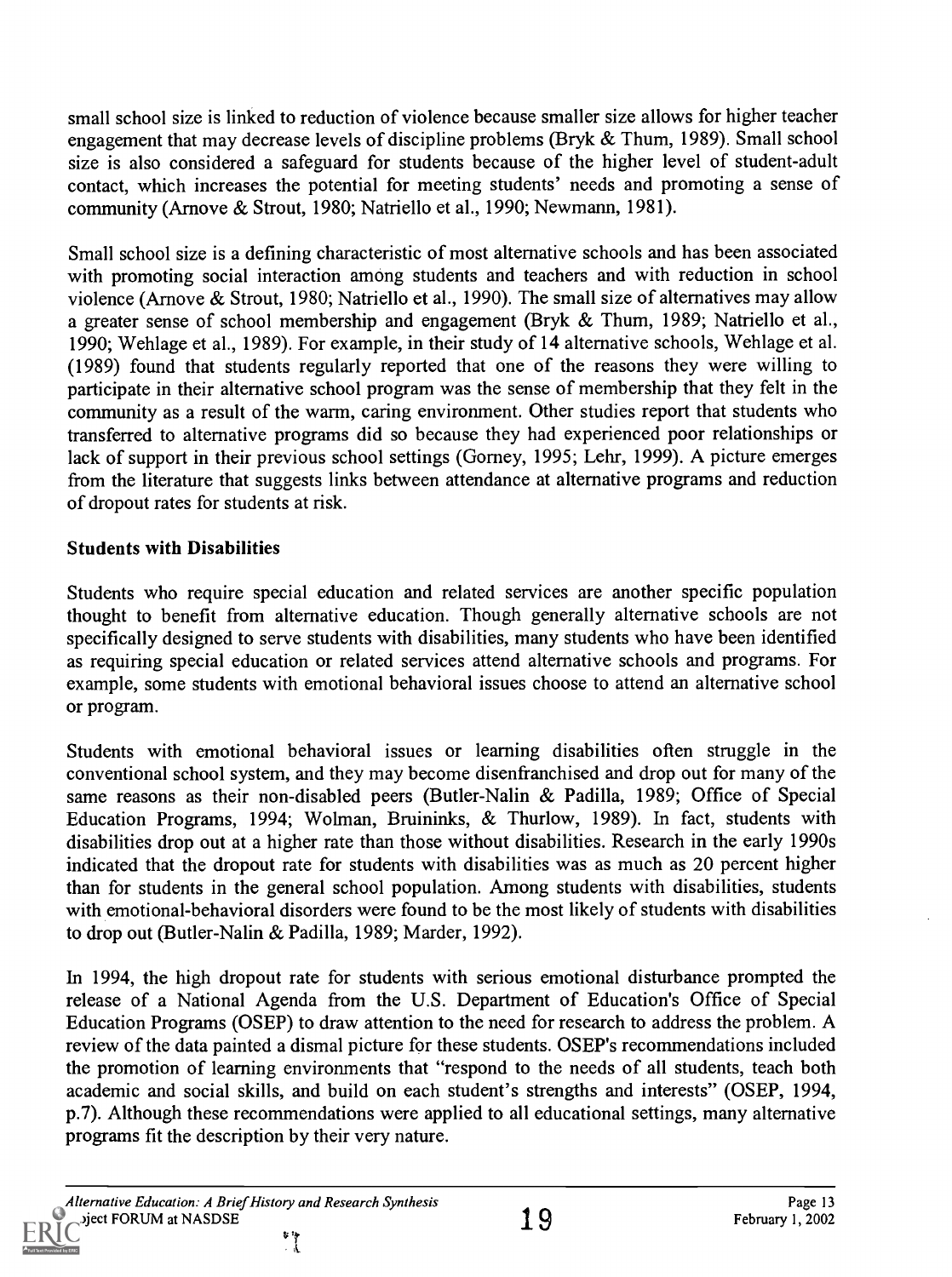Studies show that a high number of students with disabilities, particularly those identified with learning and social-emotional needs, access alternative schools to help them complete their education (Gorney & Ysseldyke, 1993). One study of Minnesota alternatives found that 19 percent of students enrolled in the programs had some type of disability and over 50 percent of those students were identified as having an emotional behavioral disorder (Gorney & Ysseldyke, 1993). There is also evidence that these students may not be labeled as "disabled" once they enter an alternative program or school. This occurs because either they were not assessed for special education services in the alternative setting or they chose not to use their special education label upon entrance into the alternative program (Fuller & Sabatino, 1996; Gorney, 1995; Gorney & Ysseldyke, 1993).

Though no national-level studies were found documenting the effects of alternative schools on students with disabilities, findings from one state shed light on what may be happening for some students. Researchers at the University of Minnesota conducted one of the most in-depth studies of alternative programs and students with disabilities by examining Minnesota's alternative programs. The findings suggest that many of the aspects of alternative programs that may make them appropriate to serve students at risk of dropping out also make them well suited to serve students with disabilities (Lange, 1998). These aspects include small school size and individualized instruction (Gorney, 1995).

A brief review of characteristics of effective programs for students with disabilities shows that the following elements are particularly helpful for these students:

- high standards set and enforced (Benz, Lindstrom, & Yarnoff, 2000; Marder, 1992);  $\bullet$
- emphasis on teaching living skills and vocational skills (Butler-Nalin & Padilla, 1989, Marder, 1992);
- counseling or therapy provided (Fuller & Sabatino, 1996; Marder, 1992);
- relationship with trusted adult (Benz et al., 2000); and
- meaningful educational and transition goals linked to future education or work transition (Benz et al., 2000; Marder, 1992).

Some or all of these characteristics may be present in alternative schools or programs thus providing another educational opportunity for students with disabilities.

## Alternatives as a Disciplinary Measure

The types of alternative schools and programs discussed in this review may provide an option for those students placed in an interim alternative educational setting, as defined in 1997 amendments to the Individuals with Disabilities Education Act (IDEA), due to disciplinary measures. However, alternative schools and programs as discussed in this review are not specifically designed to serve this function. Future research on the extent and implications of the use of alternative schools and programs as interim alternative educational settings is necessary. The section of the IDEA that describes the interim alternative educational setting is included in Appendix A.

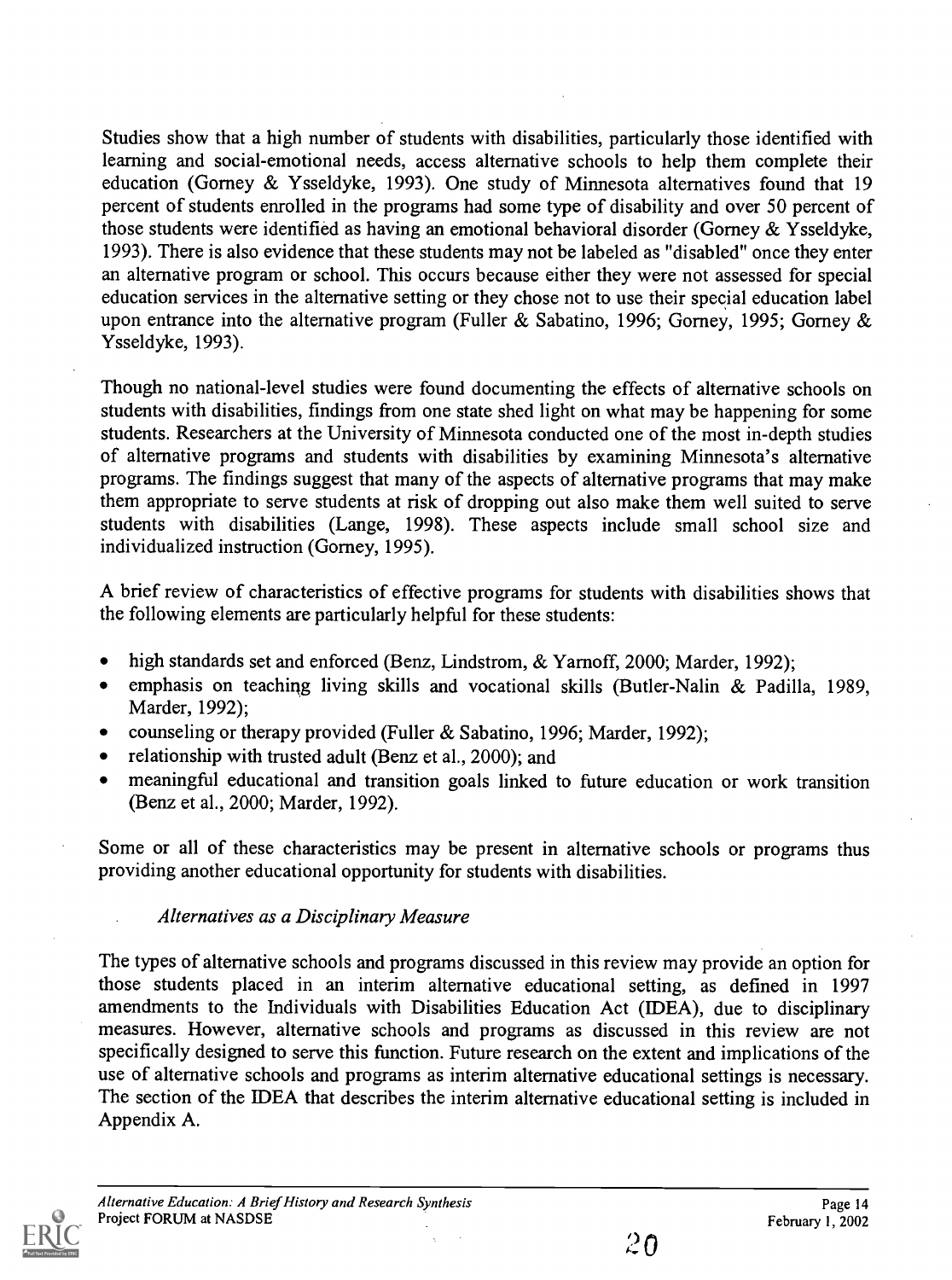## Students with High Risk Health Behaviors

One of the major elements that many students bring to the alternative setting is a set of high-risk behaviors. Although not thoroughly investigated for this synthesis, the health behaviors of students who attend alternative schools are a present and growing concern. In a nationwide survey of the risk behaviors of students attending alternative schools, Grunbaum, Kann, Kinchen & Ross (2000) found that a large proportion of these students placed themselves at serious risk by participating in behaviors such as unprotected sex, drunk driving, drug use, suicide attempts and weapon use at a significantly higher rate than students in conventional high schools. These findings are substantiated in many other smaller studies (Fulkerson, Harrison, & Beebe, 1997, May & Copeland, 1998; Lange & Lehr, 1999; Weller et al., 1999). For example, May and Copeland's 1998 study revealed an alternative population that was more likely than conventional high school students' to use avoidant coping strategies such as drinking and using drugs. Alternative school students responding to the 1996 Minnesota Student Survey (1996) reported suicide attempts twice as often as students in conventional high school settings. Students in alternative programs also reported a higher rate of sexual activity at an earlier age than their counterparts in traditional high schools. These findings are supported in research conducted around the nation. In Texas, results from a study of risk behaviors among alternative students (Weller et al., 1999) show a "substantial percentage of alternative school students in this sample participated in behaviors that placed them at risk for violence-related injury, suicide, unintended pregnancy, and the chronic diseases that result from tobacco and substance use" (p.26), with variance for subgroups by age and ethnicity.

The interrelationship of academic and physical health, and the pressing issue presented by failure in these two areas, was most recently highlighted in the findings of Blum, Beuhring, and Rinehart (2000). Using data from a national study of approximately 90,000 students at 134 schools across the United States, the authors found that "being at academic risk was nearly universally associated with every health risk behavior we studied. We need to understand that health and education are closely intertwined and that school failure needs to be viewed as a health as well as an education crisis" (p. 37).

## Outcomes for Students in Alternative Schools and Programs4

The innovations that alternatives inspired in the earliest stages of the movement made them a natural place for research and evaluation, particularly in the 1970s (Barr & Parrett, 2001;Young, 1990). However, many scholars in the field have noted that, as a whole, these early evaluations did not hold the rigor necessary to inspire confidence in the conclusions (Natriello et al., 1990; Raywid, 1981; Young, 1990). Given the great variation in alternative programs, evaluations that included multiple settings were extremely rare. More rare, even among present-day evaluations, are those with results on program effectiveness that can be extended beyond single alternatives or categorized in a way that places them in the context of alternatives as a whole. Often, evaluation results are not widely disseminated or organized for application to a range of

<sup>&</sup>lt;sup>4</sup> Most alternative schools selected for research cited in this section and throughout the paper were schools of choice. However, any further interpretation of the results should be accompanied by a review of the specific studies and schools involved.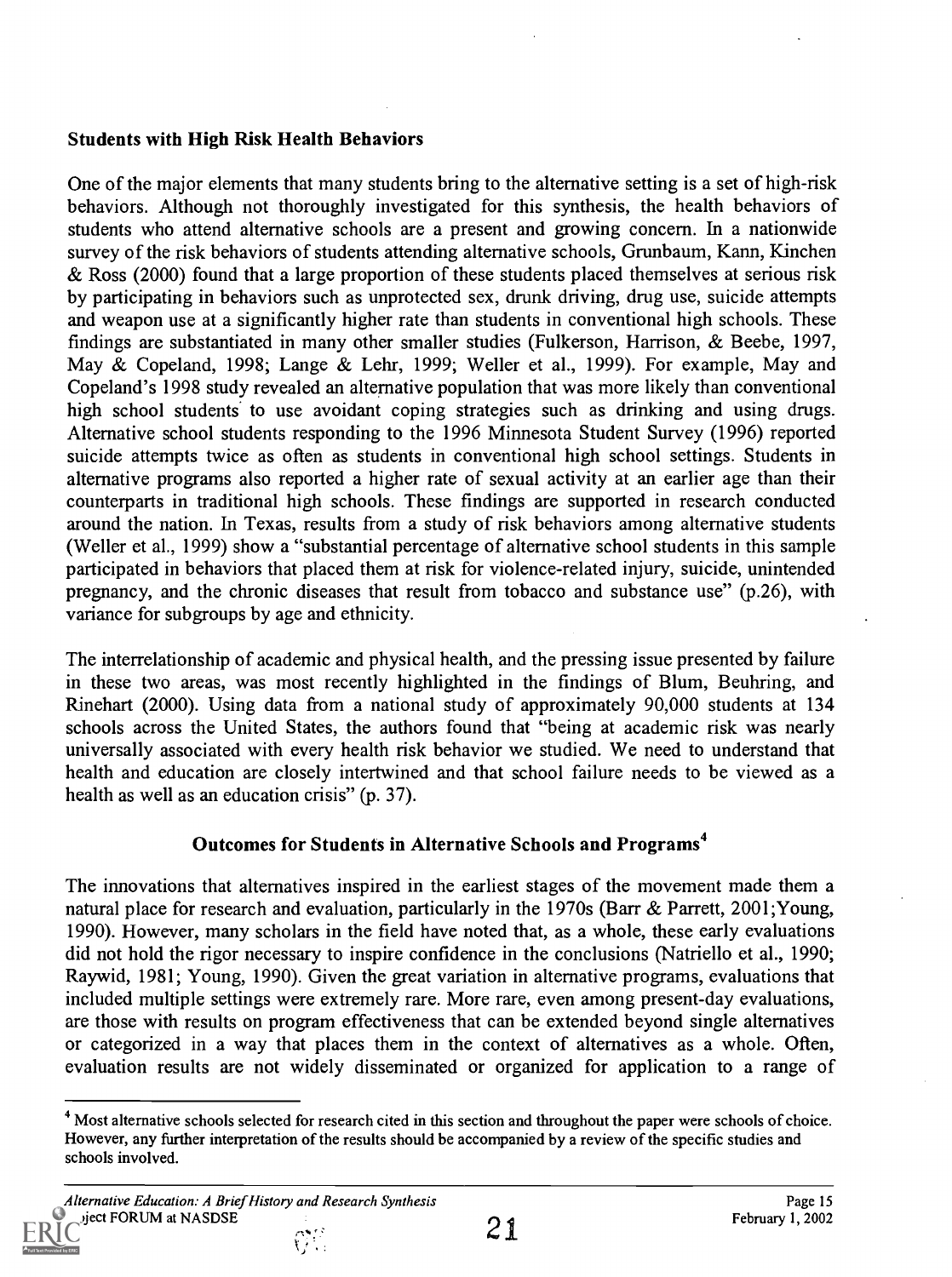alternatives (Raywid, 1981). Other criticisms of research on alternative programs point out that many studies report on short-term outcomes for the programs, neglecting more long-term results, and that program evaluators may often be too closely linked to the school to give objective interpretations (Carruthers et al., 1999).

As the public alternative school movement has matured into its fourth decade of existence, policymakers, researchers and practitioners have increasingly demanded higher quality research that takes larger strides toward understanding and evaluating alternative schools and the students who attend them. For example, after an extensive review of the literature on educating disadvantaged children, Natriello et al. (1990) concluded that systematic information must be gathered that links educational programs for disadvantaged students, such as alternative schools, with outcomes for those students. Natriello et al. also call for research that examines the character of programs designed to help enhance student performance. Similarly, Barr and Parrett (2001) reflect on the trend toward research based on the "bottom line" for programs. The educational community has become less interested, they say, in simply knowing that reforms are being implemented. Rather, audiences want to know what effect these programs have on student achievement and retention.

Despite limitations in the research on alternative schools, the available findings lead to some general conclusions about outcomes for students in these schools. Specifically, research has been conducted in three areas: 1) student response to choice and flexibility, 2) students' sense of belonging, satisfaction and changes in self-esteem, and 3) academic achievement. Each of these areas provides a snapshot of the outcomes for students in alternative settings. A few statespecific studies and program evaluations that cover alternatives in more than one state highlight these conclusions. Findings from these studies are summarized below.

## Choice and School Flexibility

In a landmark study of the effects of alternative programs on at-risk students in Michigan, Gold and Mann (1984) found that students in the alternative programs reported fewer disruptive behaviors by the end of the study compared to the students in traditional school settings. Students reported that flexibility was a key difference between their experience in the alternative and traditional settings. The authors report that as students grew more comfortable and confident in their educational settings, their academic performance and commitment to their role as students improved. Because the study was conducted with students in a short-term alternative setting, the authors were able to ascertain whether this sense of confidence and academic improvement carried over when the students returned to their traditional school settings. Their findings suggest, for a group of students with particular characteristics (including higher self esteem, lower reports of depressed and anxious feelings, and fewer somatic complaints at the outset of the study relative to the other group of alternative students), the improvements did continue in the traditional setting. However, there was no carryover of effect for a group of "beset" students in the sample. Those students were extremely depressed and anxious upon entering the alternative program and, for them, the positive effect of the alternative setting was lost upon their return to the traditional setting.

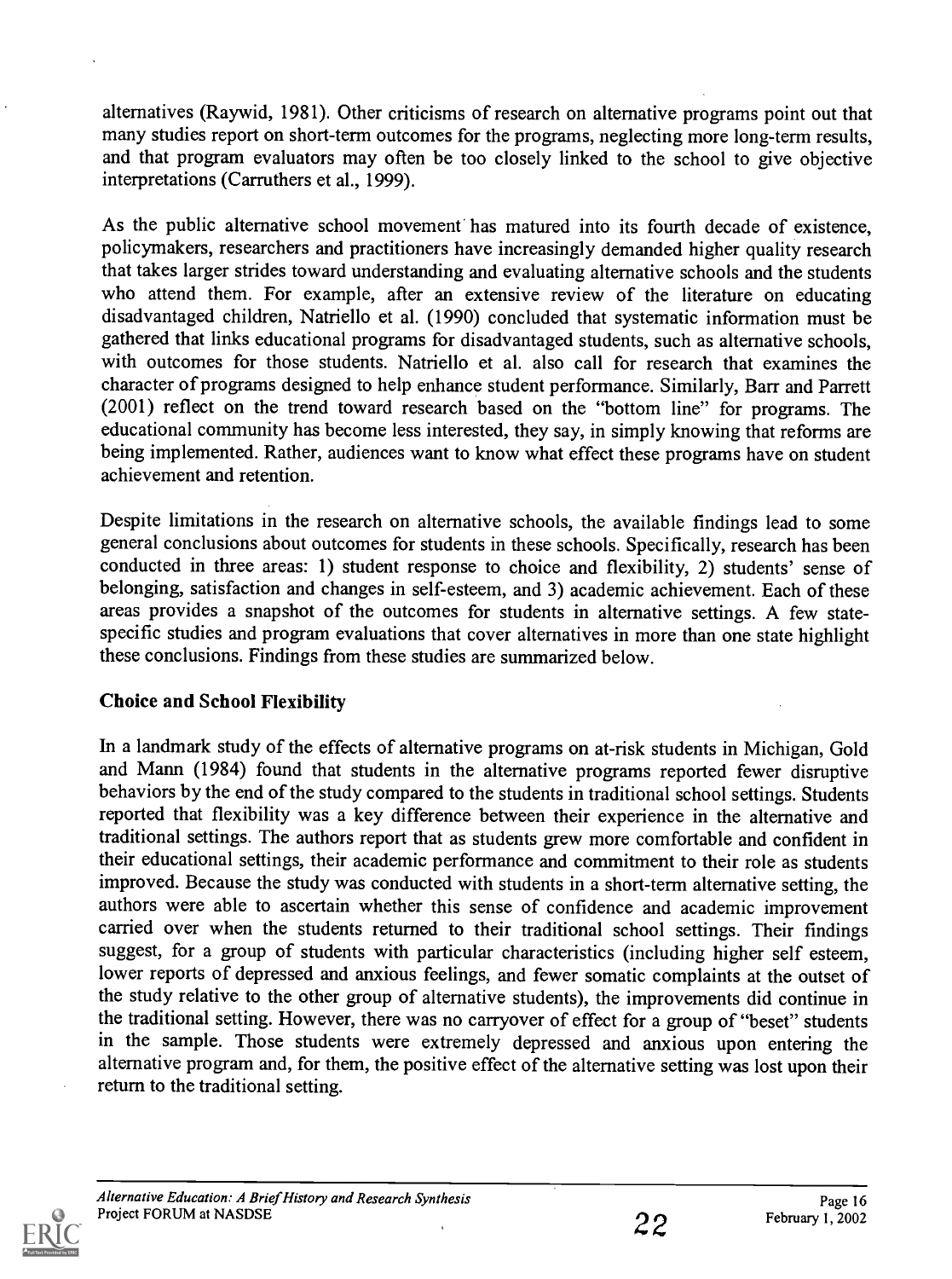In another state-level study of alternatives, students reported choice and flexibility as central to their decisions to attend the alternative programs and in their persistence at the programs (Lange & Lehr, 1997; Lehr & Lange, 2000). These students attended alternative schools where nearly all students enrolled by choice rather than being assigned to the school due to behavior or other issues.

## Sense of Belonging, Satisfaction and Student Self-Esteem

Students' sense of belonging, satisfaction and self-esteem are frequently examined together in alternative school studies because of the similarity among the characteristics and their importance for the success of students who are alienated from the educational system. For the purpose of this review, findings in these areas are reported together.

In general, student reports of their experience at alternatives have been overwhelmingly positive. School size, flexibility, and teacher relationships characterized by care and concern have all been reported as reasons for high levels of student satisfaction (Griffin, 1993; Smith, Gregory, & Pugh, 1981). The studies by Lange and Lehr (1997) and Gold and Mann (1984) highlight the success of alternatives in meeting students' needs for positive peer and student relationships. Students in the Gold and Mann study reported more personal contacts with peers and teachers than their counterparts in traditional high schools. Likewise, Lange and Lehr found that students reported more positive relationships with teachers than at-risk students in comparison high schools. Similarly, May and Copeland, in a 1998 study of students in three mid-western alternative programs, found that academic engagement and positive relationships in the program were among the top reasons students gave for their attendance at the alternative school.

In one of the earlier studies of alternative programs, Strathe and Hash (1979) found that a sample of students from an alternative program showed a significant change in self-esteem over time. The finding was true for the junior-high aged students in the sample (mean age 15.0 years), but not for those who were identified as secondary level students (mean age 16.5 years). Since then, multiple studies highlighting the effects of alternatives on self-esteem have emerged. For example, Smith et al. (1981) studied students in seven alternative schools and six conventional schools to measure the effects of the alternative programs. Students and teachers at the alternative schools reported a much higher level of satisfaction and self-esteem than their counterparts. Dugger and Dugger (1998) found similar results in an evaluation of an alternative program in Illinois. In an investigation of short-term alternative schools in the Midwest, Nichols and Steffy (1997) used a self-report questionnaire to determine whether students experienced a change in their self-esteem as a result of attending the alternative school. They found that students who completed the program showed a significant increase in self-regulation, school self-esteem, and peer self-esteem.

## Academic Outcomes

Studies documenting academic outcomes for students attending alternative schools have often indicated mixed results. A review of available studies examining academic outcomes showed little or no change or a decline on standardized tests over the course of a school year (Carruthers & Baenen, 1997; Dugger & Dugger, 1998; Lange & Lehr, 1999a; Tenenbaum, 2000). An

Цú.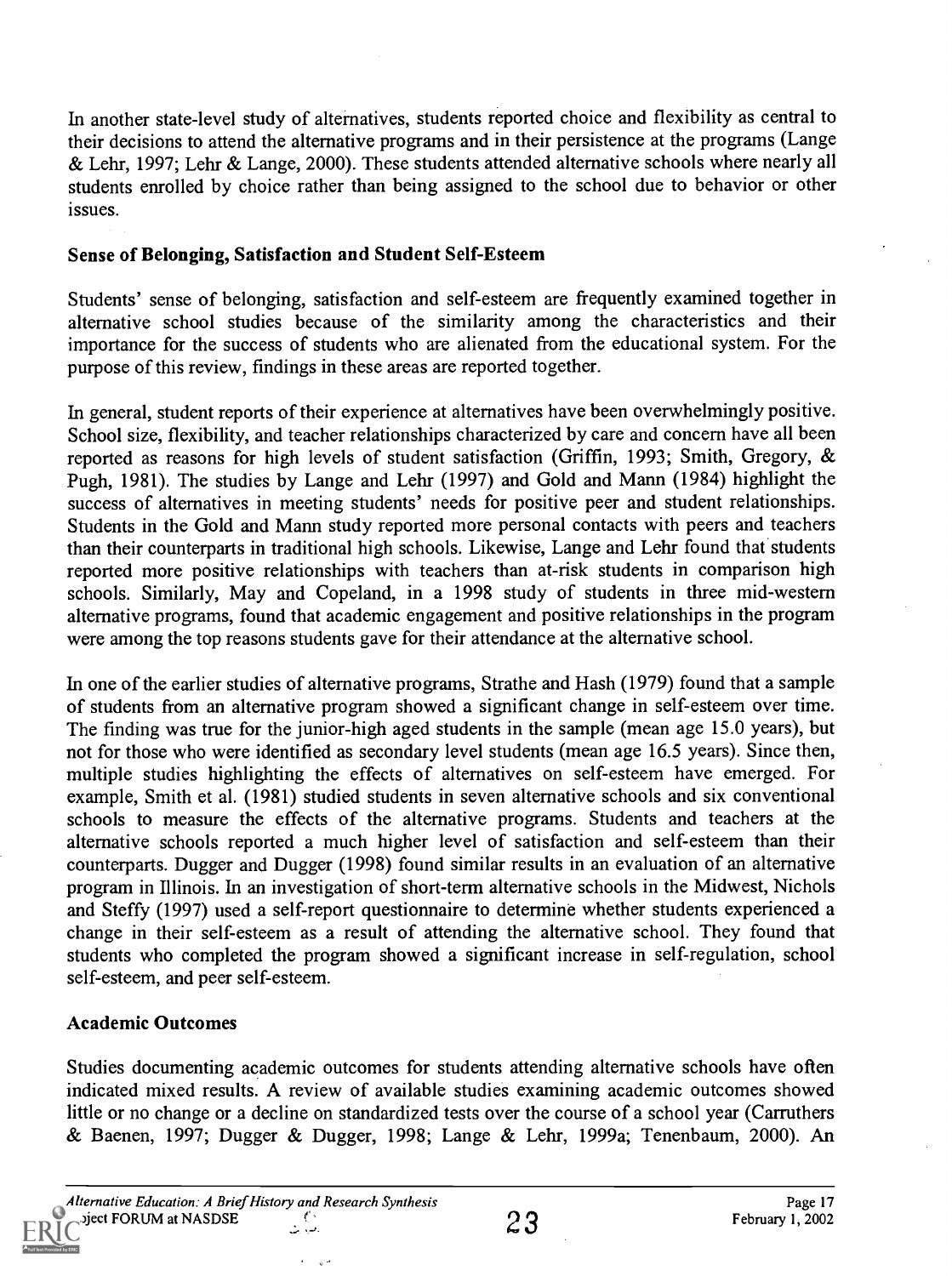extensive evaluation of alternatives in North Carolina reported a negative academic result for students who returned to the conventional setting afler attending alternative schools for a short period of time (Carruthers & Baenen, 1997). The mediocre to poor results of evaluations have led some researchers to posit that student attitudes during testing may have a strong negative effect when students feel little investment in the outcome (Dugger  $\&$  Dugger, 1998). Others have noted the limitation of short-term evaluations with an at-risk population that may need time to adjust and make academic gains (Lange & Lehr, 1999a).

The inconsistency of academic gains made by students in alternative settings is illustrated in the findings of a large-scale evaluation study done by Mathematica (Dynarski & Gleason, 1998). This study, funded by the U.S. Department of Education, examined a variety of dropoutprevention programs across the country, many of which were considered alternative programs. Among the more than 20 programs evaluated were GED completion programs, alternative schools and whole-school restructuring programs. Nine of the 21 schools were either schools within schools or alternative schools. Students at these schools reported that they worked hardest to succeed when they felt teachers "pushed" them to learn while showing that they cared for the students. At the middle school level, the alternative schools and schools within schools were effective for dropout prevention and academic progress. When researchers compared these students with other, similar, middle school students who were not in the program, they report that students in the alternative programs were much less likely to drop out and were promoted an average of half a grade more than the other students. However, these programs did not noticeably impact attendance or academic scores as defined by course grades and locally administered achievement tests. For the most part, the alternative high schools in the study did not have a great deal of success reducing dropout rates. However, one alternative high school studied, which was based on a community college campus, was successful in reducing dropout rates for students at high risk of dropping out and in helping those students at lower risk of dropping out to receive a high school diploma. The authors note that this school was most likely successful because it enrolled students who were highly motivated to graduate with a diploma.

In another Mathematica study, this one funded by the U.S. Department of Labor, Dynarski and Wood (1997) evaluated the outcomes for three alternative high school programs designed specifically to help at-risk students earn a high school diploma. These schools maintained small class size and emphasized positive attention from teachers. They were also described as teaching the standard curricula while adjusting the course work to help students accumulate credits flexibly. Again, the results were mixed. After two years, one of the sites had successfully increased attendance and credits earned. After four years, the students at that site were significantly more likely to have graduated than their counterparts who had not been admitted to the program. Students at the second site showed none of these gains, however, and their standardized test scores showed significantly less mastery in reading and math than scores for the students who were not admitted to the program. Data from the third site were more limited. The results presented showed a moderate change in dropout rates for students attending the alternative program. The authors also note that, although these programs were expressly designed to increase the number of students graduating with a high school diploma, students at the alternatives earned more GED certificates than regular high school diplomas.

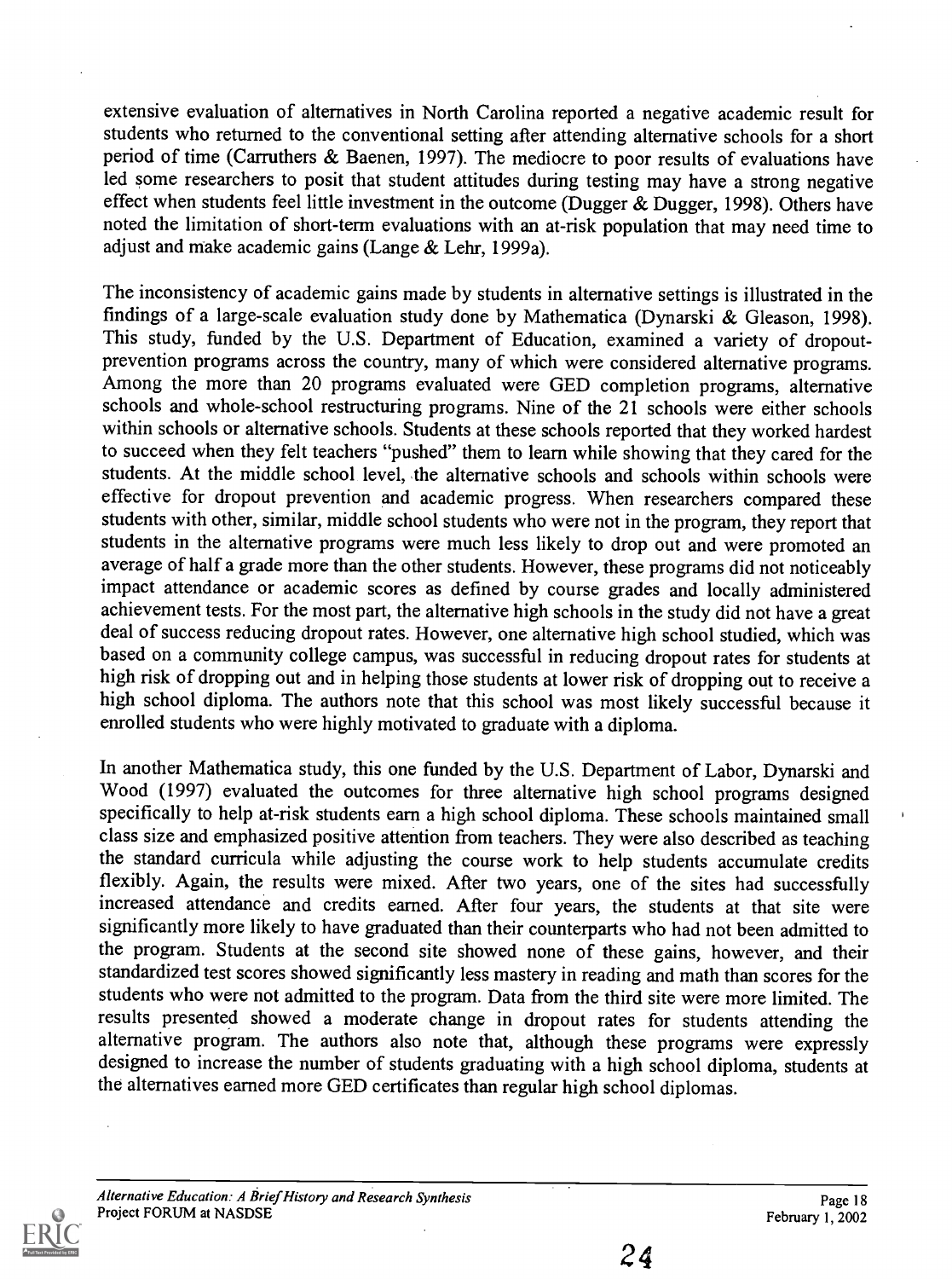## Student Characteristics and Positive Outcomes

It is noteworthy that results from at least two of the studies reported above varied for students depending upon their characteristics. In the studies by Lange and Lehr (1997, 1999a) and Gold and Mann (1984) described below, students were found to have specific characteristics that appeared to impact their outcomes.

In the Minnesota study (Lange & Lehr, 1999a), students were identified as "persisters" and "dropouts" after one year of observation and study. Those students labeled as persisters missed less than thirty days of school during the year of the study. Those labeled as dropouts had missed more than thirty days or had left the program entirely. When entrance survey and assessment results were reviewed, it was found that persisters were rated as having a higher level of classroom participation, completion of tasks and perseverance to goals than those students who eventually dropped out of the program. However, there was no significant difference between the two groups in terms of academic achievement when entrance academic assessments were reviewed. Persisters in the study were also more likely to have higher ratings for school and social engagement. The researchers suggest that these findings may provide information that would allow potential dropouts from an alternative program to be identified through initial screening, so that early interventions could be provided to assist in their success.

In the Gold and Mann study (1984), the two groups of students were labeled "buoyant" and "beset." The beset students were more anxious and depressed upon entry into the program. These students described themselves as getting into more fights in their regular school setting and reported lower self-esteem. There was no difference in academic scores between buoyant and beset students upon entry into the program. While both types of students showed great gains in optimism about their academic success during their alternative school experience, upon re-entry into the non-alternative setting, only buoyant students remained significantly more optimistic than their non-alternative counterparts. This finding was true for the students' attitude toward school and their commitment to the role of student.

These findings are of interest because they reveal, again, the assertion of Wehlage et al. (1989) that there is great diversity in the group of students labeled "at risk." In a discussion of their findings concerning dropout prevention programs, Dynarski and Gleason (1998) made a similar argument but with a slightly different focus. They found that the students labeled at risk in their programs also had many offsetting factors such as high academic achievement and high expectations for their future. This led them to posit that programs serving students at risk of dropping out based on a limited set of risk factors may not have a thorough understanding of the needs of those students. These more incidental findings that have accompanied research and evaluation reports in the alternative school literature may provide important insight into the variety of students who attend alternative schools and programs.

## Implications for Policy and Practice

As the review of the literature illustrates, alternative schools and programs have evolved over the past four decades. What began as a means to ensure appropriate education for students receiving substandard services has evolved to a group of programs or schools that provides an educational option for students disenfranchised from the traditional educational system. Sometimes these

25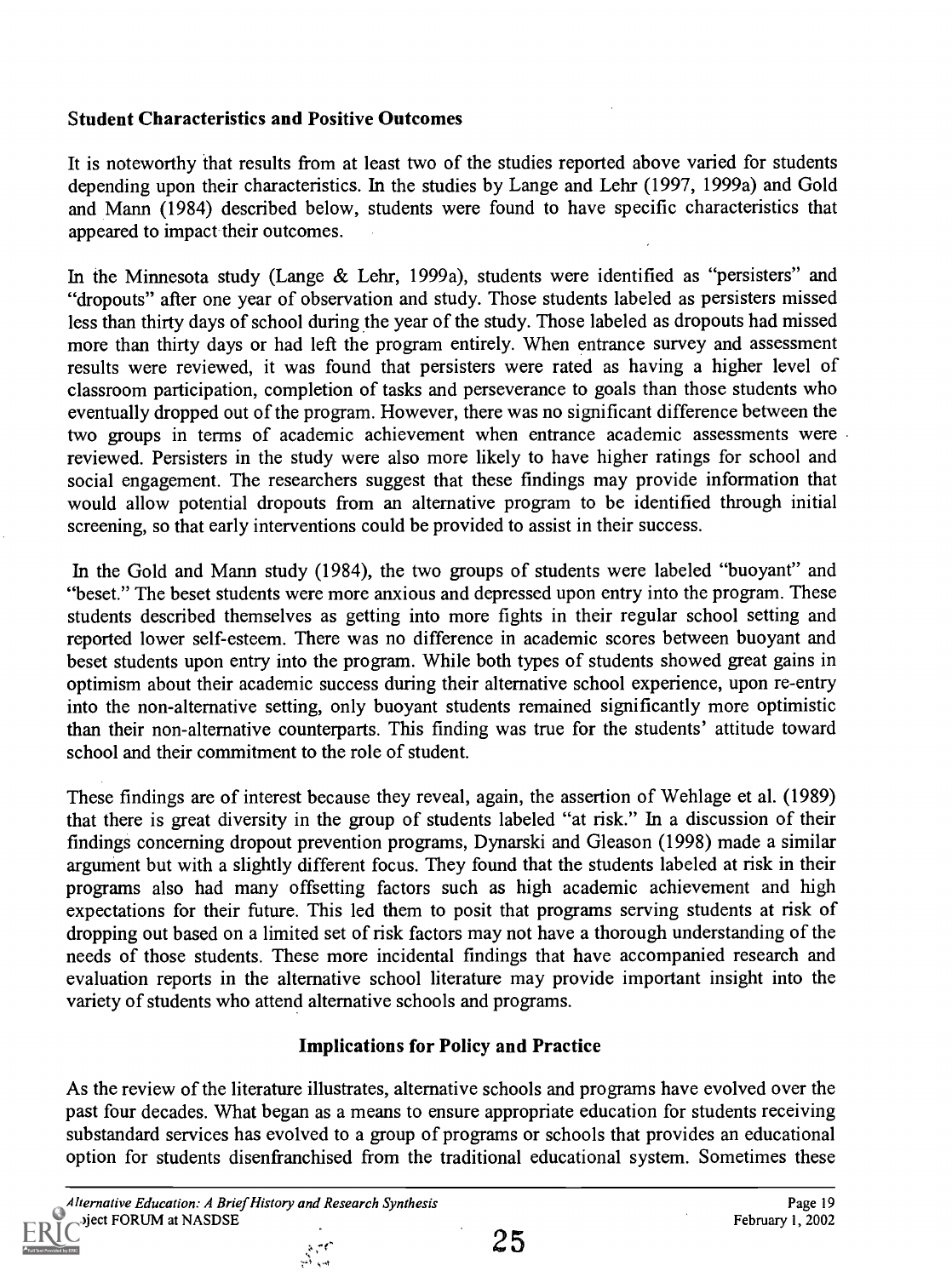students are placed in the alternative programs, other times they have the opportunity to enroll in alternative programs by choice. States or local school districts usually determine the parameters. While alternatives began in the non-public educational arena, at this time they are most often found in the public school system.

Though alternatives have been in existence for decades and serve an increasingly large portion of America's school children, there is little evidence that alternative schools have been studied on a national basis. With few exceptions, alternative schools have most often been examined in statespecific studies that generally investigate only a few schools or programs. Often information about alternatives is embedded in literature on other research areas such as dropout prevention, the education of at-risk students, or school choice. The current state of the knowledge base about alternative schools has implications for policy, practice and future research.

## The Definitions

Though alternatives appear to be a popular form of educational delivery, they differ in their definition and application across the nation, thus making generalizations difficult. The term "alternative school or program" is used generically, but is operationalized quite differently depending upon the state definition. This lack of uniformity created by the very origin of the alternative movement, complicates national examination of the practice and effectiveness of alternative schools and programs. The characteristics of specific alternative programs make it challenging to generalize their effectiveness. Some examples of these characteristics are as follows:

- enrollment by choice versus school-determined placement;
- focus on dropout prevention versus broader efforts to re-engage students who are disenfranchised from the traditional system; and
- long-term versus short-term enrollment.

The current variability in definition creates a hole in our understanding of an important and apparently well-used model of education and limits our ability to assess the present state and future potential of the option.

The research and literature that does attempt to define alternative schools (e.g., Raywid's three alternative types) may provide a valuable framework for understanding alternatives. However, this is essentially only guesswork until a definitive survey is conducted of alternatives as they currently exist and operate across the nation. The need to document some basic facts about the characteristics of alternative programs nationally and how these characteristics differ depending upon state laws and regulations is apparent. The research need is for a clear, precise delineation of the types of programs and services available across the nation so the important task of determining their effectiveness can begin.

## Student Characteristics

The literature suggests that present-day alternatives are typically serving students who are at risk for school failure or are disenfranchised from the traditional school system. Again, this

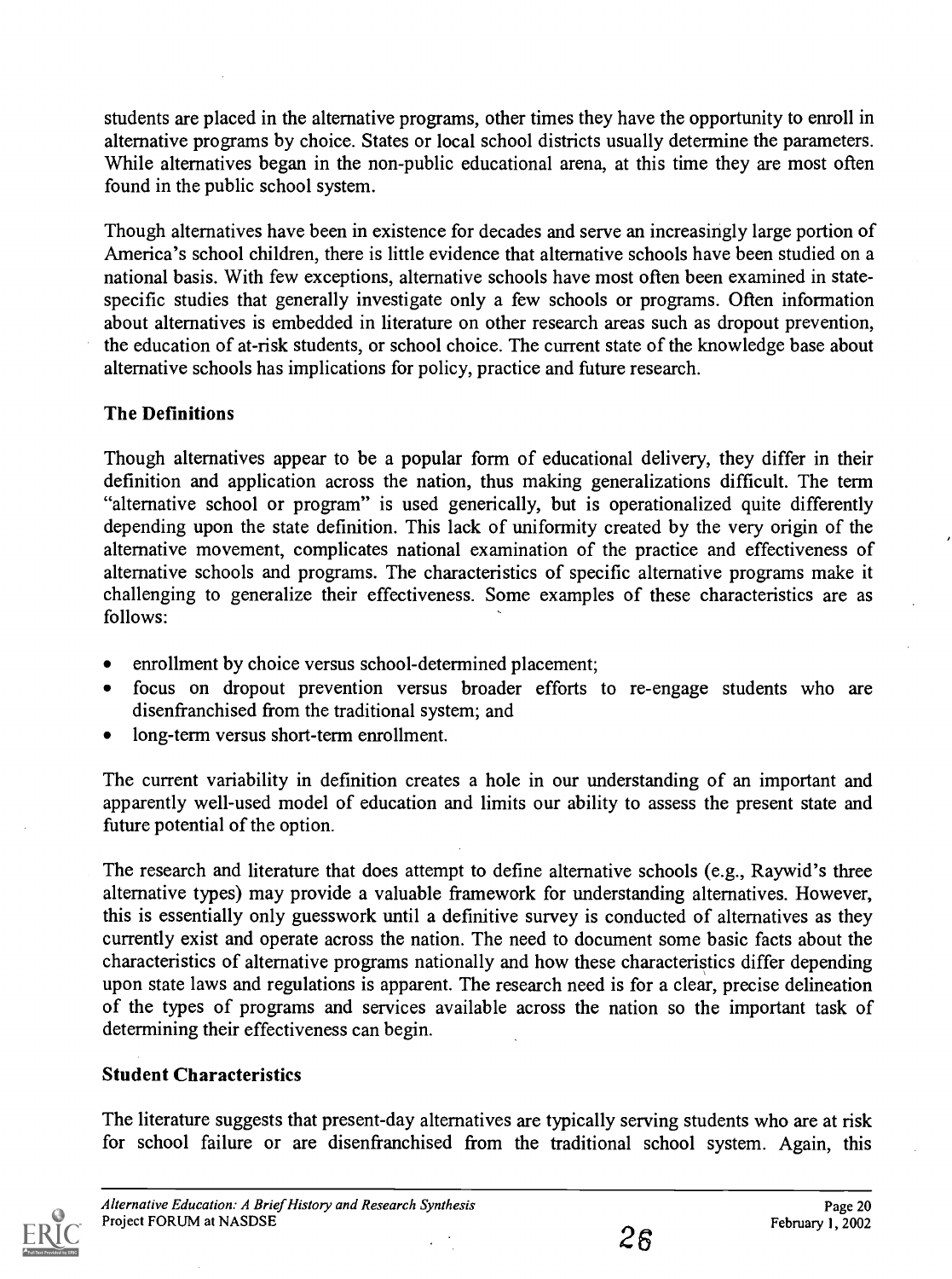suggestion is limited by the lack of a succinct national portrait of alternative programs and the students who attend. A clear picture of the characteristics of the students as they relate to the programs is also important in order to examine program effectiveness both individually and nationally. It is unclear, at this point, which students are benefiting the most from the alternative system. Some of the research reviewed notes the differences between students who persist and those who drop out of alternative programs (Lange & Lehr, 1999a). Other research highlights the differences between students' characteristics upon entry into the programs and documents the variance in outcomes for these students (Gold & Mann, 1984). Still other research suggests that the risk factors used to assign children to alternative progams may not accurately present the various needs they bring to the setting (Dynarski & Gleason, 1998).

While these studies most often report the findings as ancillary to another research question, they reveal a need for an understanding of the characteristics of students who attend alternative programs. Other research may investigate questions such as: Does it make a difference in school success if students attend the alternative by choice or by placement? Are there student characteristics that enhance success at the alternative program, and if so, what are they? Are there disproportionate numbers of students of color or low-income students attending alternative schools? What are the roles of screening and identification of individual intervention strategies in alternative settings? What role does the presence of students with disabilities have on climate and practice in alternative schools? Do students enroll in these programs to avoid being labeled as "disabled" and thus provided special education services? Though the literature touched on each of these areas, there has not been enough research to understand the role student characteristics and alternative characteristics play in student success.

Based on the limited research findings available on younger students, it appears that most alternative programs were designed for older secondary students. However, it is not clear whether this is truly the case, or if there are just few studies examining younger students. The scattered nature of the alternative literature also makes it difficult to determine if all possibilities for review have been exhausted. It is possible that studies examining younger students attending alternative schools or programs are reported in a literature base not tapped for this research synthesis.

The presence of high levels of risk behaviors among students in alternative settings also demands further investigation. The implications of the behaviors for academic success and school retention are matched by the threat they pose to the health and livelihood of the students themselves. The reportedly high concentration of students participating in these behaviors also imposes demands on alternative schools. It is important to consider how schools and programs define success for the students with the most high-risk behaviors and how that success translates to conventional outcome reporting. Future research should build on the recent literature findings to provide a national picture of health behaviors of alternative school participants. A clear picture in this area will aid in the description of alternative programs, the students they serve, and the challenges they face to help these students succeed against the odds.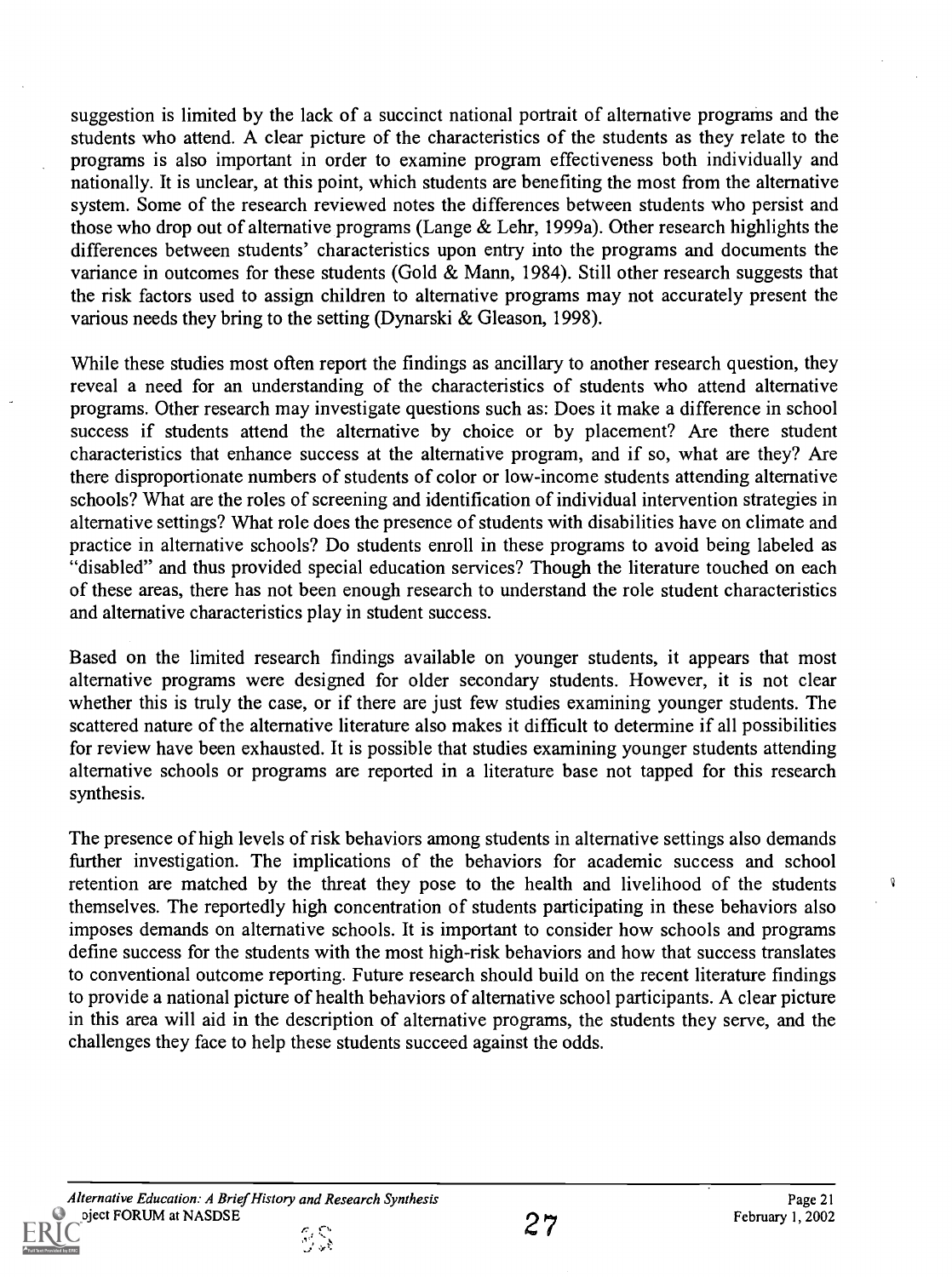## Measuring Effectiveness

As the research delineated in the body of the review indicates, the academic outcomes for students attending alternative programs are mixed and the research documenting those outcomes is varied in scope and method. In order to fully examine the effect of alternative schools on student achievement and retention in alternative schools, more large-scale, standardized assessments may be necessary. The initial quest for any large-scale review of the effectiveness of alternative schools and programs is to define effectiveness. The literature lists several characteristics of "effective" alternative schools; yet, there is little empirical evidence that the characteristics consistently transfer to desired outcomes for students.

Policymakers and practitioners, alike, must determine the desired outcomes for students enrolled in alternative schools or programs and whether these differ from desired outcomes for students in traditional programs. Many, if not most, students enrolled in alternative programs, as defined in this review, have difficulty in the traditional school environment. Many have dropped out of school or contemplated such an action. Some have been placed in alternatives due to extreme behaviors unacceptable in the traditional school and others are special education students who have violated discipline rules. The larger question for many in the alternative school movement is whether the desired outcomes for these students can be focused narrowly on academic outcomes or whether a broader measure of effectiveness is needed. For example, is keeping the students in an educational program, in and of itself, a measure of effectiveness? Is the students' demonstration of appropriate school behaviors a measure of effectiveness? Is successful return to the traditional school program a measure of effectiveness?

The variability of what defines an alternative program and the characteristics of students who attend the programs may require malleability in the evaluation process that distinguishes it from evaluation in a traditional educational setting. For example the current emphasis on academic outcomes places many alternative programs in a precarious situation. While the *ultimate* outcome for any educational entity is to increase student achievement, these programs and schools may need to begin their assessment of effectiveness in areas other than academics and then move to a more typical approach to evaluation. To ignore nontraditional outcomes for alternative students may negate the positive outcomes that have emerged in the areas of increased satisfaction, self-esteem and connection to school  $-$  those outcomes that may ultimately keep students in school.

In addition to attending to non-academic outcomes, because of the nature of the students who access alternative programs, it may be necessary to track outcomes for these students over a much longer period of time. These suggestions for evaluation that diverge from traditional efficacy studies are an attempt to find ways to measure the effectiveness of programs that serve students who might otherwise not be attending school at all. It may be that alternative means of education for this population will require alternative means of evaluation. The key, it seems, from this review of the literature is to find a way to capture the process in a way that is meaningful to the wider educational and political audience.

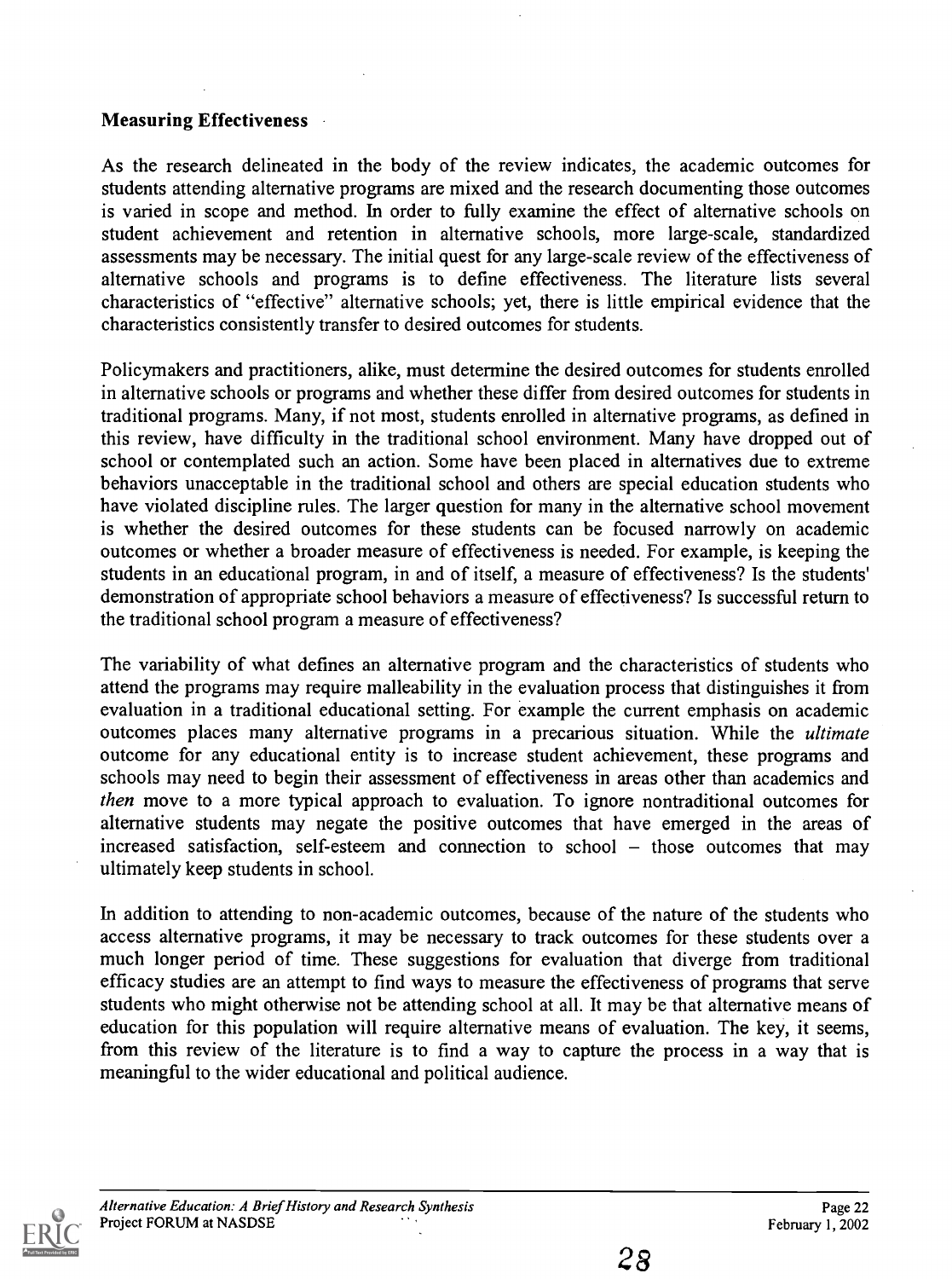#### Stigma of Alternative Schools

Though measuring effectiveness may mean embracing a wider definition of success within alternative education, there are still issues that arise from the possibility of holding a different standard for these schools. Arnove and Strout (1980), in a review of the research, suggest that there may be a stigma attached to students who attend alternative schools (because it may be assumed that they are offered a lower level of education) and that this may hamper the success of the students who attend. As with most areas of life, students need to feel that the school they are working in and graduating from provides them with the necessary academic experience and prestige. Leone & Drakeford (1999) explain that "alternative education needs to become a meaningful alternative to traditional, contemporary public schooling...quality alternative programs should have many of the same high expectations, standards, and outcomes valued in more traditional settings" (p.87). Alternative programs may require evaluation based on a broader array of outcomes, but they also require academic integrity or students may be stigmatized in the outside world. It may be difficult to reconcile these seemingly conflicting needs. However, the presence of rigorous evaluation and a clearer definition of alternative schools and programs may help to elevate their role among educational options.

#### Special Education Issues

There are several issues to consider in the area of special education and alternative schools and programs. Some studies suggest that students with disabilities exit special education upon entering the alternative program. At this point there is not enough empirical evidence to determine whether this is the case; however, the suggestion raises questions for both traditional schools and alternatives. For example: Why are students choosing to exit special education? Does exit imply dissatisfaction with the special education service delivery model or are there other reasons for exit? Are students with disabilities exiting on their own volition or are programs encouraging students to exit?

There are also issues related to level of service and how alternative schools are able to meet the needs of students who require high levels of special education programming. Since there has been little research in this area, the extent to which students with disabilities receive appropriate services in these settings is unknown. Findings from the Minnesota study (Lange, 1998) suggest there is not one single form of special education service within alternatives. Yet, some students with disabilities report increased satisfaction with the services. The special education service delivery model within alternative schools should be studied to examine not only placement issues, but also its effectiveness and whether there are innovative practices that may be generalized to the traditional secondary school. Further, it is important to determine if special education in the traditional secondary school setting contributes to students' decisions to move to alternative schools and programs or dropout of school entirely.

Other critical issues that have gone largely unrecorded pertain to the effects of the discipline sections of the 1997 amendments to the IDEA. How have these amendments affected students attending alternative programs and the programs' ability to serve students? What is the role of

29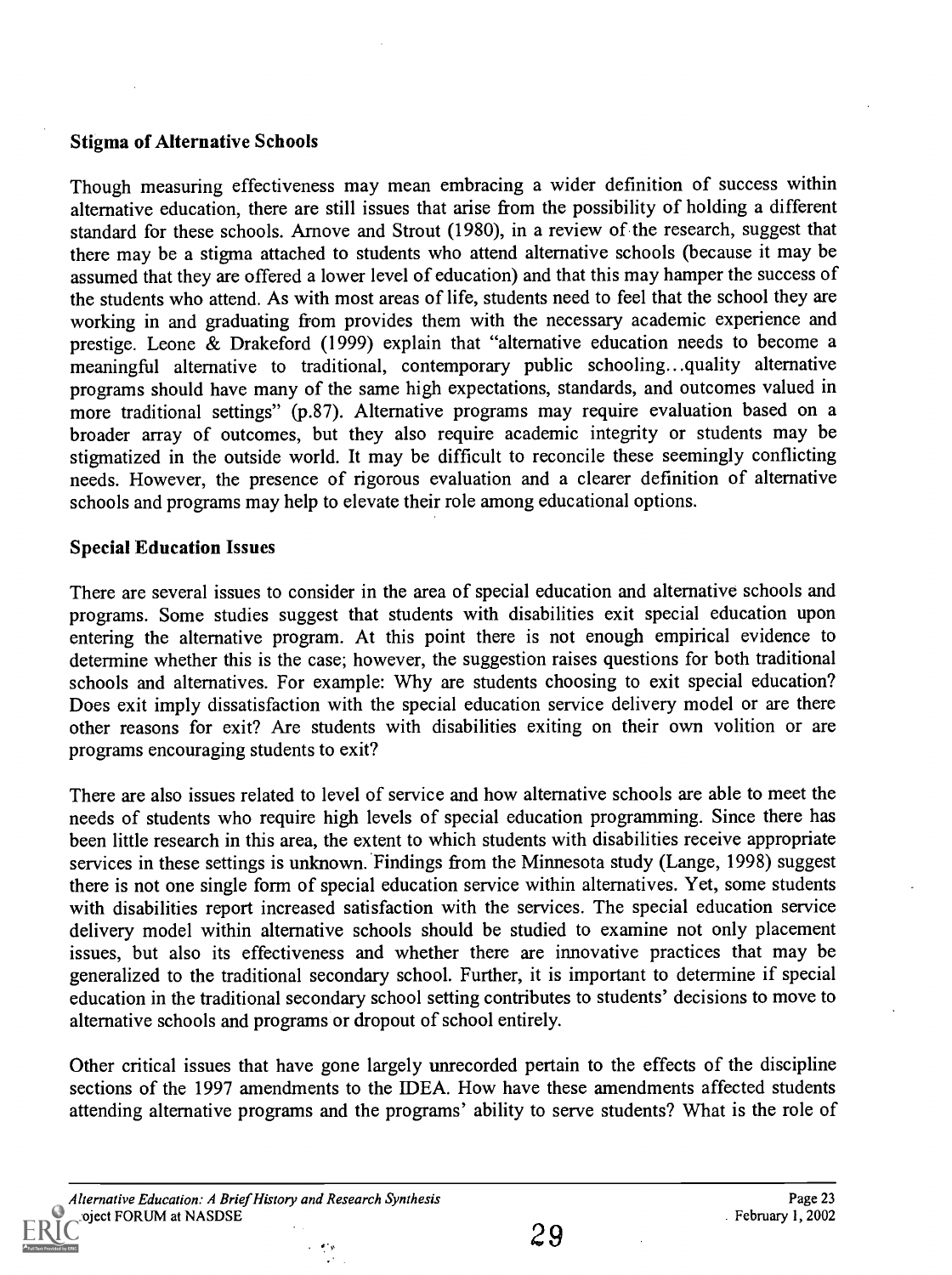alternative schools and programs in regard to disciplinary placements? These issues are of great concern and interest to educators and policymakers alike.

#### Conclusions

Alternative schools have evolved from a promise made within the American educational system—the promise to educate all students, no matter their circumstances or educational issues. Since the beginning, alternatives have been difficult to describe in philosophy and practice, and the challenge only grows as alternatives expand across the nation. Those who have watched and supported the movement realize its potential to provide a caring, nurturing, hopeful environment for the success of the many at-risk children. Dramatic stories are told of students who were on the verge of completely dropping out of school and then found the setting and relationships at alternative schools that allowed them to experience success. As time has progressed, the descriptions of individual programs and discussions of theoretical implications of alternative settings have been necessarily scrutinized for concrete evidence of effectiveness. In order for alternatives to find a place within the educational system, it is necessary that educators, policymakers and researchers base their judgments on more than anecdote and theory. While research on alternative education does exist, it does not adequately address the many questions that remain. Issues of program character, student description, special education service, and academic outcomes are all in need of systematic, ongoing research. And so, it seems the stage is set for a wave of research addressing the nature, scope, and practice of alternative schools and programs across the nation.

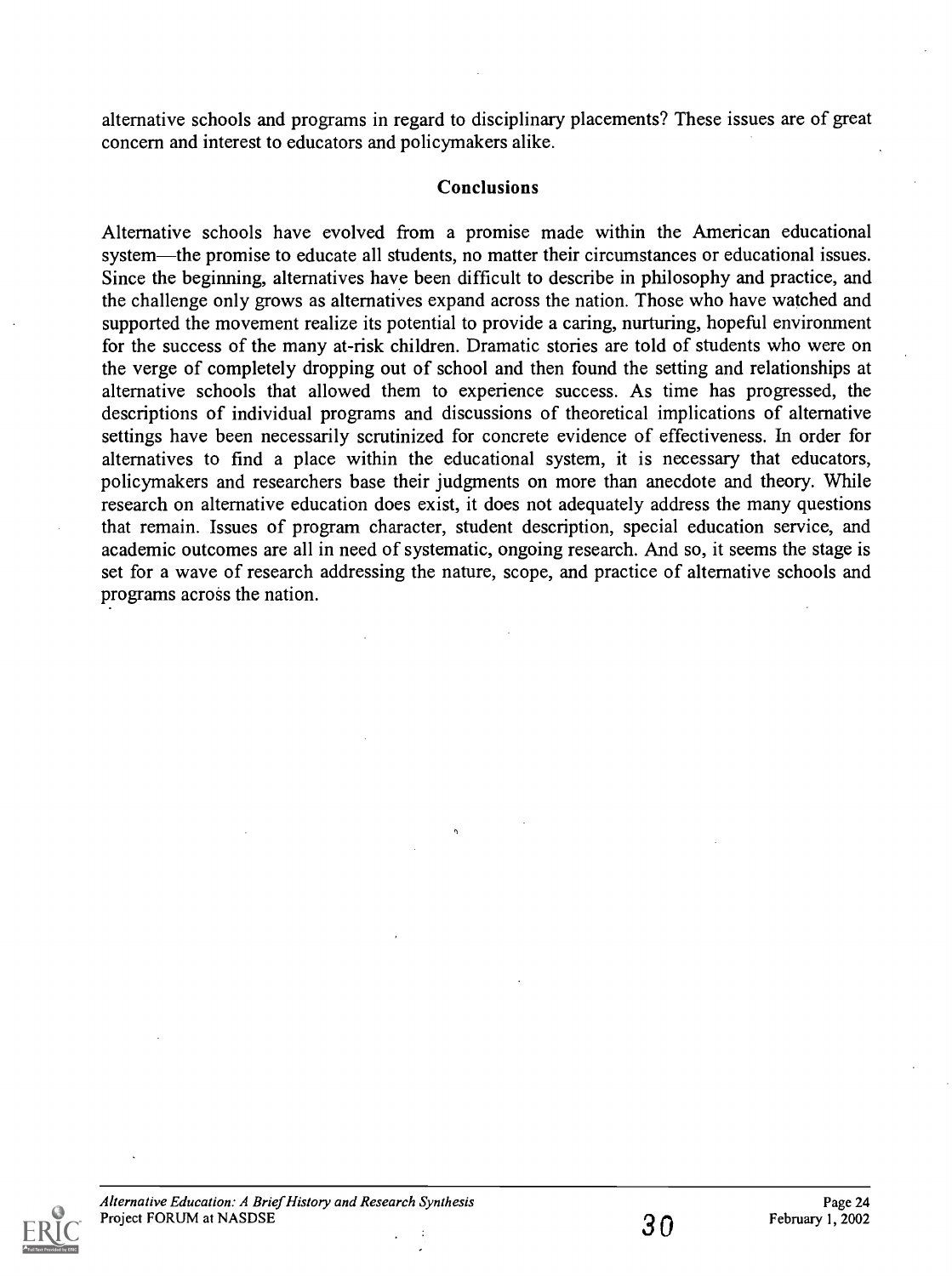#### References

Arnove, R. & Strout, T. (1978). Alternative schools and cultural pluralism: Promise and reality. Educational Research Quarterly (Special Edition), 2 (4), 74-95.

Arnove, R., & Strout, T. (1980, May). Alternative schools for disruptive youth. The Educational Forum, 452-471.

Ashcroft, R. (1999). Training and professional identity for educators in alternative education settings. The Clearing House, 73(2), 82-85.

Barr, R. D. (1981). Alternatives for the eighties: A second decade of development. Phi Delta Kappan, 62(8), 570-573.

Barr, R., Colston, B, & Parrett, W. (1977). The effectiveness of alternative public schools. Viewpoints, 53 (4), 1-30.

Barr, R., & Parrett, W. (2001). Hope fulfilled for at-risk and violent youth: K-12 programs that work (2nd ed.). Needham Heights, MA: Allyn and Bacon.

Battin-Pearson, S., Newcomb, M., Abbot, R., Hill, K., Catalano, R., & Hawkins, J. (2000). Predictors of early high school dropout: A test of five theories. Journal of Educational Psychology, 92 (3), 568-582.

Bear, G. G. (1999). Interim alternative educational settings: Related research and program considerations. Alexandria, VA: Project Forum, National Association of State Directors of Special Education.

Benz, M, Lindstrom, L., & Yarnoff, P. (2000). Improving graduation and employment outcomes of students with disabilities: Predictive factors and students perspectives. Exceptional Children, 66 (4), 509-529.

Blum, R., Beuhring, T., & Rinehart, P. (2000). Protecting teens: Beyond race, income and family structure. Minneapolis, MN: Center for Adolescent Health, University of Minnesota.

Brewer, D. (1998, April). Statewide evaluation of North Carolina's alternative learning programs (ALPs): Implications for policy and practice. Paper presented at the American Educational Research Association 1998 Annual Meeting, San Diego, CA.

Bryk, A.,& Thum Y. (1989). The effects of high school organization on dropping out: An exploratory investigation. American Educational Research Journal, 26, 353-383.

Butler-Nalin, P., & Padilla, C. (1989, March). The effects of school characteristics and program participation on special education dropouts. Paper presented at SRI International project advisory panel meeting, San Francisco, CA.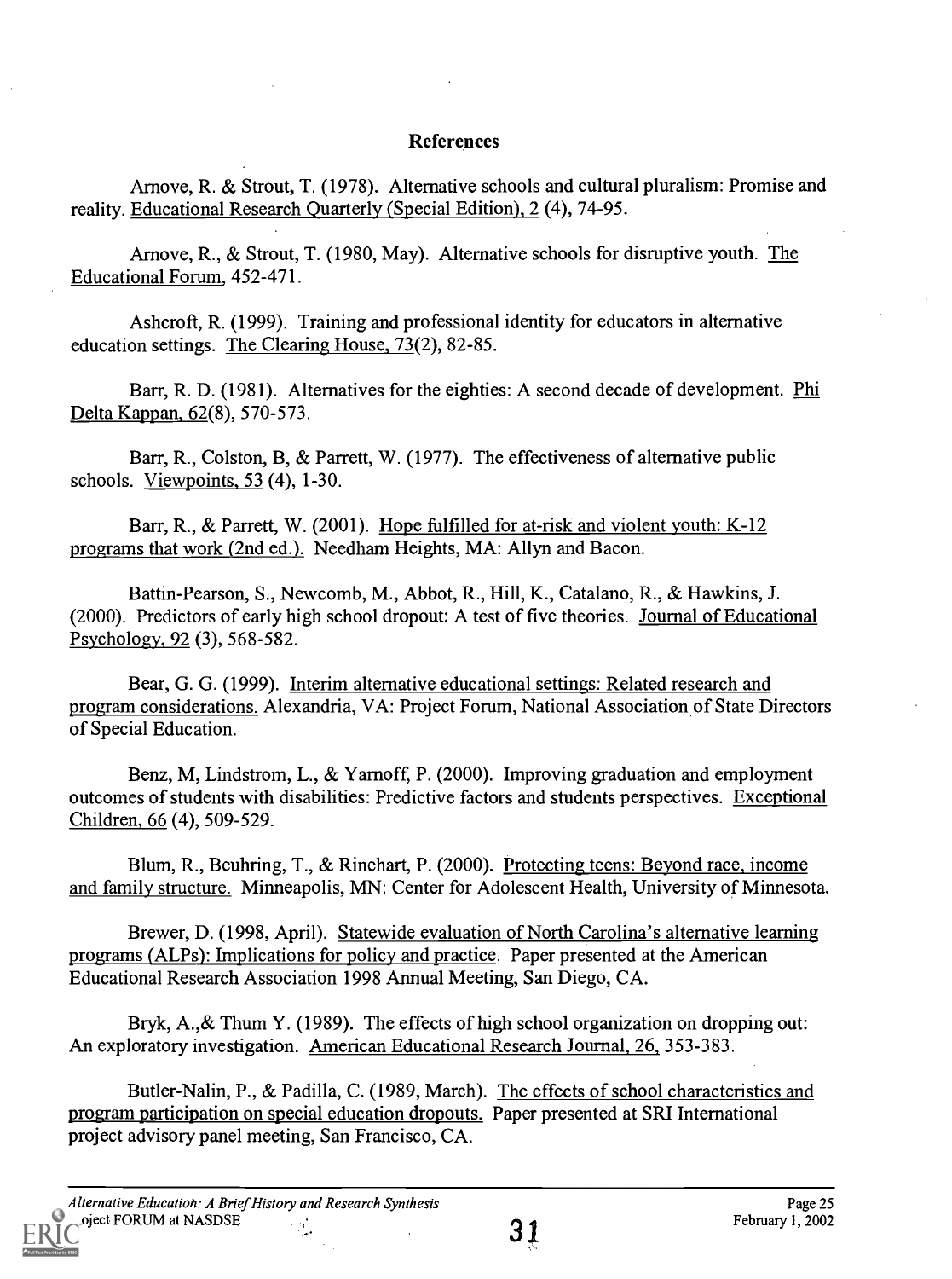Carruthers, W., & Baenen, N. (1997, September). Did the alternative educational program for students with long-term suspensions make a difference? Eye on Evaluation, Evaluation and Research Report No. 98. Raleigh, NC: Wake County Public School System, Department of Evaluation and Research.

Case, B. (1981). Lasting alternatives: A lesson in survival. Phi Delta Kappan, 62 (8), 554-557.

Deal, T. (1975, April). An organizational explanation of the failure of alternative secondary schools. Educational Researcher, 4(4), 10-16.

Dugger, J.M., & Dugger, C. W. (1998). An evaluation of a successful alternative high school. The High School Journal, 81(4), 218-228.

Duttweiler, P.C. (1995). Effective strategies for educating students in at-risk situations. Clemson, SC: National Dropout Prevention Center.

Dynarski, M, & Gleason, P. (1998). How can we help? What we have learned from evaluations of federal dropout-prevention programs (MPR Reference No.: 8014-140). Princeton, NJ: Mathematica Policy Research, Inc.

Dynarski, M., & Wood, R. (1997). Helping high-risk youths: Results from the alternative schools demonstration program (Contract No. 99-0-0805-75-34-01). Princeton, NJ: Mathematica Policy Research, Inc.

Fantini, M. (1973, April). The what, why, and where of the alternatives movement. National Elementary Principal, 52(6), 14-22.

Frymier, J. (1987). Improving the quality of life in high schools. The High School Journal, 70(2), 95-101.

Fulkerson, J. A., Harrison, P.A., & Beebe, T.J. (1997). 1996 Minnesota student survey: Alternative schools and area learning centers. Saint Paul, MN: Minnesota Department of Human Services.

Fuller, C., & Sabatino, D. (1996, April/May). Who attends alternative high schools? The High School Journal, 79(4), 293-297.

Gold, M., & Mann, D. (1984). Expelled to a friendlier place: A study of effective alternative schools. Ann Arbor, MI: The University of Michigan Press.

Gorney, D.J. (1995). Students with disabilities use of high school graduation incentive programs: Factors associated with choosing to transfer. Unpublished doctoral dissertation, University of Minnesota.

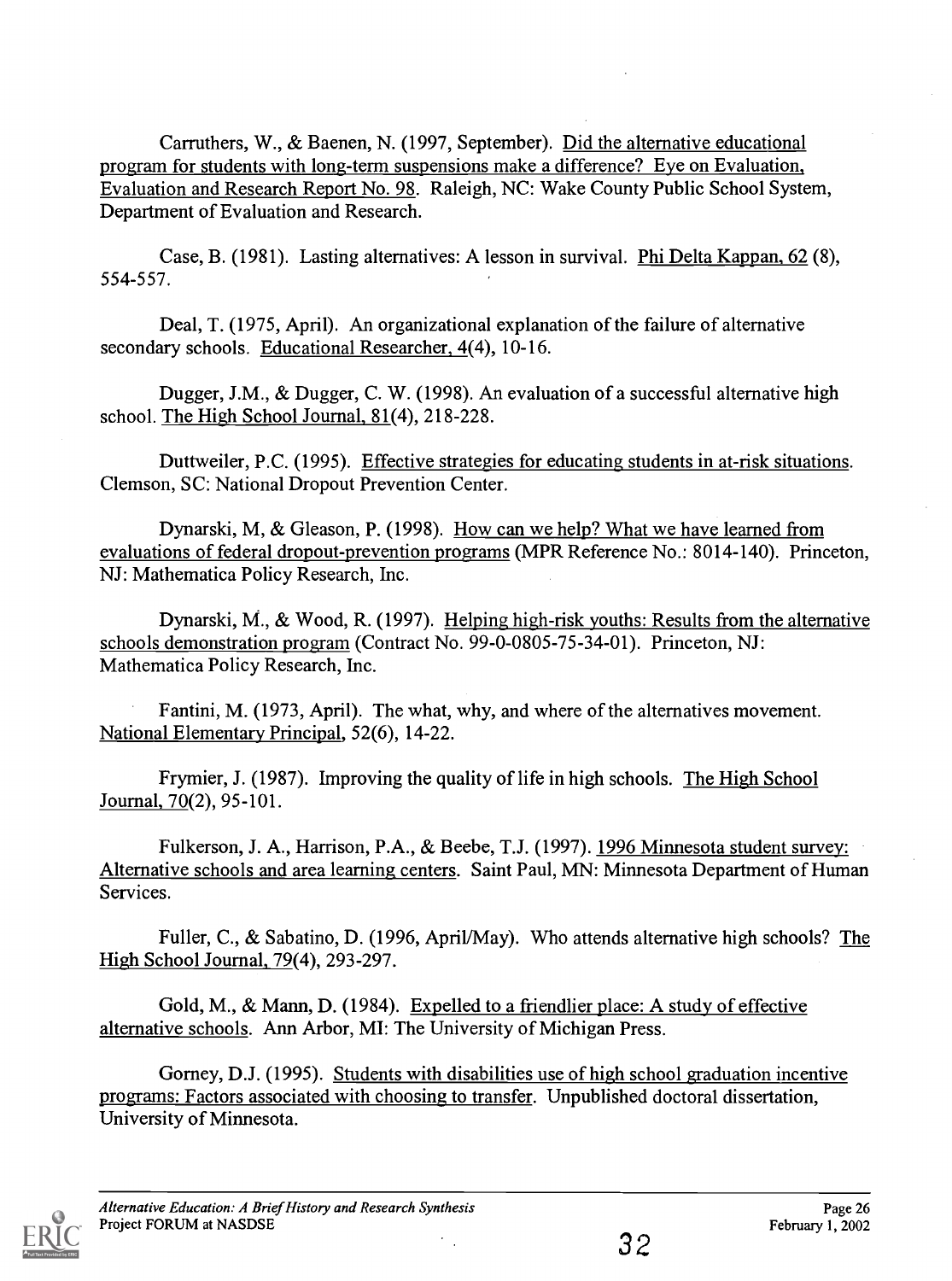Gorney, D. J., & Ysseldyke, J. E. (1993). Students with disabilities use of various options to access alternative schools and area learning centers. Special Services in the Schools, 7(1), 125-143.

Graubard, A. (1972). The free school movement. Harvard Educational Review, 42(3), 351-373.

Gregg, S. (1999). Creating effective alternatives for disruptive students. The Clearing House, 73(2), 107-113.

Griffin, B. (1993). Administrators can use alternative schools to meet student needs. Journal of School Leadership, 3, 416-420.

Grunbaum, J, Kann, L., Kinchen, S., & Ross, J. (2000). Youth risk behavior surveillance: National alternative high school youth risk behavior survey, United States, 1998. Journal of School Health, 70(1), 5-17.

Guerin, G., & Denti, L. (1999). Alternative education support for youth at-risk. The Clearing House, 73 (2), 76-78.

Hendrick, I., MacMillan, D., & Balow, I. (1989). Early school leaving in America: A review of the literature (ERIC Document Reproduction Service No. ED 320 039). Washington, DC: U.S. Department of Education.

Hopkins, R.L. (1979). Freedom and education: The beginnings of a new philosophy. Washington, D.C.: University Press of America.

Kagan, D. (1988, December/January). A discriminant analysis of alternative versus regular high school students. The High School Journal, 71(2), 60-68.

Krovetz, M. (1999). Resiliency: A key element for supporting youth at-risk. The Clearing House, 73(2), 121-123.

Lake, S.E. Esq. (Ed.). (2000) Alternative schools: Legal guidance for serving special education students. Horsham, PA: LRP Publications.

Lange, C. (1998). Characteristics of alternative schools and programs serving at-risk students. The High School Journal, 81 (4), 183-197.

Lange, C., & Lehr, C. (1997). At-risk students in second chance programs (Research Report No. 20). Minneapolis, MN: University of Minnesota, Enrollment Options for Students with Disabilities Project.

Lange, C., & Lehr, C. (1999a). At-risk students attending second chance programs: Measuring performance in desired outcome domains. Journal of Education for Students Placed At Risk, 4 (2), 173-192.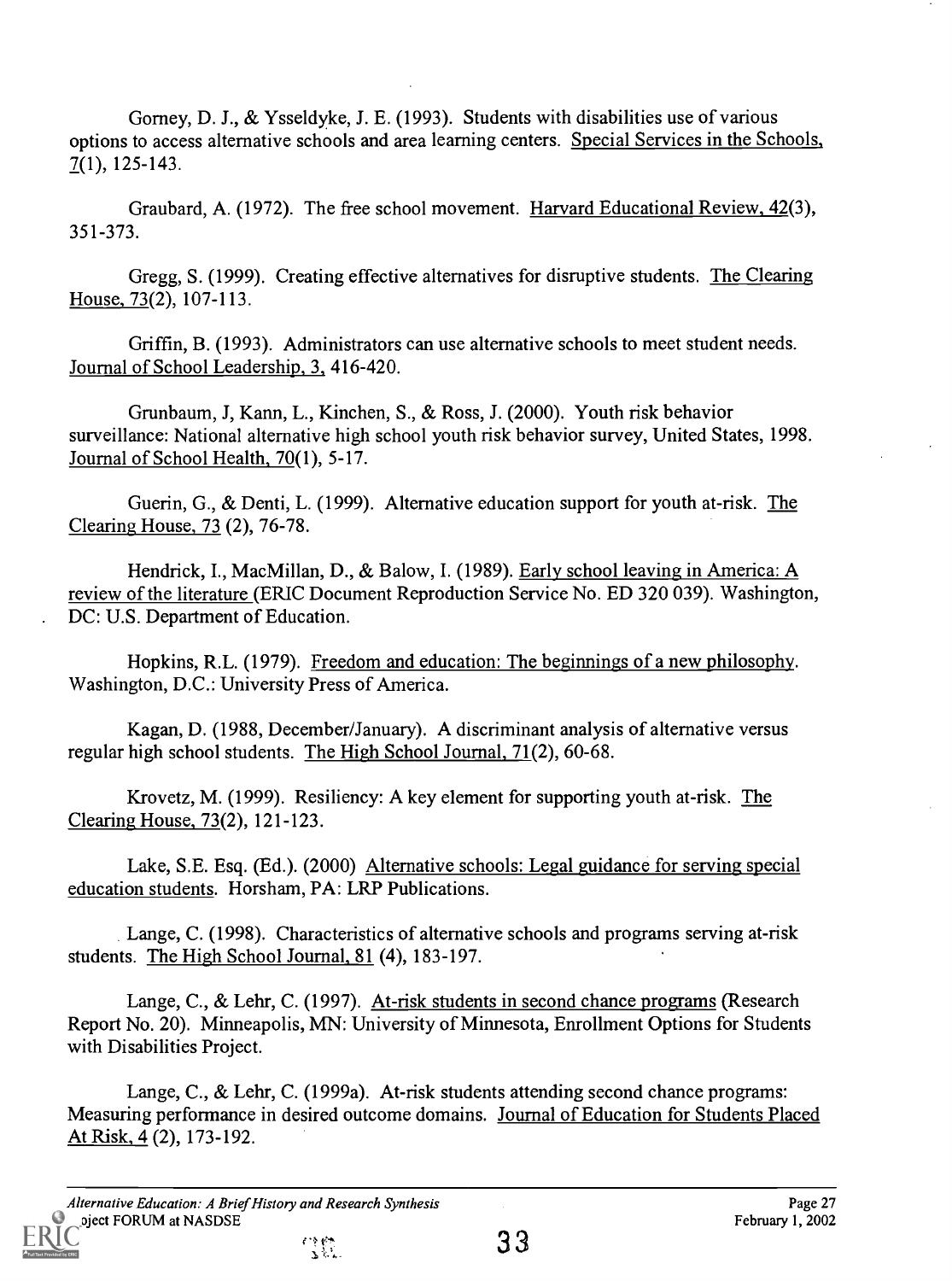Lange, C., & Lehr, C. (1999b). At-risk students in second chance programs: Reasons for transfer and continued attendance (Research Report No. 21). Minneapolis, MN: University of Minnesota Enrollment Options for Students with Disabilities Project.

Lange, C, & Sletten, S. (1995). Characteristics of alternative schools and programs serving at-risk students (Research Report No. 16). Minneapolis, MN: University of Minnesota Enrollment Options for Students with Disabilities Project.

Lehr, C. (1999). Students with and without disabilities attending alternative programs: Reasons for dropping out of an returning to school (Research Report No. 30). Minneapolis, MN: University of Minnesota, Enrollment Options for Students with Disabilities Project.

Lehr, C., & Lange, C. (2000). Students at risk attending high schools and alternative schools: Goals, barriers and accommodations. The Journal of At-Risk Issues, 6 (2), 11-21.

Leone, P.E., & Drakeford, W. (1999). Alternative education: From a "last chance" to a proactive model. The Clearing House, 73 (2), 86-88.

Marder, C. (1992, April). Secondary school students classified as seriously emotionally disturbed: How are they being served?. Paper presented at the American Educational Research Association 1997 Annual Meeting, San Francisco, CA.

May, H. E., & Copeland, E.P. (1998). Academic persistence and alternative high schools: Student and site characteristics. The High School Journal, 81 (4), 199-208.

Morley, R. (1991). Alternative education (ERIC Document Reproduction Service No. ED 349 652). Clemson, SC: National Dropout Prevention Center.

National Center for Education Statistics (2000). Dropout rates in the United States: 1999 (NCES 2001-022). Washington, DC: U.S. Department of Education.

National Dropout Prevention Center (2001). Effective Strategies: Alternative Schooling [on-line]. Available:http://www.dropoutprevention.org/21evelpages/ effective\_strategies/AlternateSchooling/41v1AltSchooling/41v1EffStratAltSchoolingOverview.ht m.

Natriello, G. McDill, E., & Pallas, A. (1990). Schooling disadvantaged children: Racing against catastrophe. New York, NY: Teachers College Press.

New York State Education Department (1997). Introductory Guide to Alternative Education. Albany, NY: Author.

Newmann, F. (1981). Reducing student alienation in high schools: Implications of theory. Harvard Educational Review, 51(4), 546-564.

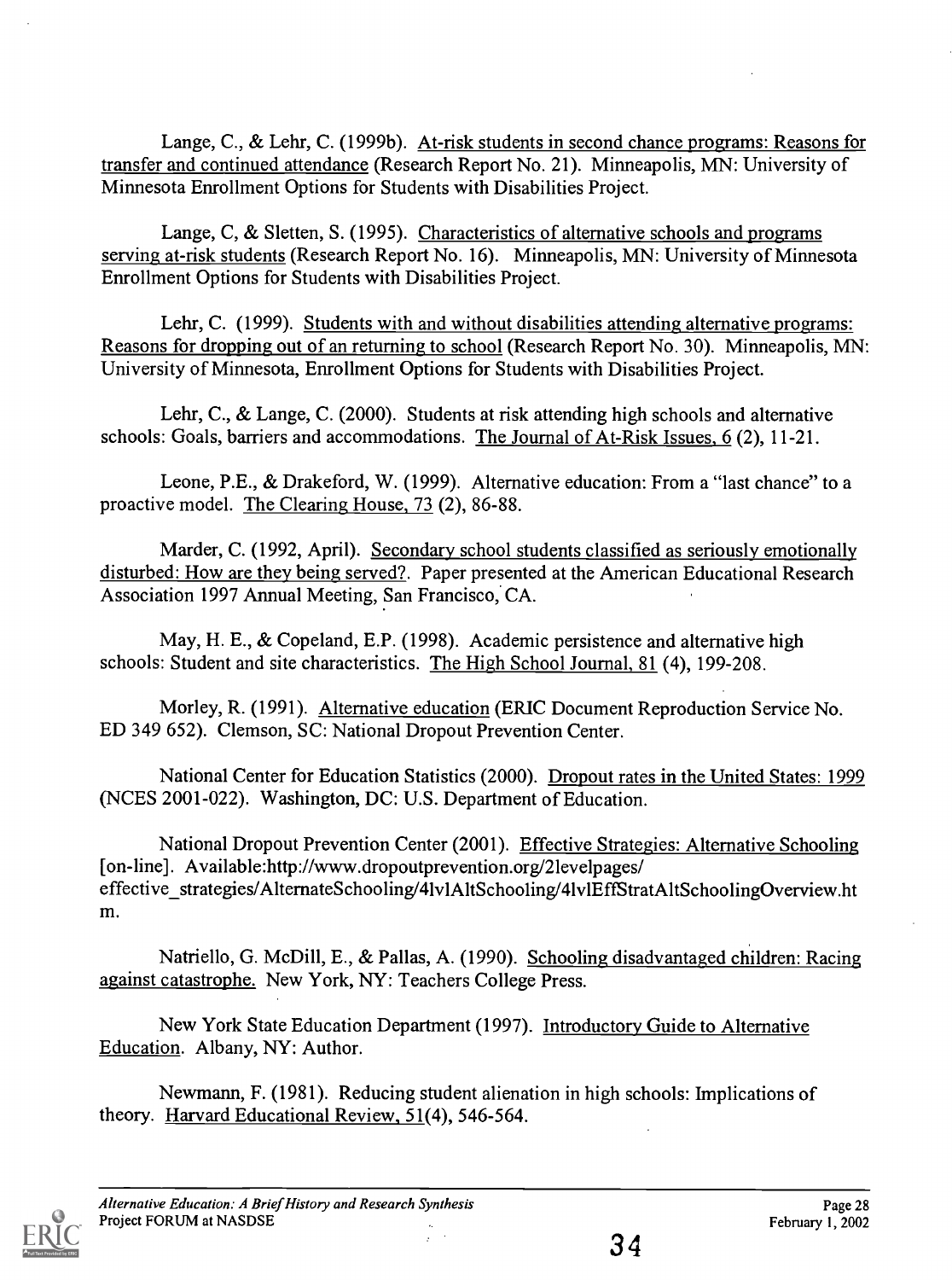Nichols, J. D., & Steffy, B.E. (1997, March). An evaluation of success in an alternative learning program: Motivational impact vs. completion rate. Paper presented at the American Educational Research Association 1997 Annual Meeting, Chicago, IL.

Office of Educational Research and Improvement. (1993). Reaching the goals. Goal 2: High School Completion (ISBN-0-16-042930-7; PIP-93-1018). Washington, DC: U.S. Government Printing Office.

Office of Special Education Programs (1994). National agenda for achieving better results for children and youth with serious emotional disturbance. Washington, DC: U.S. Department of Education.

Ohio Department of Education (2000). Alternative Education/Schools Challenge Grant Program Summaries. Columbus, OH: Author.

Pittman, R., & Haughwout, P. (1987). Influence of high school size on dropout rate. Educational Evaluation and Policy Analysis, 9(4), 337-343.

Raywid, M. (1989). The mounting case for schools of choice. In J. Nathan (Ed.), Public Schools by Choice: Expanding Opportunities for Parents, Students, and Teachers. Bloomington, IN: Meyer Stone Books.

Raywid, M. (1993). Alternatives and marginal students. Unpublished manuscript.

Raywid, M.A. (1981). The first decade of public school alternatives. Phi Delta Kappan, 62 (8), 551-553.

Raywid, M.A. (1994). Alternative schools: The state of the art. Educational Leadership, 52(1), 26-31.

Rutherford, R., & Quinn, M. (1999). Special education in alternative education programs. The Clearing House, 73(2), 79-81.

Sagor, R. (1999). Equity and excellence in public schools: The role of the alternative school. The Clearing House, 73(2), 72-75.

Smith, G., Gregory, T., & Pugh, R. (1981). Meeting student needs: Evidence for the superiority of alternative schools. Phi Delta Kappan, 62, 561-564.

Sprague, J., Walker, H., Nishioka, V., & Stieber, S. (2000). Skills for success: An empirical evaluation of alternative education interventions for predelinquent and delinquent middle school students. Unpublished manuscript, University of Oregon.

Strathe, M.S., & Hash, V. (1979). The effect of an alternative school on adolescent selfesteem. Adolescence, 14(53), 185-189.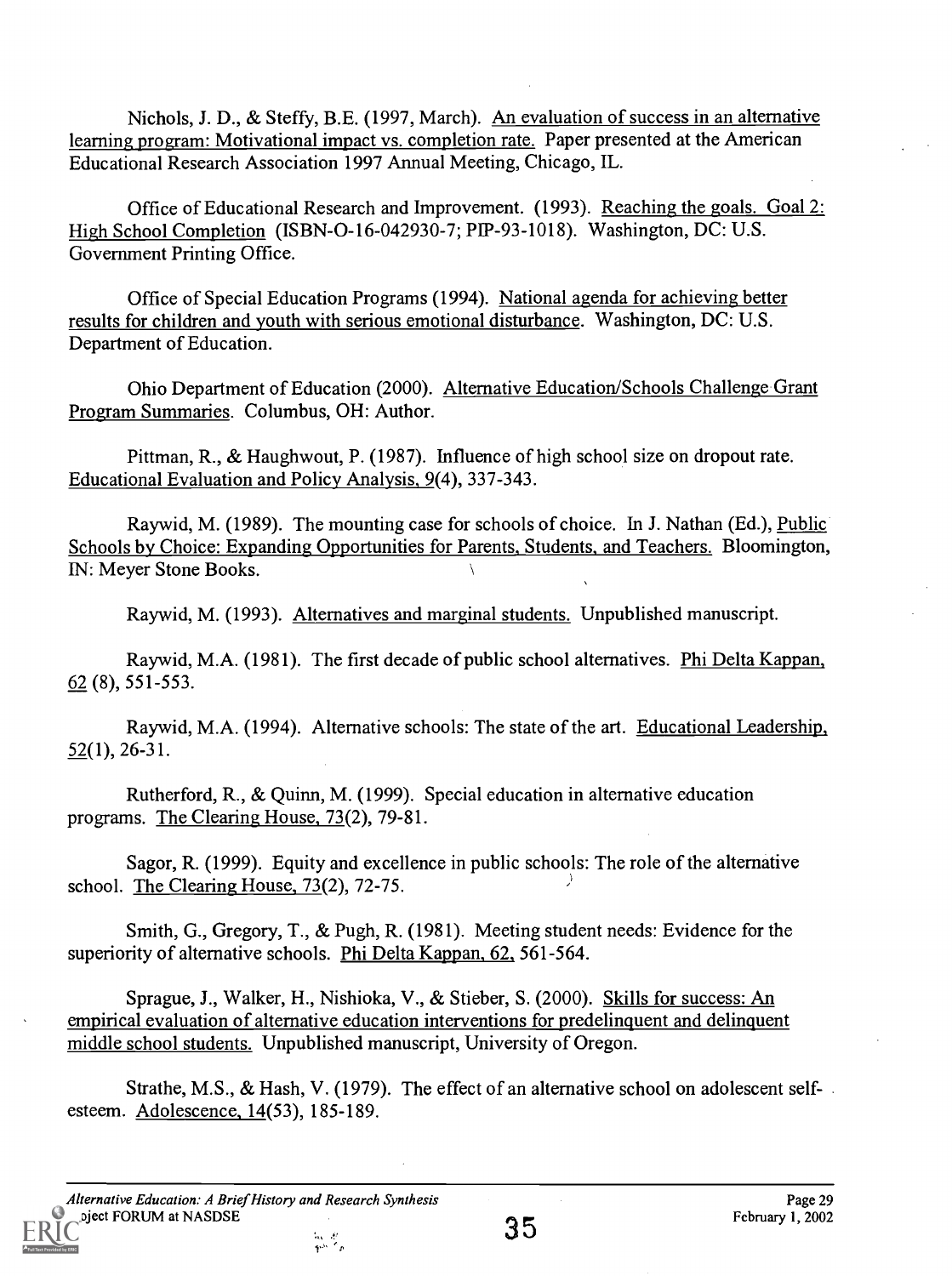Tenenbaum, I.M. (2000). What is the penny buying for South Carolina? Sixteenth Annual Reporting on the South Carolina Education Improvement Act of 1984. Columbia, SC: South Carolina State Board of Education.

Tobin, T., & Sprague, J. (1999). Alternative education programs for at-risk youth: Issues, best practice, and recommendations. Oregon School Study Council Bulletin, 42(4).

Wehlage, G., & Rutter, R. (1987). Dropping out: How much do schools contribute to the problem? In G. Natriello (Ed.), School dropouts: Patterns and policies (pp. 70-88). New York, NY: Teachers College Press.

Wehlage, G., Rutter, R., Smith, G., Lesko, N., & Fernandez, R. (1989). Reducing the risk: Schools as communities of support. New York, NY: The Falmer Press.

Weller, N., Tortolero, S. Kelder, S., Grunbaum, J., Carvajal, S., & Oingiss, P. (1999). Health risk behaviors of Texas students attending dropout prevention/recovery schools in 1997. Journal of School Health, 69(1), 22-27.

Wolman, C., Bruininks, R., & Thurlow, M. (1989). Dropout and dropout program s: Implications for special education. Remedial and Special Education, 10(5), 6-20, 50.

Young, T. (1990). Public Alternative Education. New York, NY: Teachers College Press.

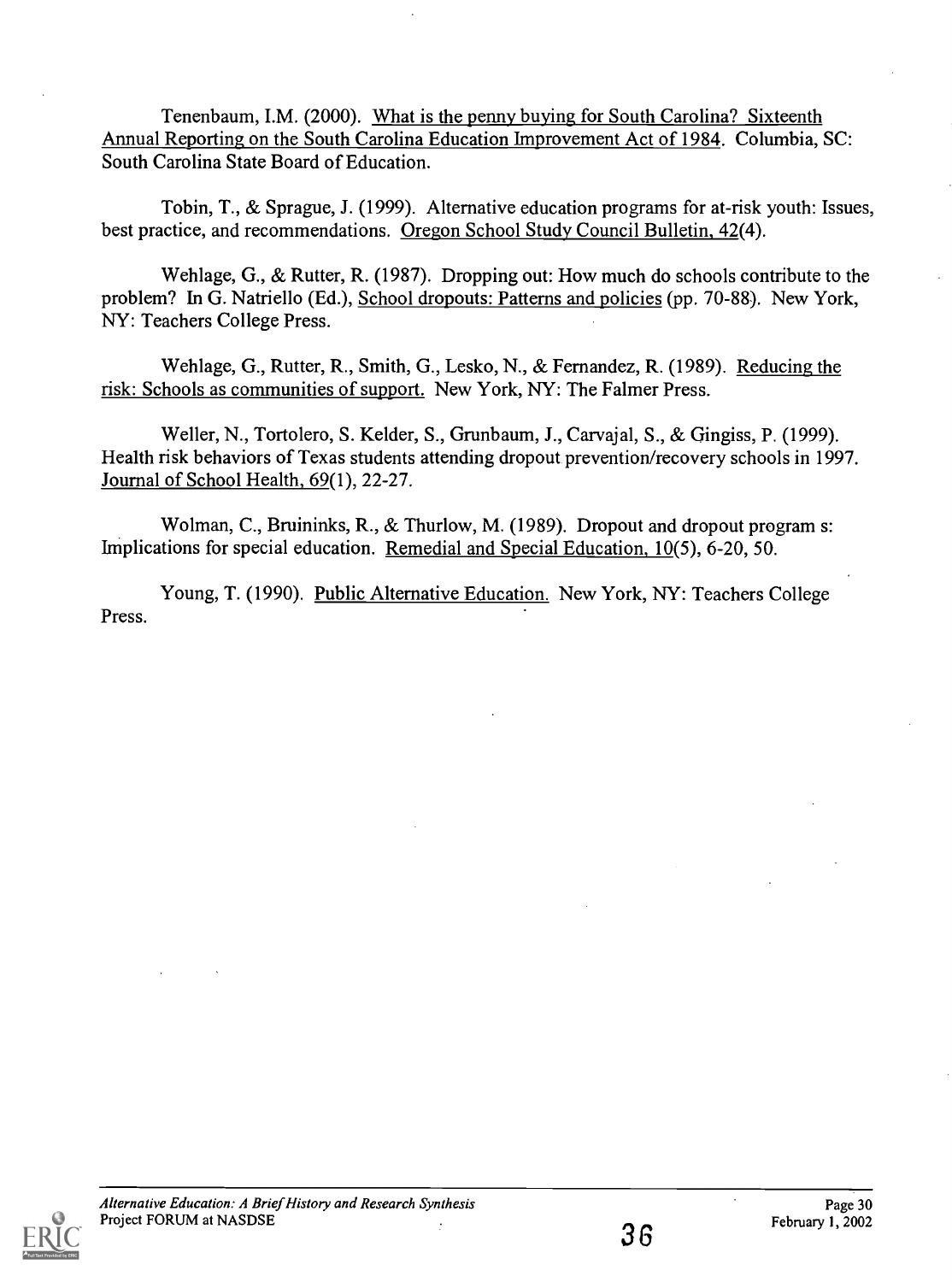## Appendix A Individuals with Disabilities Education Act

Sec. 615

Procedural Safeguards

(k) Placement in alternative educational setting

#### (1) AUTHORITY OF SCHOOL PERSONNEL-

(A) School personnel under this section may order a change in the placement of a child with a disability --

(i) to an appropriate interim alternative educational setting, another setting, or suspension, for not more than 10 school days (to the extent such alternatives would be applied to children without disabilities); and

(ii) to an appropriate interim alternative educational setting for the same amount of time that a child without a disability would be subject to discipline, but for not more than 45 days if

(I) the child carries a weapon to school or to a school function under the jurisdiction of a State or a local educational agency; or

(II) the child knowingly possesses or uses illegal drugs or sells or solicits the sale of a controlled substance while at school or a school function under the jurisdiction of a State or local educational agency.

(B) Either before or not later than 10 days after taking a disciplinary action described in subparagraph  $(A)$  --

(i) if the local educational agency did not conduct a functional behavioral assessment and implement a behavioral intervention plan for such child before the behavior that resulted in the suspension described in subparagraph (A), the agency shall convene an IEP meeting to develop an assessment plan to address that behavior; or

(ii) if the child already has a behavioral intervention plan, the TEP Team shall review the plan and modify it, as necessary, to address the behavior.

(2) AUTHORITY OF HEARING OFFICER- A hearing officer under this section may order a change in the placement of a child with a disability to an appropriate interim alternative educational setting for not more than 45 days if the hearing officer --

(A) determines that the public agency has demonstrated by substantial evidence that maintaining the current placement of such child is substantially likely to result in injury to the child or to others;

(B) considers the appropriateness of the child's current placement;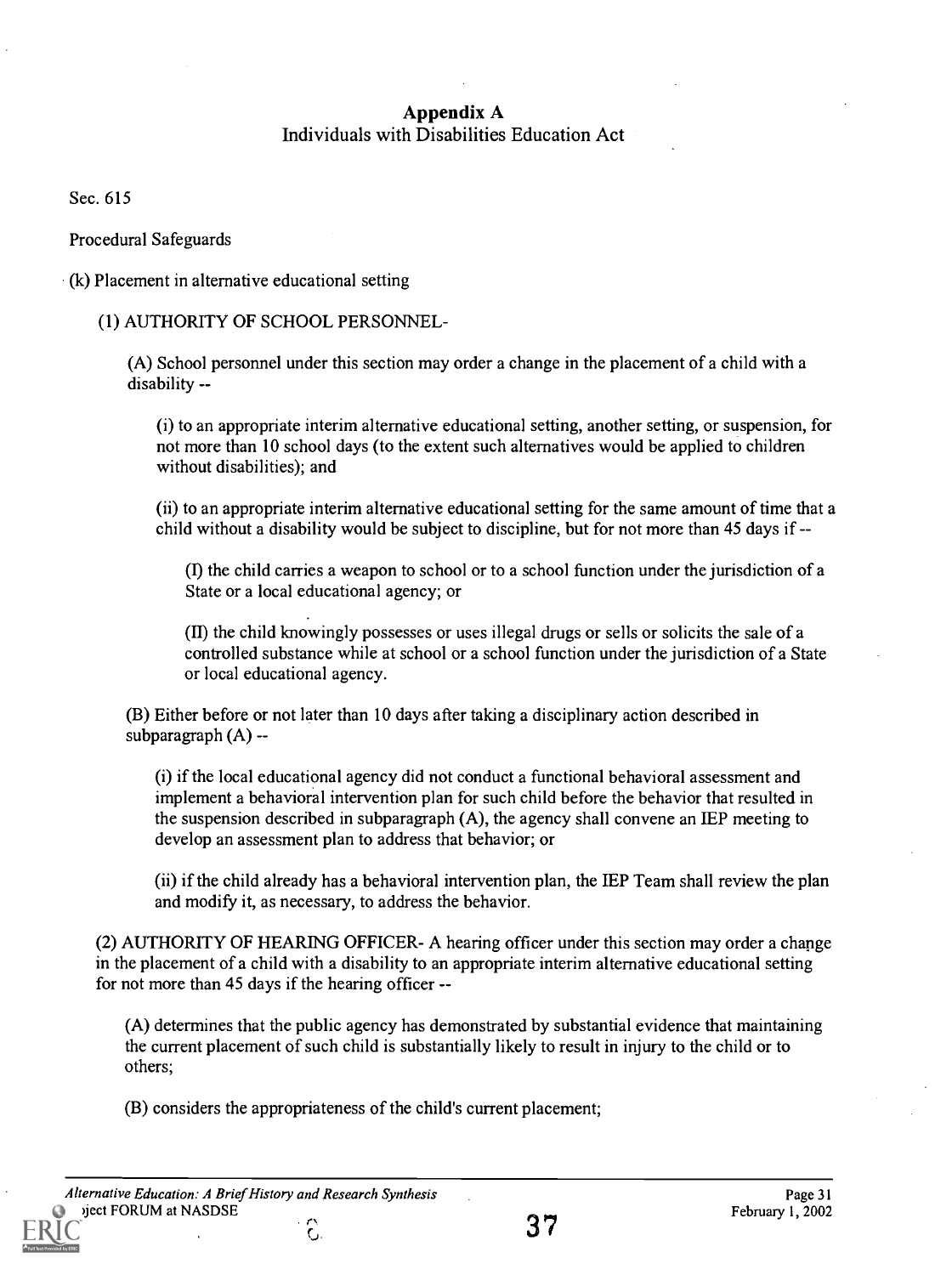(C) considers whether the public agency has made reasonable efforts to minimize the risk of harm in the child's current placement, including the use of supplementary aids and services; and

(D) determines that the interim alternative educational setting meets the requirements of paragraph (3)(B).

#### (3) DETERMINATION OF SETTING-

(A) IN GENERAL- The alternative educational setting described in paragraph  $(1)(A)(ii)$  shall be determined by the IEP Team.

(B) ADDITIONAL REQUIREMENTS- Any interim alternative educational setting in which a child is placed under paragraph (1) or (2) shall --

(i) be selected so as to enable the child to continue to participate in the general curriculum, although in another setting, and to continue to receive those services and modifications, including those described in the child's current IEP, that will enable the child to meet the goals set out in that IEP; and

(ii) include services and modifications designed to address the behavior described in paragraph (1) or paragraph (2) so that it does not recur.

#### (4) MANIFESTATION DETERMINATION REVIEW-

(A) IN GENERAL- If a disciplinary action is contemplated as described in paragraph (1) or paragraph (2) for a behavior of a child with a disability described in either of those paragraphs, or if a disciplinary action involving a change of placement for more than 10 days is contemplated for a child with a disability who has engaged in other behavior that violated any rule or code of conduct of the local educational agency that applies to all children --

(i) not later than the date on which the decision to take that action is made, the parents shall be notified of that decision and of all procedural safeguards accorded under this section; and

(ii) immediately, if possible, but in no case later than 10 school days after the date on which the decision to take that action is made, a review shall be conducted of the relationship between the child's disability and the behavior subject to the disciplinary action.

(B) INDIVIDUALS TO CARRY OUT REVIEW- A review described in subparagraph (A) shall be conducted by the IEP Team and other qualified personnel.

(C) CONDUCT OF REVIEW- In carrying out a review described in subparagraph (A), the IEP Team may determine that the behavior of the child was not a manifestation of such child's disability only if the IEP Team --

(i) first considers, in terms of the behavior subject to disciplinary action, all relevant information, including --

(I) evaluation and diagnostic results, including such results or other relevant information supplied by the parents of the child;

(H) observations of the child; and

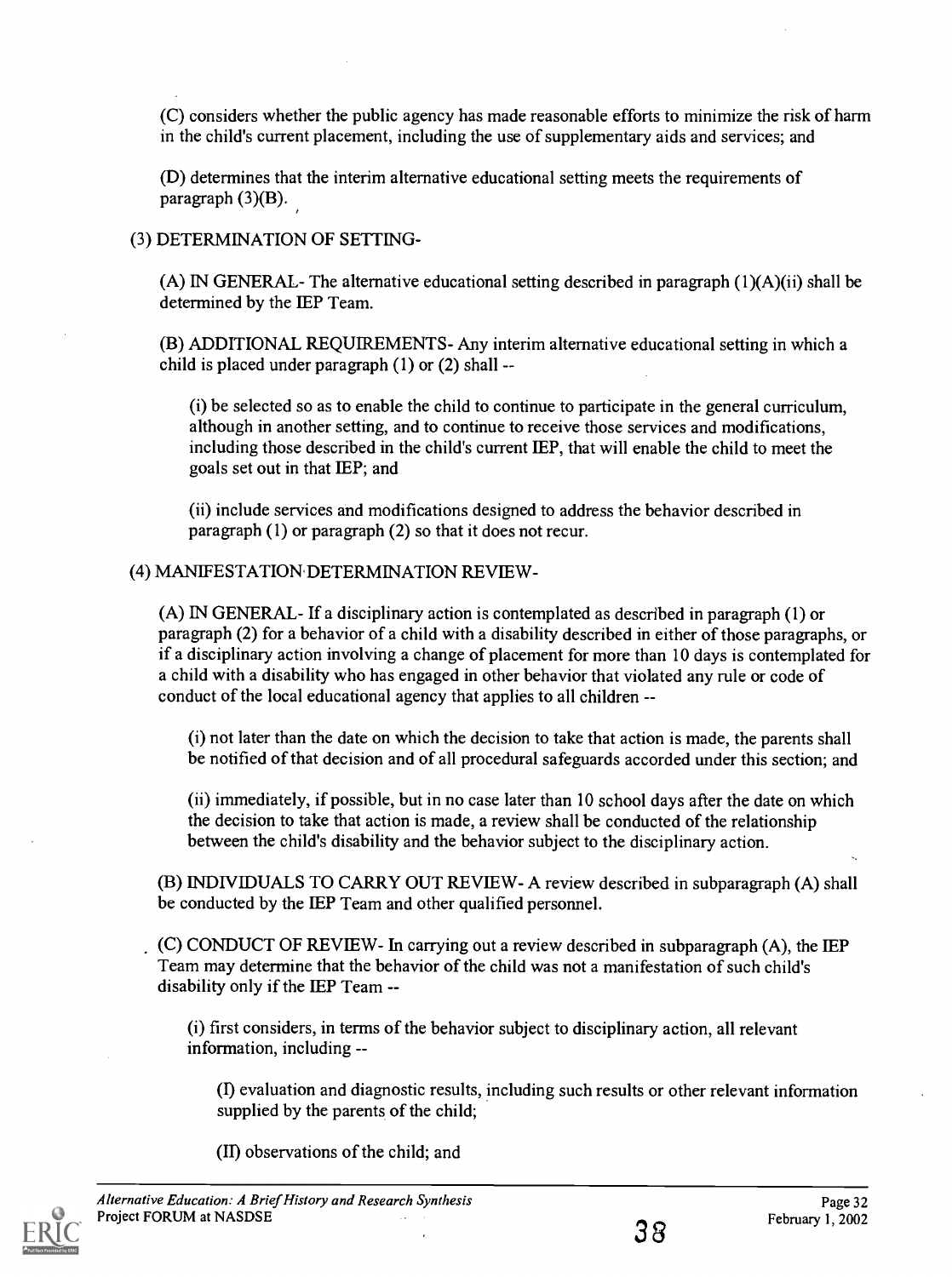- (III) the child's IEP and placement; and
- (ii) then determines that --

(I) in relationship to the behavior subject to disciplinary action, the child's IEP and placement were appropriate and the special education services, supplementary aids and services, and behavior intervention strategies were provided consistent with the child's IEP and placement;

(II) the child's disability did not impair the ability of the child to understand the impact and consequences of the behavior subject to disciplinary action; and

(III) the child's disability did not impair the ability of the child to control the behavior subject to disciplinary action.

#### (5) DETERMINATION THAT BEHAVIOR WAS NOT MANIFESTATION OF DISABILITY-

(A) IN GENERAL- If the result of the review described in paragraph (4) is a determination, consistent with paragraph  $(4)(C)$ , that the behavior of the child with a disability was not a manifestation of the child's disability, the relevant disciplinary procedures applicable to children without disabilities may be applied to the child in the same manner in which they would be applied to children without disabilities, except as provided in section 612(a)(1).

(B) ADDITIONAL REQUIREMENT- If the public agency initiates disciplinary procedures applicable to all children, the agency shall ensure that the special education and disciplinary records of the child with a disability are transmitted for consideration by the person or persons making the final determination regarding the disciplinary action.

#### (6) PARENT APPEAL-

## (A) IN GENERAL-

(i) If the child's parent disagrees with a determination that the child's behavior was not a manifestation of the child's disability or with any decision regarding placement, the parent may request a hearing.

(ii) The State or local educational agency shall arrange for an expedited hearing in any case described in this subsection when requested by a parent.

#### (B) REVIEW OF DECISION-

(i) In reviewing a decision with respect to the manifestation determination, the hearing officer shall determine whether the public agency has demonstrated that the child's behavior was not a manifestation of such child's disability consistent with the requirements of paragraph  $(4)(C).$ 

(ii) In reviewing a decision under paragraph  $(1)(A)(ii)$  to place the child in an interim alternative educational setting, the hearing officer shall apply the standards set out in paragraph (2).

 $\mathcal{L} = \mathcal{L}$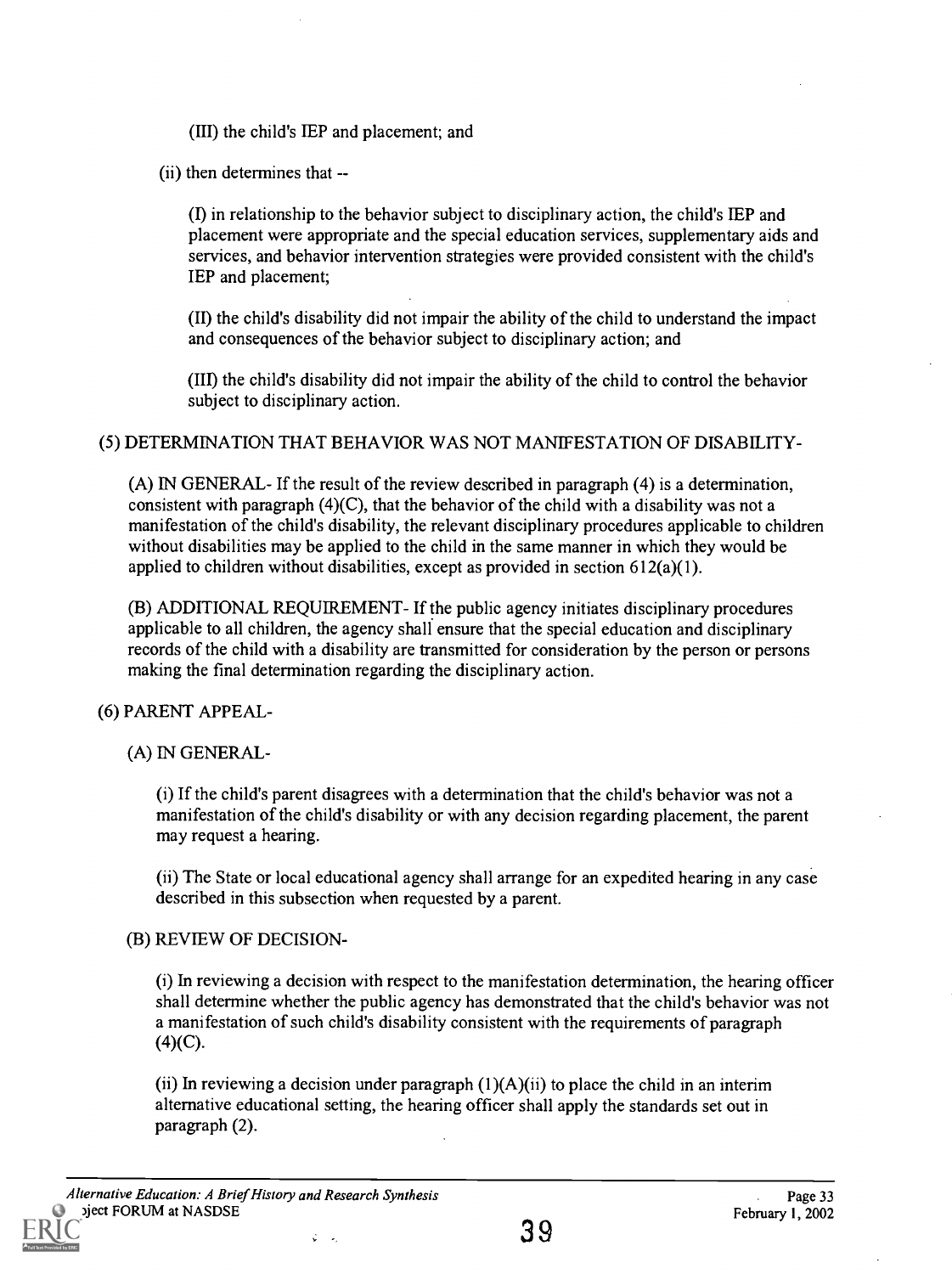## (7) PLACEMENT DURING APPEALS-

(A) IN GENERAL- When a parent requests a hearing regarding a disciplinary action described in paragraph  $(1)(A)(ii)$  or paragraph  $(2)$  to challenge the interim alternative educational setting or the manifestation determination, the child shall remain in the interim alternative educational setting pending the decision of the hearing officer or until the expiration of the time period provided for in paragraph  $(1)(A)(ii)$  or paragraph  $(2)$ , whichever occurs first, unless the parent and the State or local educational agency agree otherwise.

(B) CURRENT PLACEMENT- If a child is placed in an interim alternative educational setting pursuant to paragraph  $(1)(A)(ii)$  or paragraph  $(2)$  and school personnel propose to change the child's placement after expiration of the interim alternative placement, during the pendency of any proceeding to challenge the proposed change in placement, the child shall remain in the current placement (the child's placement prior to the interim alternative educational setting), except as provided in subparagraph (C).

## (C) EXPEDITED HEARING-

(i) If school personnel maintain that it is dangerous for the child to be in the current placement (placement prior to removal to the interim alternative education setting) during the pendency of the due process proceedings, the local educational agency may request an expedited hearing.

(ii) In determining whether the child may be placed in the alternative educational setting or in another appropriate placement ordered by the hearing officer, the hearing officer shall apply the standards set out in paragraph (2).

#### (8) PROTECTIONS FOR CHILDREN NOT YET ELIGIBLE FOR SPECIAL EDUCATION AND RELATED SERVICES-

(A) IN GENERAL- A child who has not been determined to be eligible for special education and related services under this part and who has engaged in behavior that violated any rule or code of conduct of the local educational agency, including any behavior described in paragraph (1), may assert any of the protections provided for in this part if the local educational agency had knowledge (as determined in accordance with this paragraph) that the child was a child with a disability before the behavior that precipitated the disciplinary action occurred.

(B) BASIS OF KNOWLEDGE- A local educational agency shall be deemed to have knowledge that a child is a child with a disability if--

(i) the parent of the child has expressed concern in writing (unless the parent is illiterate or has a disability that prevents compliance with the requirements contained in this clause) to personnel of the appropriate educational agency that the child is in need of special education and related services;

(ii) the behavior or performance of the child demonstrates the need for such services;

(iii) the parent of the child has requested an evaluation of the child pursuant to section 614; or

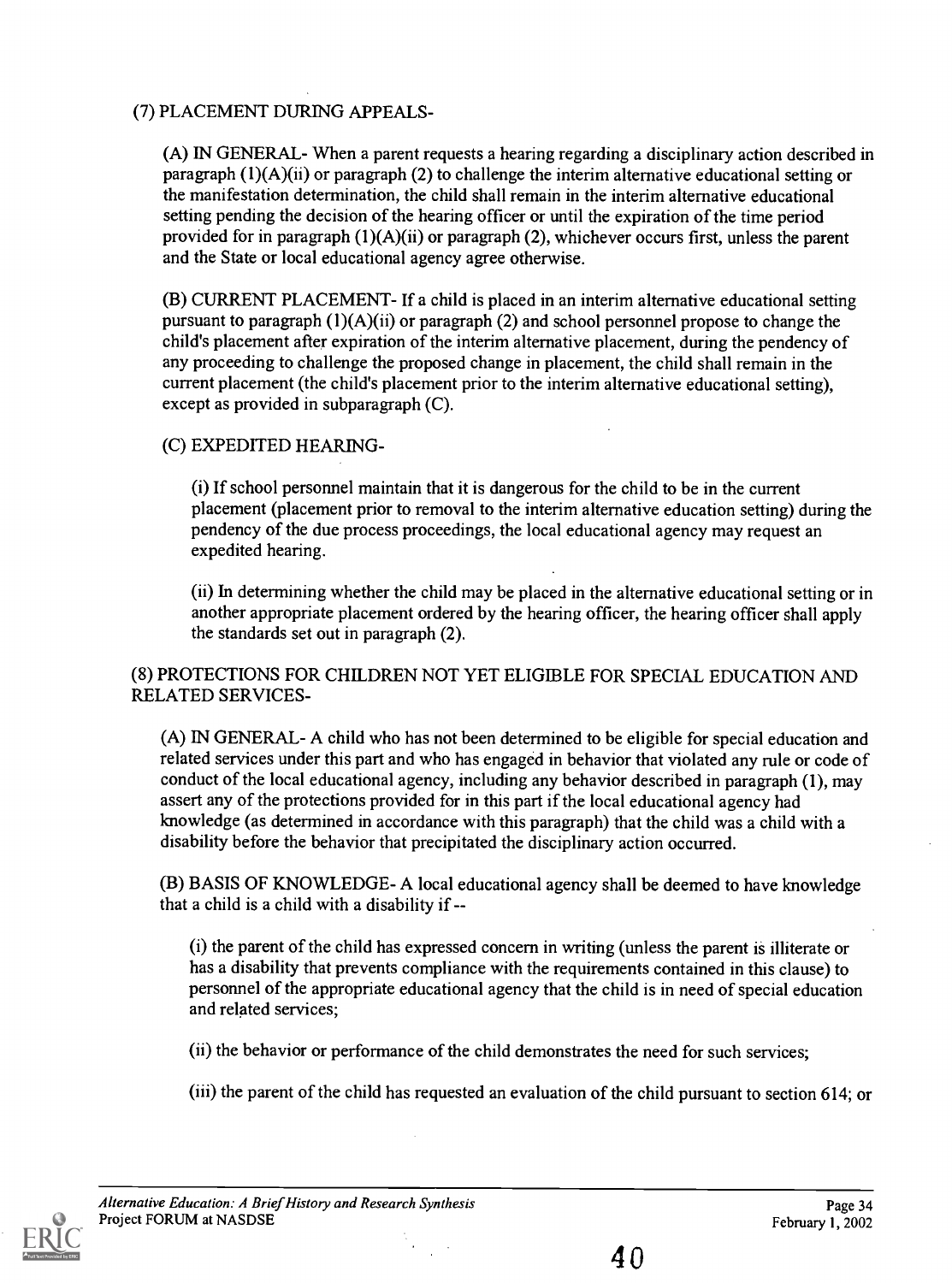(iv) the teacher of the child, or other personnel of the local educational agency, has expressed concern about the behavior or performance of the child to the director of special education of such agency or to other personnel of the agency.

## (C) CONDITIONS THAT APPLY IF NO BASIS OF KNOWLEDGE-

(i) IN GENERAL- If a local educational agency does not have knowledge that a child is a child with a disability (in accordance with subparagraph (B)) prior to taking disciplinary measures against the child, the child may be subjected to the same disciplinary measures as measures applied to children without disabilities who engaged in comparable behaviors consistent with clause (ii).

(ii) LIMITATIONS- If a request is made for an evaluation of a child during the time period in which the child is subjected to disciplinary measures under paragraph (1) or (2), the evaluation shall be conducted in an expedited manner. If the child is determined to be a child with a disability, taking into consideration information from the evaluation conducted by the agency and information provided by the parents, the agency shall provide special education and related services in accordance with the provisions of this part, except that, pending the results of the evaluation, the child shall remain in the educational placement determined by school authorities.

(9) REFERRAL TO AND ACTION BY LAW ENFORCEMENT AND JUDICIAL AUTHORITIES-

(A) Nothing in this part shall be construed to prohibit an agency from reporting a crime committed by a child with a disability to appropriate authorities or to prevent State law enforcement and judicial authorities from exercising their responsibilities with regard to the application of Federal and State law to crimes committed by a child with a disability.

(B) An agency reporting a crime committed by a child with a disability shall ensure that copies of the special education and disciplinary records of the child are transmitted for consideration by the appropriate authorities to whom it reports the crime.

(10) DEFINITIONS- For purposes of this subsection, the following definitions apply:

(A) CONTROLLED SUBSTANCE- The term 'controlled substance' means a drug or other substance identified under schedules I, II, III, IV, or V in section 202(c) of the Controlled Substances Act (21 U.S.C. 812(c)).

(B) ILLEGAL DRUG- The term 'illegal drug' --

(i) means a controlled substance; but

(ii) does not include such a substance that is legally possessed or used under the supervision of a licensed health-care professional or that is legally possessed or used under any other authority under that Act or under any other provision of Federal law.

(C) SUBSTANTIAL EVIDENCE- The term 'substantial evidence' means beyond a preponderance of the evidence.

(D) WEAPON- The term 'weapon' has the meaning given the term 'dangerous weapon' under paragraph (2) of the first subsection (g) of section 930 of title 18, United States Code.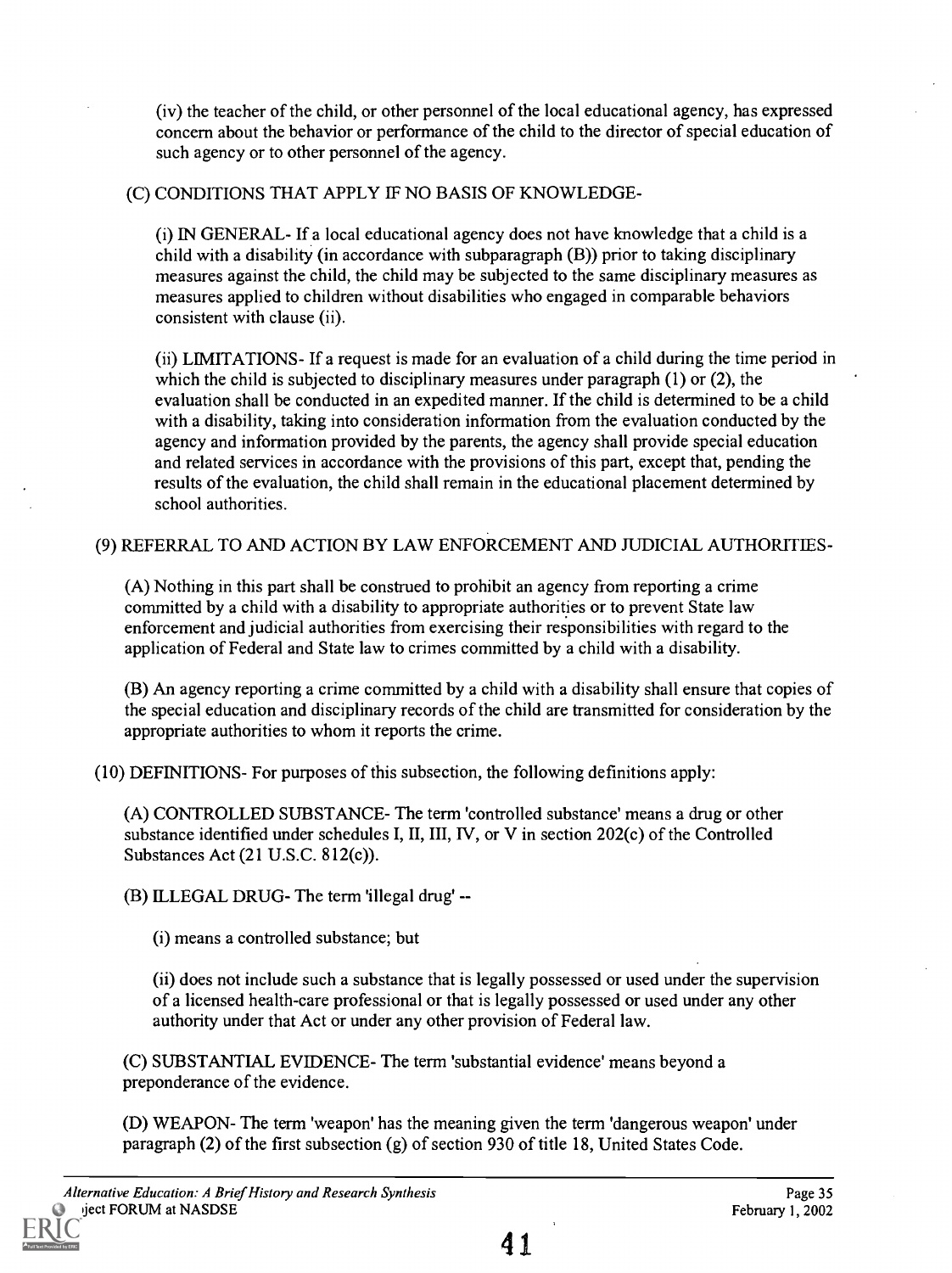This document, along with many other FORUM publications, can be downloaded from the Project FORUM at NASDSE web address:

 $\overline{a}$ 

## http://www.nasdse.org/forum.htm

To order a hard copy of this document or any other FORUM publications, please contact Carla Burgman at 703-519-3800 ext. 312 or NA5D5E, 1800 Diagonal Road, 5uite 320, Alexandria, VA 22314 Ph: 703-519-3800 ext. 312 or Email: carla@nasdse.org



4 2